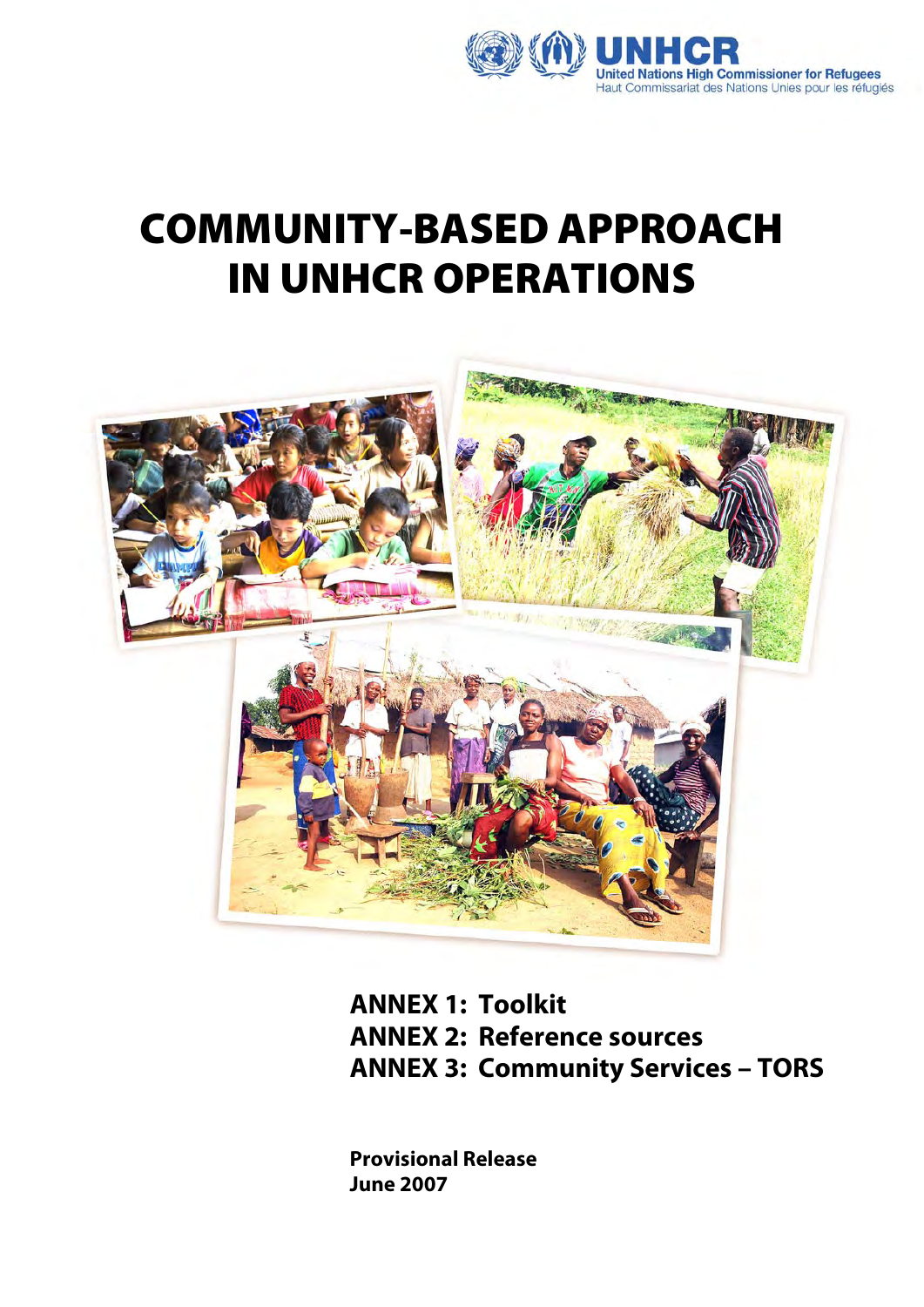# **Table of Contents**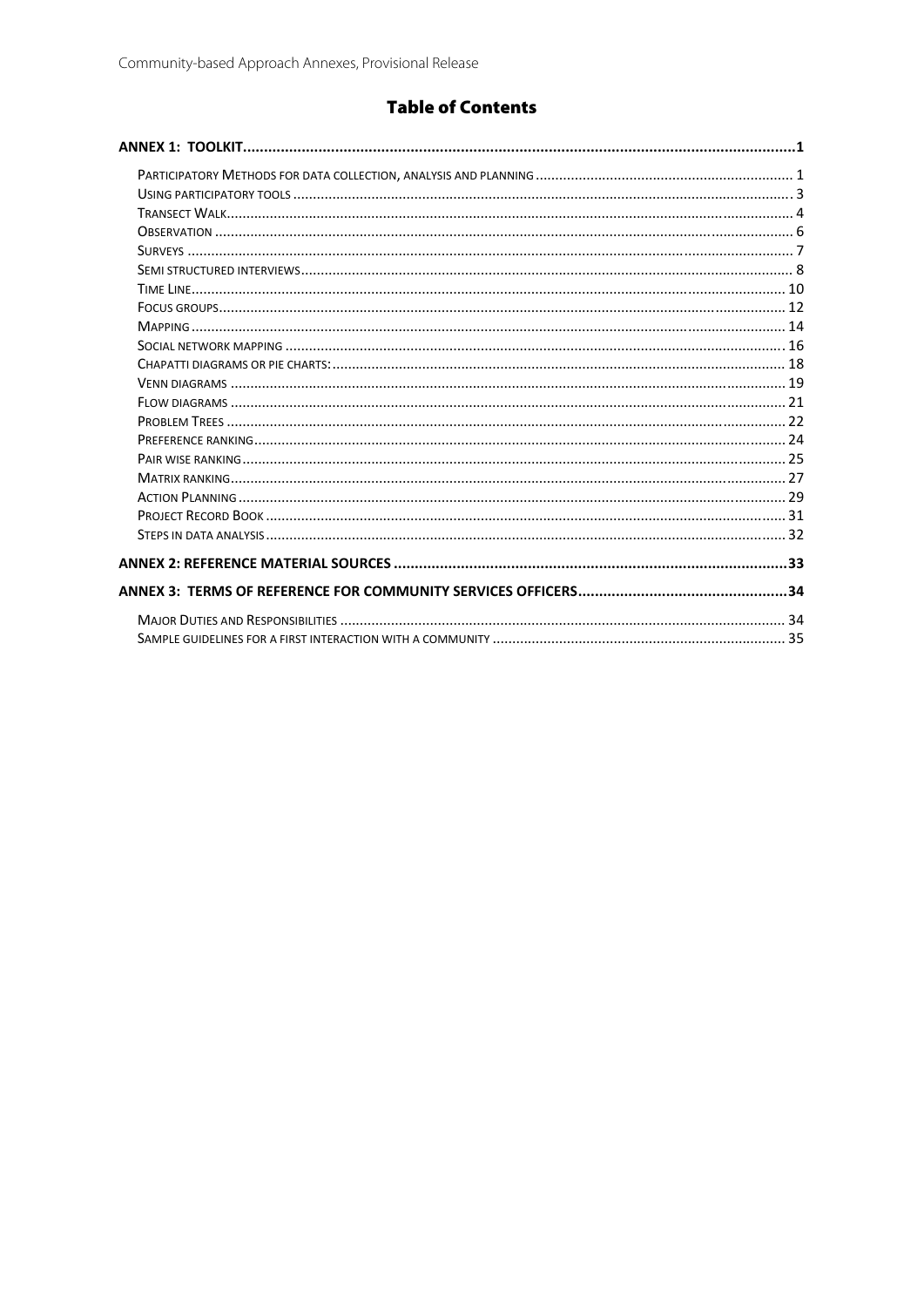## ANNEX 1: Toolkit

#### Participatory Methods for data collection, analysis and planning

UNHCR already has guidelines for some of these participatory methods collecting information. However, the principle behind the community-based approach is that the population itself will not only be involved in collecting data and information, it will also be involved in the analysis of the data, prioritisation of issues, and in decision making about how to resolve the issues. Therefore, this annex contains tools for both participatory data collection and participatory analysis.

The methods presented here are examples of some commonly used methods. Other methods exist and can be accessed from PLA websites. We do not suggest that staff use all these methods, but select and adapt those which seem the most appropriate for the task in hand with a given population.

As stated, there is a spectrum of participatory methods that span the different levels of participation, from consultation to empowerment:

#### Spectrum of participatory methods:



#### Consultation

At one end of the spectrum there are methods which are useful for UNHCR and partners to collect information from the population of concern about itself.

#### Empowerment

At the other end of the spectrum, there are participatory methods where the aim is to involve the population of concern in the activities of both data collection and analysis, in order to support and encourage them in organising themselves to solve problems. These methods tend to be based on the PRA, or PLA (Participatory Rural Appraisal, Participatory Learning & Action) methodologies, which enable local people to conduct their own analyses and develop their own plans of action. Many of these methods are visual methods and can be used by populations with low levels of literacy.

Some tools can be used in both for information gathering by outsiders, and for participatory data collection and analysis - depending on the way the tools are used.

The list of tools below shows a rough progression from tools for outsiders to tools for insiders: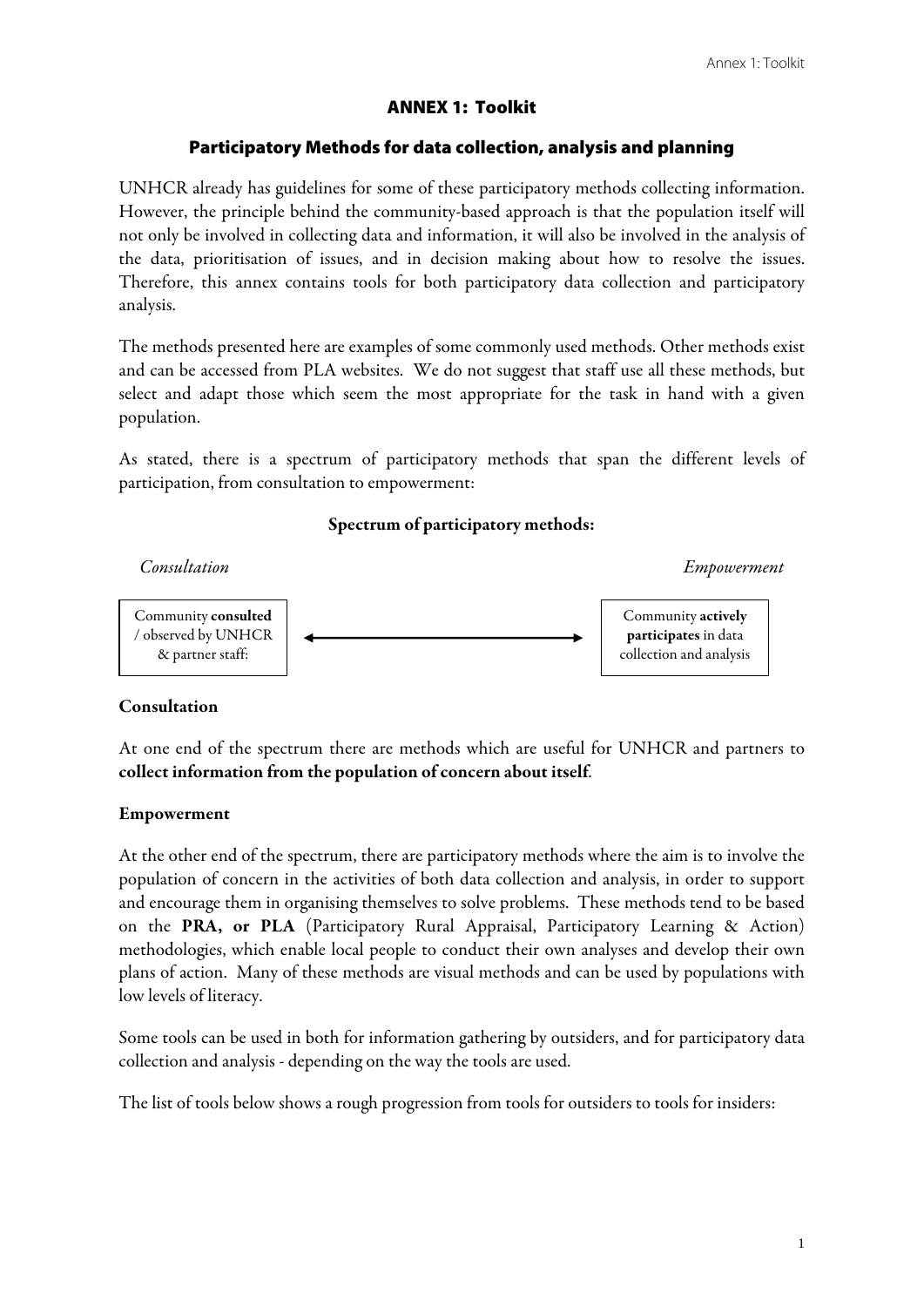## Participatory data gathering tools:

- Time lines
- Transect walks
- Observation
- Semi structured interviews
- Surveys
- Focus groups
- Mapping
- Use of diagrams Chapatti or pie, Venn, Flow diagrams.
- Ranking methods preference, pair-wise and matrix

## Participatory Analysis tools:

- Problem tree
- Ranking methods preference, pair-wise and matrix
- Action Planning

#### Community Management tools:

• Project Record Book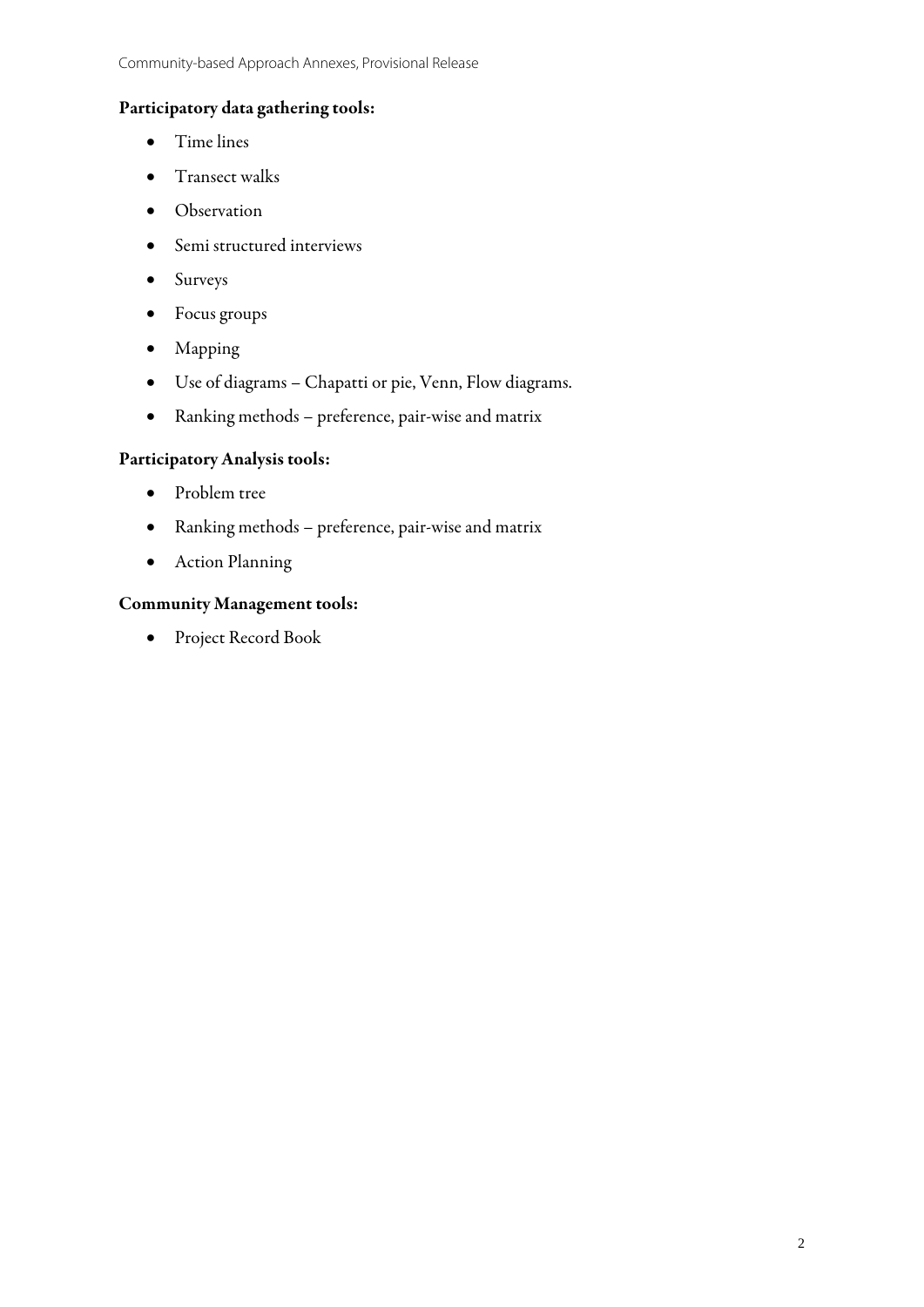# Using participatory tools<sup>1</sup>

Whichever tools are used, there are areas where the appropriate behaviour by project staff can make the exercise more successful. These are highlighted in the table below:

| Approach  | • Use an appropriate form of transport. It may be much better to walk or cycle in<br>the community (an advantage of this is that you may observe more things than<br>would be possible when travelling by car).<br>Do not go in large numbers. Two in a team is often best.<br>$\bullet$<br>Be sensitive to the fact that people may be suspicious of your motives for<br>$\bullet$<br>collecting data.<br>Be considerate of the daily work schedule, seasonal activity, work habits, climate<br>$\bullet$<br>etc. Sometimes discussions can be successful if you can walk to the field and<br>discussions centre around ongoing agricultural activities |
|-----------|----------------------------------------------------------------------------------------------------------------------------------------------------------------------------------------------------------------------------------------------------------------------------------------------------------------------------------------------------------------------------------------------------------------------------------------------------------------------------------------------------------------------------------------------------------------------------------------------------------------------------------------------------------|
|           | Make sure that you make appointments where possible and do not expect people<br>$\bullet$<br>to drop everything if you arrive unexpectedly.                                                                                                                                                                                                                                                                                                                                                                                                                                                                                                              |
| Warm Up   | Don't go directly into the subject at hand. First greet the person/ people<br>$\bullet$<br>appropriately. Always treat the people/person with respect. Do not talk to people<br>from your vehicle if you are in one.<br>Tell them why you are here and why you wish to talk to them. Be honest and<br>$\bullet$<br>open.<br>Make sure the context you are in is conducive to an interview.<br>$\bullet$<br>Ask permission if you want to take notes, record or take photos.                                                                                                                                                                              |
| Dialogue  | Be natural and relaxed<br>$\bullet$<br>In qualitative interviews let discussion flow and mix up your questions. Be<br>$\bullet$<br>flexible<br>Do not be aggressive or defensive<br>$\bullet$<br>If the person or people you are talking to are unable to answer the question,<br>$\bullet$<br>rephrase the question rather than suggesting answers for them!<br>Always use plain and understandable language<br>Be culturally sensitive<br>$\bullet$                                                                                                                                                                                                    |
| Departure | Do not end a discussion abruptly as this can seem rude. Thank them for the time<br>$\bullet$<br>they have given you and depart with the proper local farewell                                                                                                                                                                                                                                                                                                                                                                                                                                                                                            |
| Recording | Always record the date, place of interview and, unless the interview is<br>confidential, the name of those involved.<br>It is up to you to assess if the situation is suitable for taking notes in front of the<br>$\bullet$<br>group or individual you are interviewing.<br>After the interview jot down notes, if you did not take them during the<br>$\bullet$<br>interview.                                                                                                                                                                                                                                                                          |

 1 Adapted from Bakewell, O. (2003) *Sharpening the Development Process: A Practical Guide to Monitoring and Evaluation*. Praxis Guide No. 1. Oxford: INTRAC. Page 83.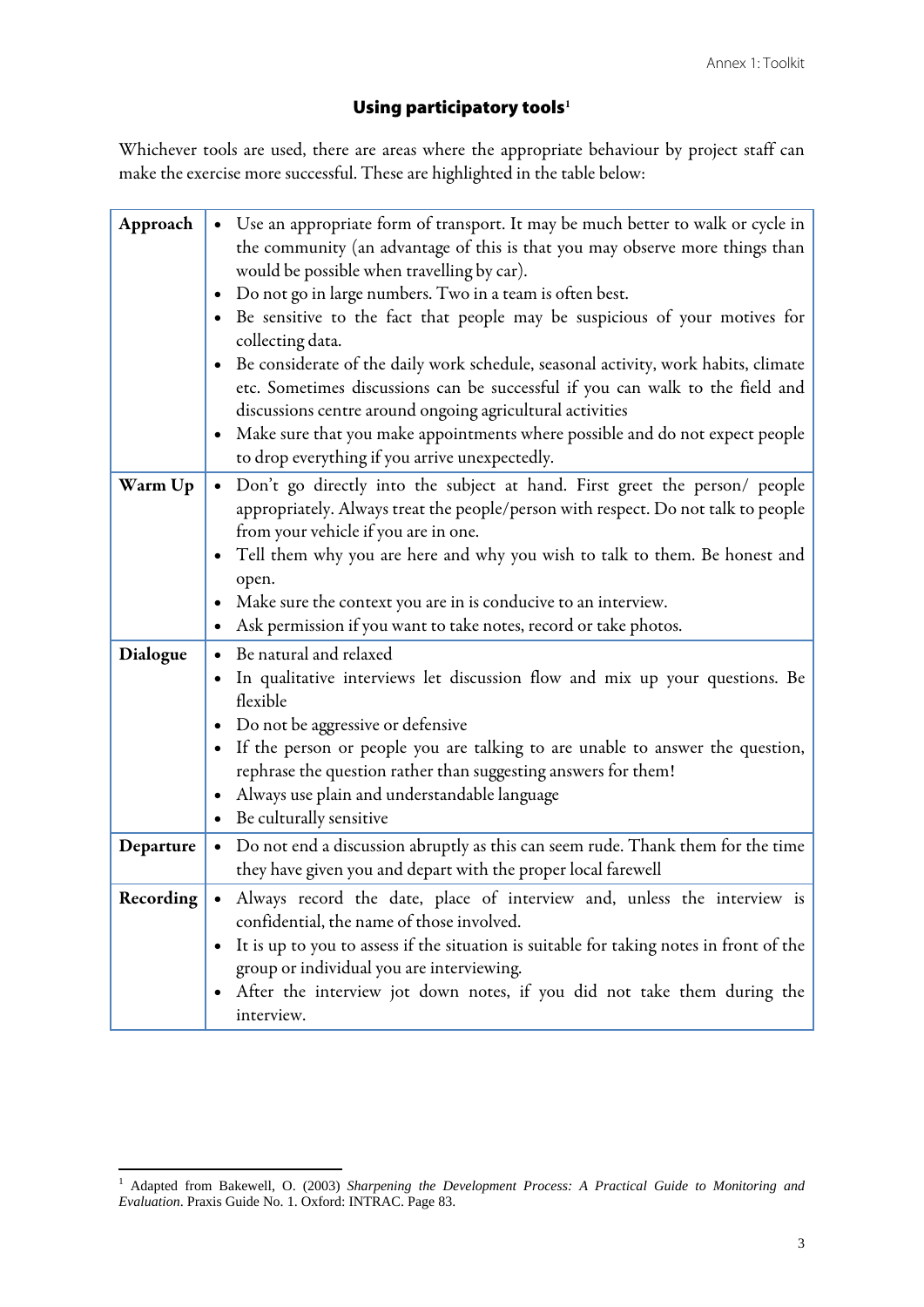| Tool Name:                | <b>Transect Walk</b>                                                                                                                                                                                                                                                                                                                                                                                                                                                                                                                                                                                                                                                                                                                                                                                                                                                                                                                                                                                                                      |
|---------------------------|-------------------------------------------------------------------------------------------------------------------------------------------------------------------------------------------------------------------------------------------------------------------------------------------------------------------------------------------------------------------------------------------------------------------------------------------------------------------------------------------------------------------------------------------------------------------------------------------------------------------------------------------------------------------------------------------------------------------------------------------------------------------------------------------------------------------------------------------------------------------------------------------------------------------------------------------------------------------------------------------------------------------------------------------|
| Description:              | This tool consists of walking with local people through an area, using the<br>opportunity to observe, discuss and listen to the variety of people encountered.                                                                                                                                                                                                                                                                                                                                                                                                                                                                                                                                                                                                                                                                                                                                                                                                                                                                            |
| When to use               | The tool is useful to review the physical and social characteristics of an area<br>from the perspective of its inhabitants. This can help to develop an<br>understanding of the uses people make of natural resources and infrastructure<br>within their area. This is a good tool to use in the initial stages of getting to<br>know a community. A lot of information can be collected in a short time<br>during a transect walk, both from observing the environment and from the<br>discussions with community members accompanying the staff on the walk.<br>Examples of things to observe during transect walks are: housing conditions;<br>sanitary conditions; interactions between men and women; children and their<br>activities; informal street commerce; types of organisations; prostitution etc.<br>The number of transects undertaken depends upon the size and population of<br>the settlement as well as the complexity of the terrain. The facilitator should<br>document the findings in visual and written formats. |
| What You<br>Need:         | A pen and notepad for documenting findings and big piece of paper with<br>markers to draw the transect after completing a walk. One facilitator per                                                                                                                                                                                                                                                                                                                                                                                                                                                                                                                                                                                                                                                                                                                                                                                                                                                                                       |
|                           | walking group.                                                                                                                                                                                                                                                                                                                                                                                                                                                                                                                                                                                                                                                                                                                                                                                                                                                                                                                                                                                                                            |
| Time Required:            | Up to half a day depending on the size of the area                                                                                                                                                                                                                                                                                                                                                                                                                                                                                                                                                                                                                                                                                                                                                                                                                                                                                                                                                                                        |
| How to Use:<br>Number of  | Explain the purpose of the transect walk to members of the community<br>$\bullet$<br>and jointly decide on the route. Where possible a direct route should be<br>taken cutting through the settlement to avoid bias - do not simply stick to<br>the well trodden paths.<br>Ask some community members who may be able to lead the group on the<br>٠<br>walk. Try to keep the groups to a maximum of 10 persons.<br>Clarify what sort of things will need to be noted along the way agree on the<br>methods for recording information.<br>As you proceed, stop frequently at key points to ask questions and engage<br>community members in discussions. The objective of the transect is to<br>uncover local explanations and analysis.<br>When the walk is complete, list the findings with the community<br>٠<br>members. This can be done by drawing a 'map' of the route on the ground<br>with a stick, and noting the issues that were observed or identified.                                                                       |
| Participants:             | Walking groups should not exceed 10 persons.                                                                                                                                                                                                                                                                                                                                                                                                                                                                                                                                                                                                                                                                                                                                                                                                                                                                                                                                                                                              |
| Resource<br>Requirements: | An area familiar to participants and one facilitator for each transect group. In<br>the absence of a skilled facilitator allow one days staff training in interview<br>skills and group facilitation.                                                                                                                                                                                                                                                                                                                                                                                                                                                                                                                                                                                                                                                                                                                                                                                                                                     |
| Difficulty<br>Level:      | Medium.                                                                                                                                                                                                                                                                                                                                                                                                                                                                                                                                                                                                                                                                                                                                                                                                                                                                                                                                                                                                                                   |
| Notes on use              | The tool is commonly used to verify the statements of key informants<br>regarding the existence of especially marginalised groups. For example, people<br>with disabilities may have been overlooked during discussions about food needs<br>with community leaders.<br>A transect walk can be used to validate the 'who' of a needs assessment. By                                                                                                                                                                                                                                                                                                                                                                                                                                                                                                                                                                                                                                                                                        |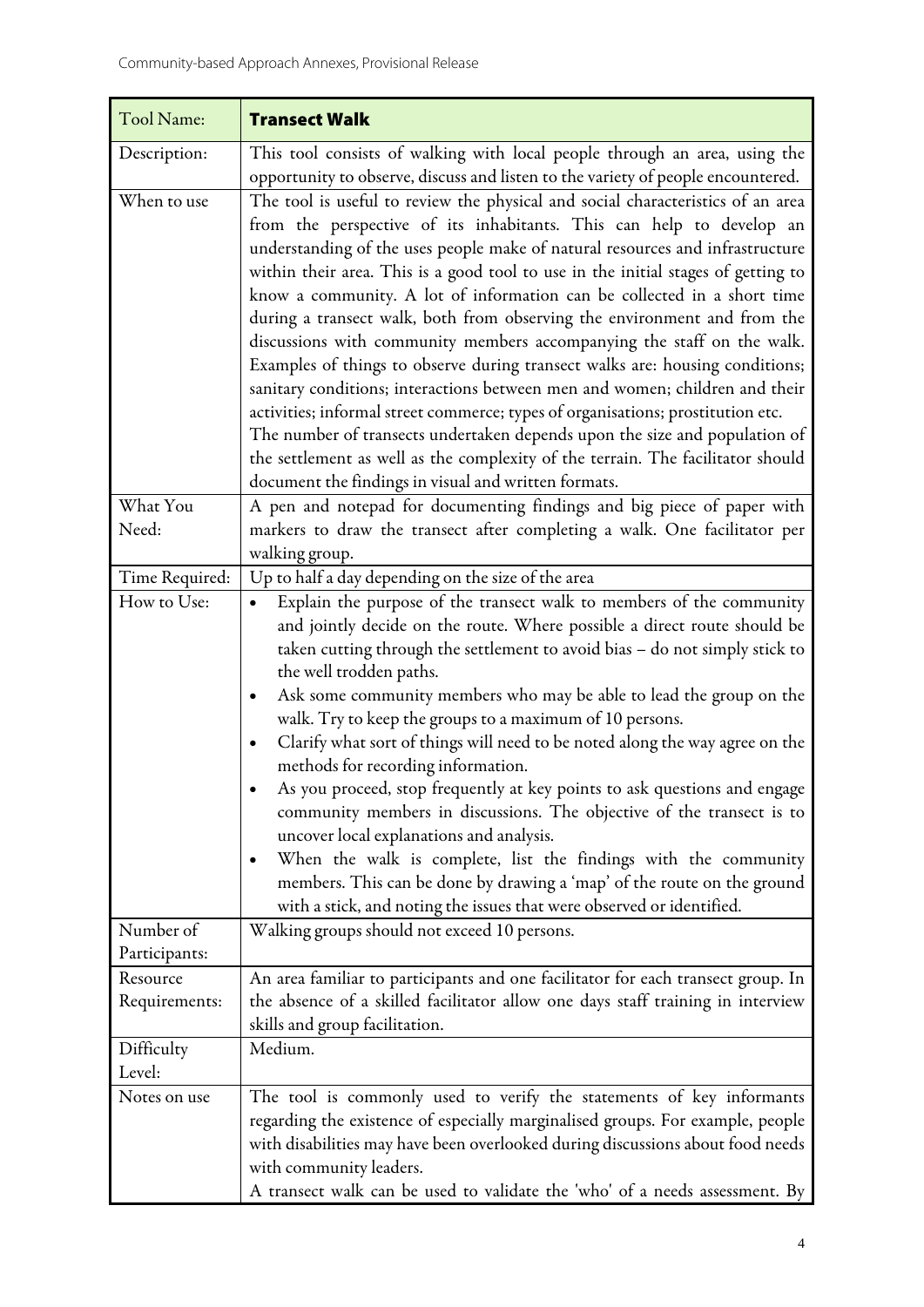|          | asking questions such as, 'who has the grazing rights to the communal land?'        |
|----------|-------------------------------------------------------------------------------------|
|          | the facilitator can bring out valuable information about resource access within     |
|          | a community.                                                                        |
| Example: | Transect Walk in arid zone of Pakistan identifies role of religion in protecting    |
|          | vegetation                                                                          |
|          | The Arid Zone of Sindh, Pakistan includes some of the world's most densely          |
|          | populated deserts. Unreliable rainfall frequently reduces the millet harvest on     |
|          | which the villagers and their goats depend for staple food and for fodder.          |
|          | When Village Development Committees (VDCs) were established to address              |
|          | the sequel of increasingly regular drought, part of their initial training included |
|          | Transect Walks. These exposed startling differences between the amount of           |
|          | vegetation and its health in common lands and in areas managed by the               |
|          | mosque. Although grazing was not subject to restrictions on the mosque lands,       |
|          | the lopping and cutting of trees was forbidden. Technicians were able to point      |
|          | out that the cover provided by trees and shrubs in the mosque lands had             |
|          | created micro-climates conducive to plant growth. As a result VDC members           |
|          | agreed to zone lands held in common and enforce similar restrictions to             |
|          | positive effect.                                                                    |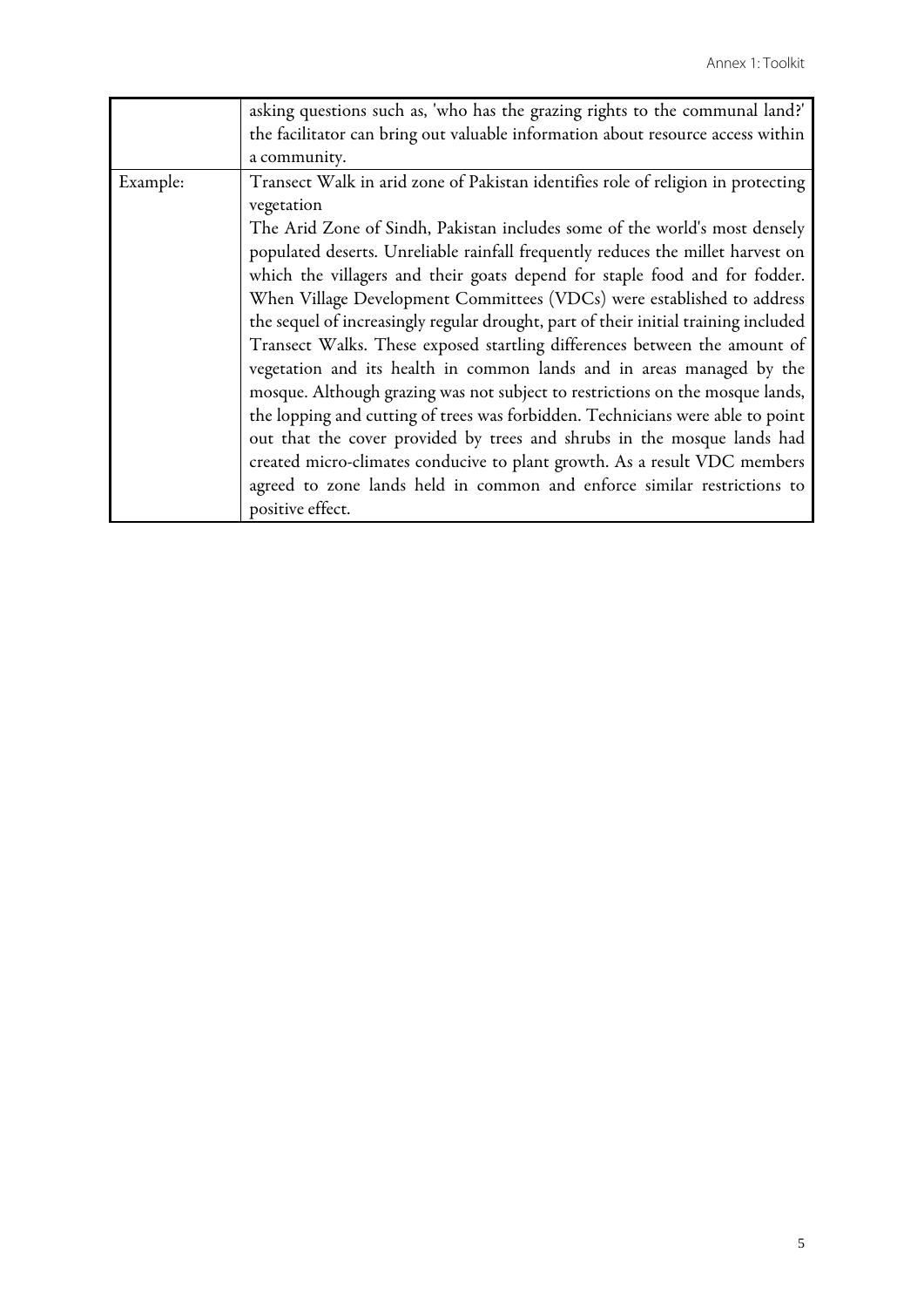| Tool Name:                 | <b>Observation</b>                                                                                                                                                                                                                                                                                                                                                                                                                                                                                                                                                                                                                                                                                                                                                                                                                                                                                                                                              |
|----------------------------|-----------------------------------------------------------------------------------------------------------------------------------------------------------------------------------------------------------------------------------------------------------------------------------------------------------------------------------------------------------------------------------------------------------------------------------------------------------------------------------------------------------------------------------------------------------------------------------------------------------------------------------------------------------------------------------------------------------------------------------------------------------------------------------------------------------------------------------------------------------------------------------------------------------------------------------------------------------------|
| Description:               | As stated in the Tool for Participatory Assessments for use in Situational<br>Analyses: Observation is an individual and team activity to look at the actual<br>situation or behaviour of people (as opposed to what they tell us about what<br>they do).                                                                                                                                                                                                                                                                                                                                                                                                                                                                                                                                                                                                                                                                                                       |
| When to use                | Observation is useful for obtaining a better picture of the protection situation,<br>and should be used by UNHCR staff to supplement other forms of<br>information gathering. It can be especially useful in understanding issues that<br>people find it difficult to talk about and can help give context to other<br>information.                                                                                                                                                                                                                                                                                                                                                                                                                                                                                                                                                                                                                             |
| What You<br>Need:          | Note pad and pencil/pen                                                                                                                                                                                                                                                                                                                                                                                                                                                                                                                                                                                                                                                                                                                                                                                                                                                                                                                                         |
| Time Required:             | One day minimum - this is a tool that can be used regularly to keep informed<br>about changing situations                                                                                                                                                                                                                                                                                                                                                                                                                                                                                                                                                                                                                                                                                                                                                                                                                                                       |
| How to Use:                | This list is adapted from the Tool for Participatory Assessment Guide:<br>Decide on what aspects of the operation or interactions to observe<br>Familiarize yourself with UNHCR checklists/guidelines relevant to what<br>is being observed. It is helpful to know in advance what are some of the key<br>issues and problems that can present themselves in different areas of<br>activity<br>Pay attention to the spaces, actors, activities, objects, acts, events, times,<br>and feelings of those being served or participating. Who is present and<br>absent in the activities and spaces being observed? What are your<br>observations telling you about social inclusion/exclusion, or gender<br>differences? What are the protection implications of these?<br>Ask questions of partners, workers and participants in the activities,<br>$\bullet$<br>services and meetings being observed.<br>Take notes during or immediately after the observation. |
| Number of<br>Participants: | This is an individual activity - however it can be organised for several people to<br>undertake observation at different locations at the same time                                                                                                                                                                                                                                                                                                                                                                                                                                                                                                                                                                                                                                                                                                                                                                                                             |
| Resource<br>Requirements:  | Trained people to do the observation - they should know what they are<br>looking for and how to record their observations                                                                                                                                                                                                                                                                                                                                                                                                                                                                                                                                                                                                                                                                                                                                                                                                                                       |
| Difficulty<br>Level:       | Easy - but the observations need to be well recorded                                                                                                                                                                                                                                                                                                                                                                                                                                                                                                                                                                                                                                                                                                                                                                                                                                                                                                            |
| Notes on use               |                                                                                                                                                                                                                                                                                                                                                                                                                                                                                                                                                                                                                                                                                                                                                                                                                                                                                                                                                                 |
| Example:                   |                                                                                                                                                                                                                                                                                                                                                                                                                                                                                                                                                                                                                                                                                                                                                                                                                                                                                                                                                                 |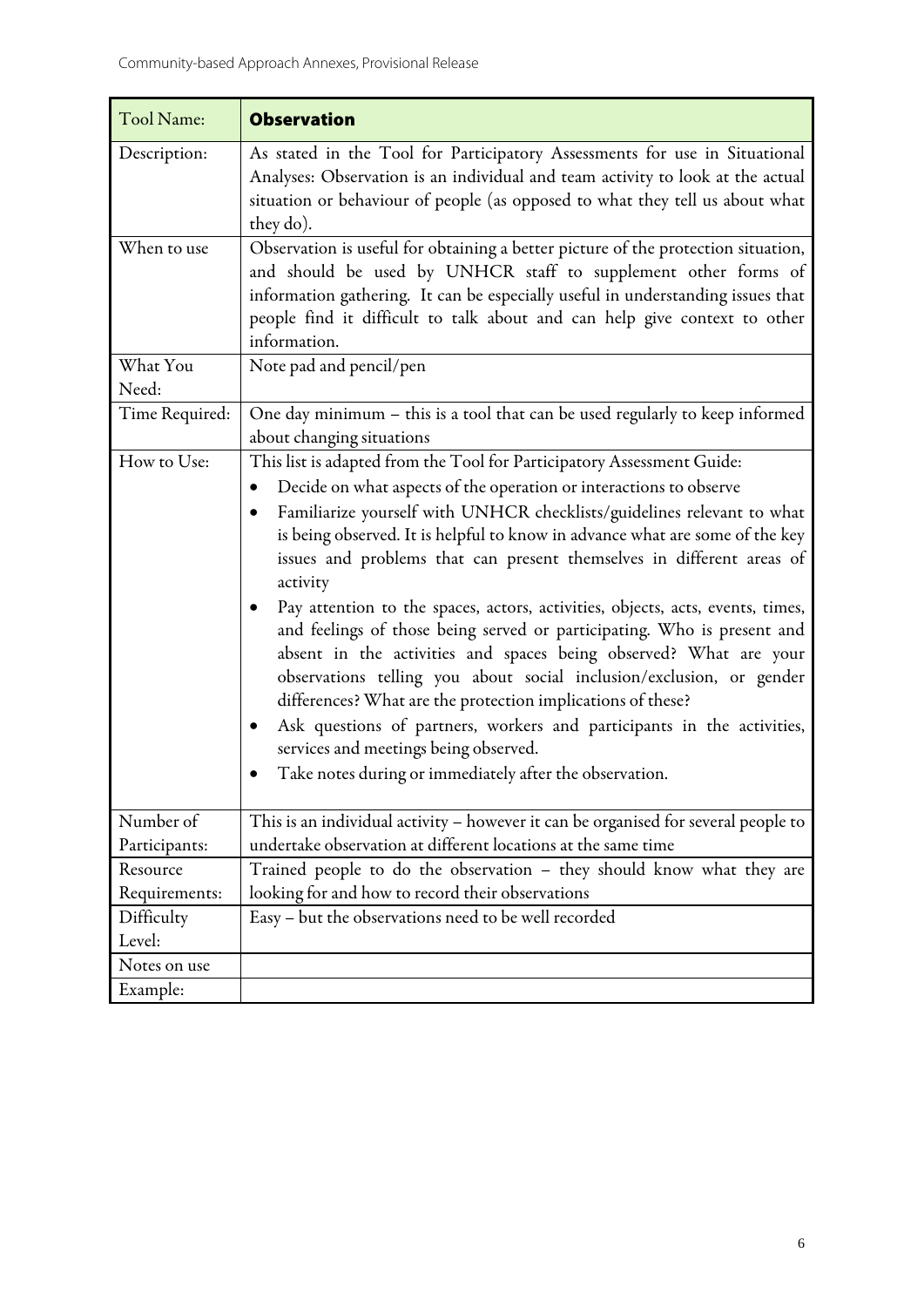| Surveys are a tool for gathering information from a selected group of people in<br>Description:<br>a systematic way. They are less useful in collecting information about peoples'<br>perceptions and concerns.<br>Surveys can be used to gain information from a large number of people on<br>When to use<br>particular questions. Surveys differ from questionnaires in that it is the<br>interviewer who completes the survey form. Surveys are especially useful for<br>collecting quantitative data.<br>List of questions and agreed protocol for marking the answers. Pen.<br>What You<br>Need:<br>Depending on the number of people to be interviewed: allow at between one<br>Time Required:<br>and two hours per informant<br>How to Use:<br>Determine what sort of questions you want to ask. Closed quantitative<br>$\bullet$ |  |
|------------------------------------------------------------------------------------------------------------------------------------------------------------------------------------------------------------------------------------------------------------------------------------------------------------------------------------------------------------------------------------------------------------------------------------------------------------------------------------------------------------------------------------------------------------------------------------------------------------------------------------------------------------------------------------------------------------------------------------------------------------------------------------------------------------------------------------------|--|
|                                                                                                                                                                                                                                                                                                                                                                                                                                                                                                                                                                                                                                                                                                                                                                                                                                          |  |
|                                                                                                                                                                                                                                                                                                                                                                                                                                                                                                                                                                                                                                                                                                                                                                                                                                          |  |
|                                                                                                                                                                                                                                                                                                                                                                                                                                                                                                                                                                                                                                                                                                                                                                                                                                          |  |
|                                                                                                                                                                                                                                                                                                                                                                                                                                                                                                                                                                                                                                                                                                                                                                                                                                          |  |
| questions will be easier to collate.<br>Undertake a trial or pilot survey in order to test the wording and<br>$\bullet$<br>understanding of the questions<br>Select the people/ households to be interviewed. Whilst the objective of a<br>$\bullet$<br>small scale survey will not be to achieve statistical accuracy, it is important<br>to ensure that sufficient representatives from different population groups<br>are included in order to get a feel for the different situations.<br>Train the people who are to conduct the survey<br>٠<br>Organise how the data is to be collated and analysed                                                                                                                                                                                                                                |  |
| Number of<br>Depends on number to be interviewed<br>Participants:                                                                                                                                                                                                                                                                                                                                                                                                                                                                                                                                                                                                                                                                                                                                                                        |  |
| Time for developing and piloting the list of questions. Time for training<br>Resource<br>interviewers and translators. Translators.<br>Requirements:                                                                                                                                                                                                                                                                                                                                                                                                                                                                                                                                                                                                                                                                                     |  |
| Difficult to get the list of questions right, and to pilot and train interviewers in<br>Difficulty<br>Level:<br>protocol                                                                                                                                                                                                                                                                                                                                                                                                                                                                                                                                                                                                                                                                                                                 |  |
| A survey can be a useful tool to get a community motivated about<br>Notes on use<br>understanding their situation. It can be useful to train members of the<br>population of concern to conduct the survey, in order to involve them in<br>thinking about the issues that affect the wider population. However, when the<br>purpose of conducting a survey is for community mobilisation and motivation,<br>whilst we can try to ensure that all relevant groups of the community are<br>represented in the sample to be surveyed, we must remember that the results of<br>the survey will only be indicative, not truly or statistically representative.<br>Example:                                                                                                                                                                    |  |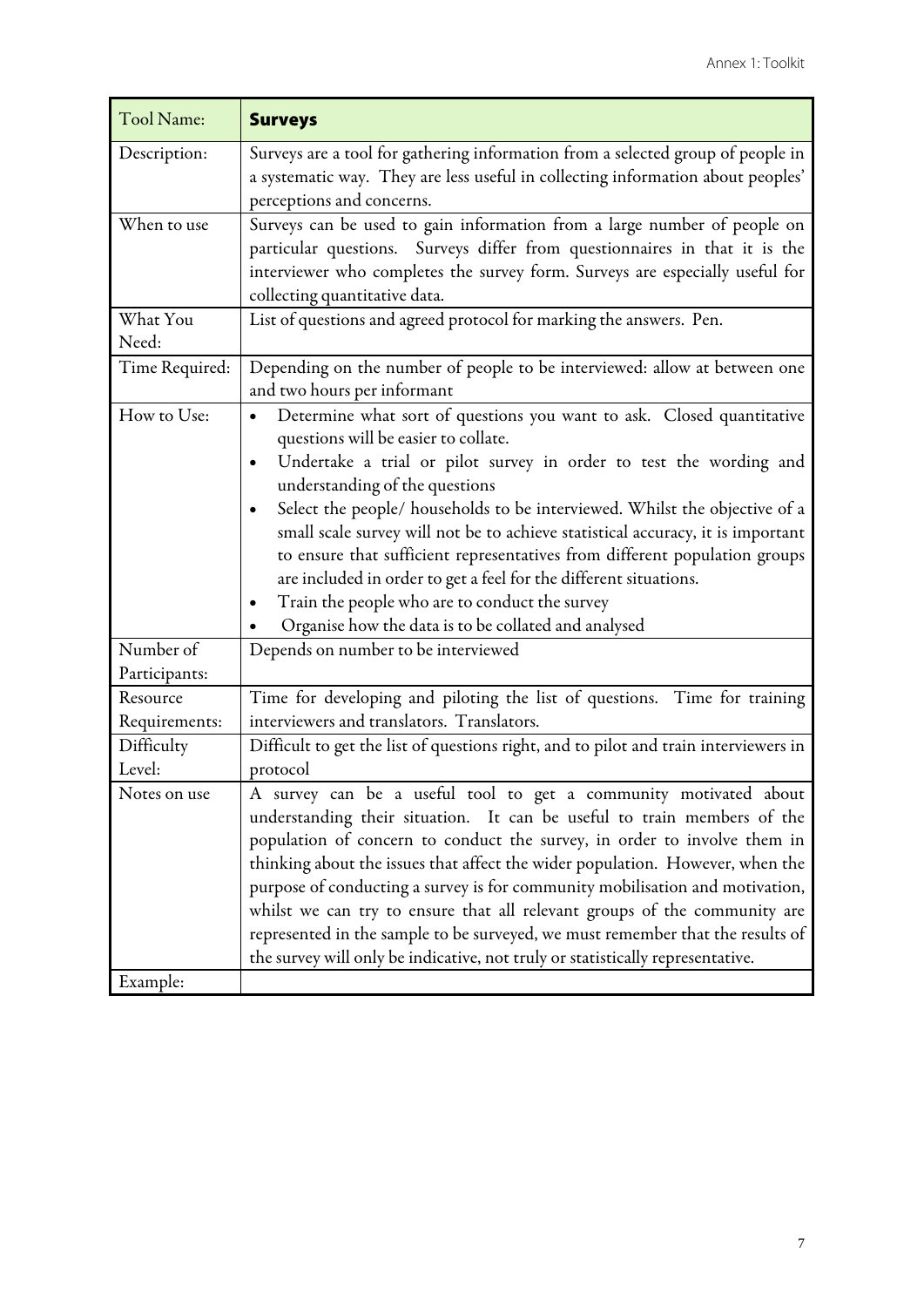| Tool Name:                | <b>Semi structured interviews</b>                                                                                                                                                                                                                                                                                                                                                                                                                                                                                                                                                                                                                                                                                                                                                                                                                                                                                                                                                                                                                                                                                                                                                                                                                                                                                                                                                                                                                                                                                                                                                                                                                                                                                   |
|---------------------------|---------------------------------------------------------------------------------------------------------------------------------------------------------------------------------------------------------------------------------------------------------------------------------------------------------------------------------------------------------------------------------------------------------------------------------------------------------------------------------------------------------------------------------------------------------------------------------------------------------------------------------------------------------------------------------------------------------------------------------------------------------------------------------------------------------------------------------------------------------------------------------------------------------------------------------------------------------------------------------------------------------------------------------------------------------------------------------------------------------------------------------------------------------------------------------------------------------------------------------------------------------------------------------------------------------------------------------------------------------------------------------------------------------------------------------------------------------------------------------------------------------------------------------------------------------------------------------------------------------------------------------------------------------------------------------------------------------------------|
| Description:              | Semi-structured interviews are flexible and open-ended interviews which allow<br>the interviewer to explore issues, as they arise, in depth. This method<br>encourages dialogue between the interviewer and interviewee and can build<br>rapport.                                                                                                                                                                                                                                                                                                                                                                                                                                                                                                                                                                                                                                                                                                                                                                                                                                                                                                                                                                                                                                                                                                                                                                                                                                                                                                                                                                                                                                                                   |
| When to use               | Semi structured interviews are a useful method to use at the beginning of a data<br>collection exercise. They allow the interviewer to explore an issue and find out<br>about the range of experiences and views. This not only leads to a greater<br>understanding of the issues, but also can suggest further in-depth work that<br>needs to be done.                                                                                                                                                                                                                                                                                                                                                                                                                                                                                                                                                                                                                                                                                                                                                                                                                                                                                                                                                                                                                                                                                                                                                                                                                                                                                                                                                             |
| What You                  | A list of basic questions and guide-lines for issues to be explored. Small note-                                                                                                                                                                                                                                                                                                                                                                                                                                                                                                                                                                                                                                                                                                                                                                                                                                                                                                                                                                                                                                                                                                                                                                                                                                                                                                                                                                                                                                                                                                                                                                                                                                    |
| Need:                     | book, agreed format for recording the responses, pen<br>Depending on number of respondents: allow between one and two hours per                                                                                                                                                                                                                                                                                                                                                                                                                                                                                                                                                                                                                                                                                                                                                                                                                                                                                                                                                                                                                                                                                                                                                                                                                                                                                                                                                                                                                                                                                                                                                                                     |
| Time Required:            | interviewee                                                                                                                                                                                                                                                                                                                                                                                                                                                                                                                                                                                                                                                                                                                                                                                                                                                                                                                                                                                                                                                                                                                                                                                                                                                                                                                                                                                                                                                                                                                                                                                                                                                                                                         |
| How to Use:               | Decide who will be interviewed. Select people to represent different points<br>of view or different interest groups, according to the topic/s being<br>explored. Ensure that different genders and age groups are represented as<br>appropriate.<br>Decide who will be on the interview team. Think about gender and age.<br>Are there sufficient resources to have an interviewer and a note take, or is it<br>better to have just one person doing the interviewing. People may feel<br>more at ease with just one person.<br>Decide on the key questions to be asked. These will form the structure of<br>٠<br>the interview. However, the nature of semi-structured interviewing is that<br>it encourages people to talk more widely around an issue. The interviewer<br>must be prepared to respond to the information being given, and to ask<br>further probing questions as appropriate. (Useful probing questions often<br>start with words like, 'who?', 'what?', 'where?', 'how?', 'why?').<br>Provide training for interviewers so that they do not introduce their own<br>bias into the interviewing process.<br>At the beginning of an interview, introduce yourself, explain clearly the<br>purpose of the interview. Clarify who will own the information and how it<br>will be used<br>Start with general questions to put people at their ease. Allow people to<br>elaborate on their answers and be prepared to follow up on interesting<br>points to find out more. This can help identify new areas of enquiry and<br>new insights.<br>Notes need to be taken in an unobtrusive way<br>At the end of the interview, thank the interviewer and state again how the<br>information will be used. |
| Number of                 | Depends on numbers to be interviewed                                                                                                                                                                                                                                                                                                                                                                                                                                                                                                                                                                                                                                                                                                                                                                                                                                                                                                                                                                                                                                                                                                                                                                                                                                                                                                                                                                                                                                                                                                                                                                                                                                                                                |
| Participants:             |                                                                                                                                                                                                                                                                                                                                                                                                                                                                                                                                                                                                                                                                                                                                                                                                                                                                                                                                                                                                                                                                                                                                                                                                                                                                                                                                                                                                                                                                                                                                                                                                                                                                                                                     |
| Resource<br>Requirements: | Time to draw up basic questions; training of interviewers and translators;<br>Interviewers and translators                                                                                                                                                                                                                                                                                                                                                                                                                                                                                                                                                                                                                                                                                                                                                                                                                                                                                                                                                                                                                                                                                                                                                                                                                                                                                                                                                                                                                                                                                                                                                                                                          |
| Difficulty<br>Level:      | Difficult - need to get the questions right and train the team                                                                                                                                                                                                                                                                                                                                                                                                                                                                                                                                                                                                                                                                                                                                                                                                                                                                                                                                                                                                                                                                                                                                                                                                                                                                                                                                                                                                                                                                                                                                                                                                                                                      |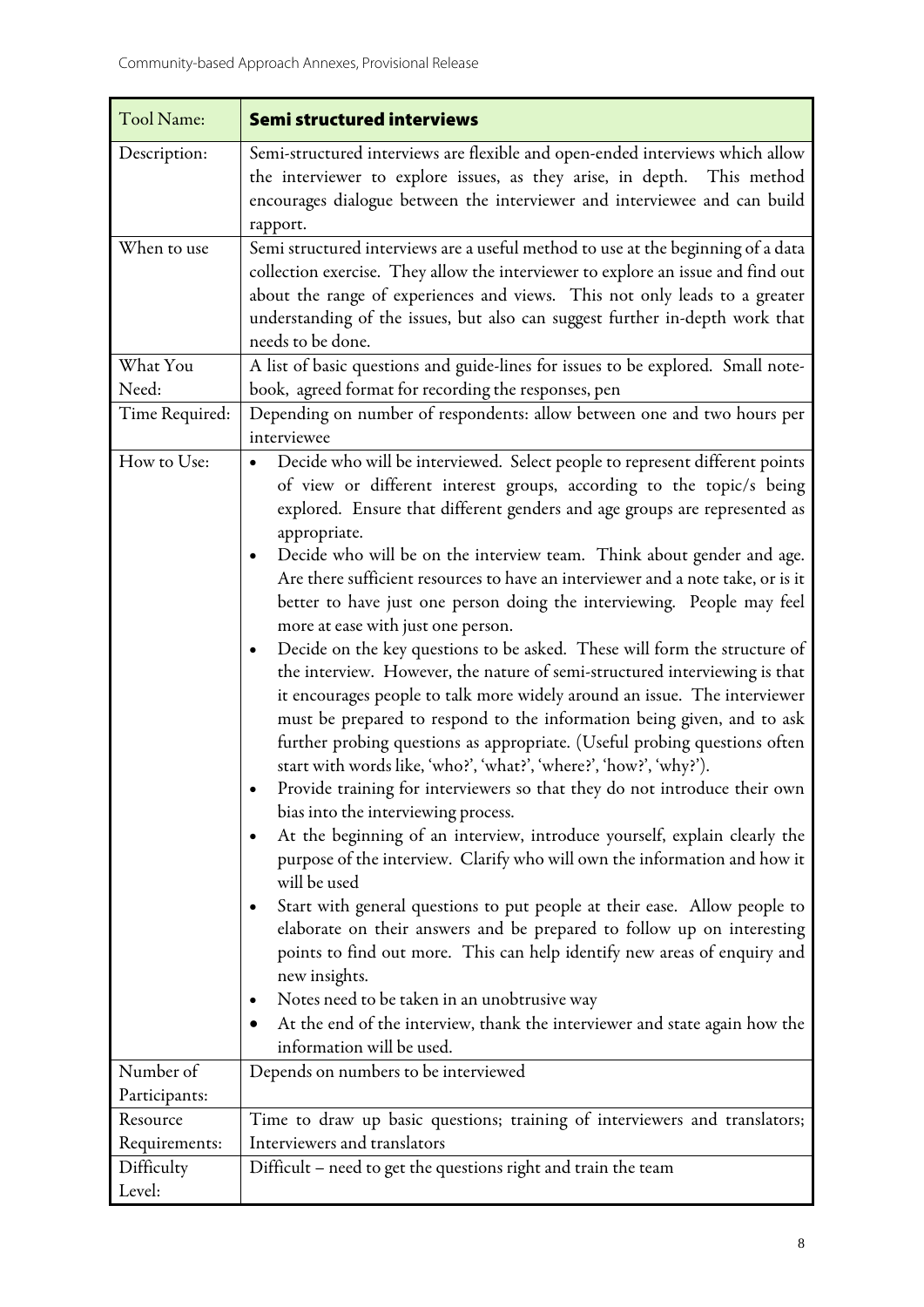| Notes on use | Sometimes it is useful to start an interview with the use of another            |
|--------------|---------------------------------------------------------------------------------|
|              | participatory tool - a drawing, a timeline etc. in order to promote discussion. |
|              | Making too many notes will undermine rapport, so it is better to use a small    |
|              | notebook to note down things of immediate interest, and write up more           |
|              | detailed notes straight afterwards. Do not make the interview too long, it is   |
|              | better to have two short ones if you need more time. Remember that things like  |
|              | the way you dress, your body language and seating arrangements can affect how   |
|              | the interviewee feels. The purpose is to make them feel relaxed and interested  |
|              | in responding to your questions.                                                |
| Example:     |                                                                                 |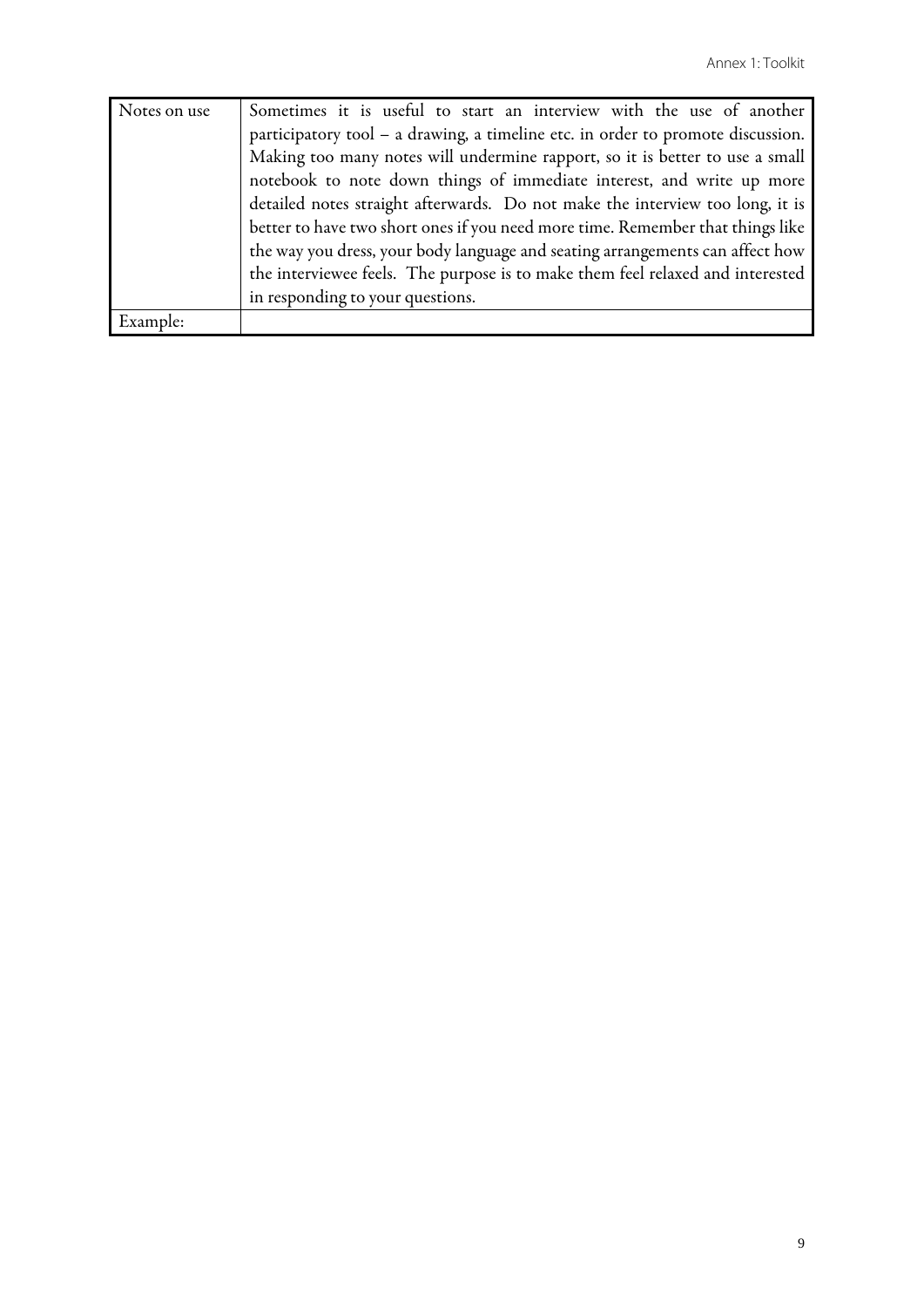| Tool Name:        | <b>Time Line</b>                                                                 |
|-------------------|----------------------------------------------------------------------------------|
| Description:      | An illustration of key events in the life of an individual, household,           |
|                   | community or organisation over a specified period of time in the past.           |
| When to use       | The tool can be used to analyse, from the perspective of the poor, perceptions   |
|                   | about a particular event, or series of events. It is a useful tool to use when   |
|                   | starting a discussion about changes in peoples' lives, since it opens up the     |
|                   | discussion and people easily get involved.                                       |
| What You          | Large sheets of paper and marker pens. Alternatively use sand or earth on the    |
| Need:             | ground with sticks, stones and other local materials.                            |
| Time Required:    | One to two hours.                                                                |
| How to Use:       | Get participants to identify key events in their lives, or that of their         |
|                   | community, in which they have been vulnerable to food insecurity.                |
|                   | Ask participants to illustrate these events - in a linear fashion - on the paper |
|                   | provided.                                                                        |
|                   | During this stage encourage participants to think about the cause and effect     |
|                   | relationship between the events described. Also encourage participants to        |
|                   | think about the impact each event has had on their current situation.            |
|                   | When working with groups ensure that they are in agreement about the             |
|                   | sequence of events.                                                              |
|                   | Ask each group to compare and discuss their time lines in plenary.               |
|                   | Select a representative sample of participants and divide them into groups of    |
|                   | up to 10 people.                                                                 |
| Number of         | Up to 10 participants per group.                                                 |
| Participants:     |                                                                                  |
| Resource          | A trained facilitator, or one day staff training in group facilitation skills.   |
| Requirements:     |                                                                                  |
| Difficulty Level: | Low                                                                              |
| Notes on use      | This information can be used, for example, to plot the occurrence of natural     |
|                   | disasters, or previous land use patterns. The tool is a useful way to analyse    |
|                   | cause and effect relationships seen in changes in a situation over time. Time    |
|                   | Lines may be constructed individually or in groups                               |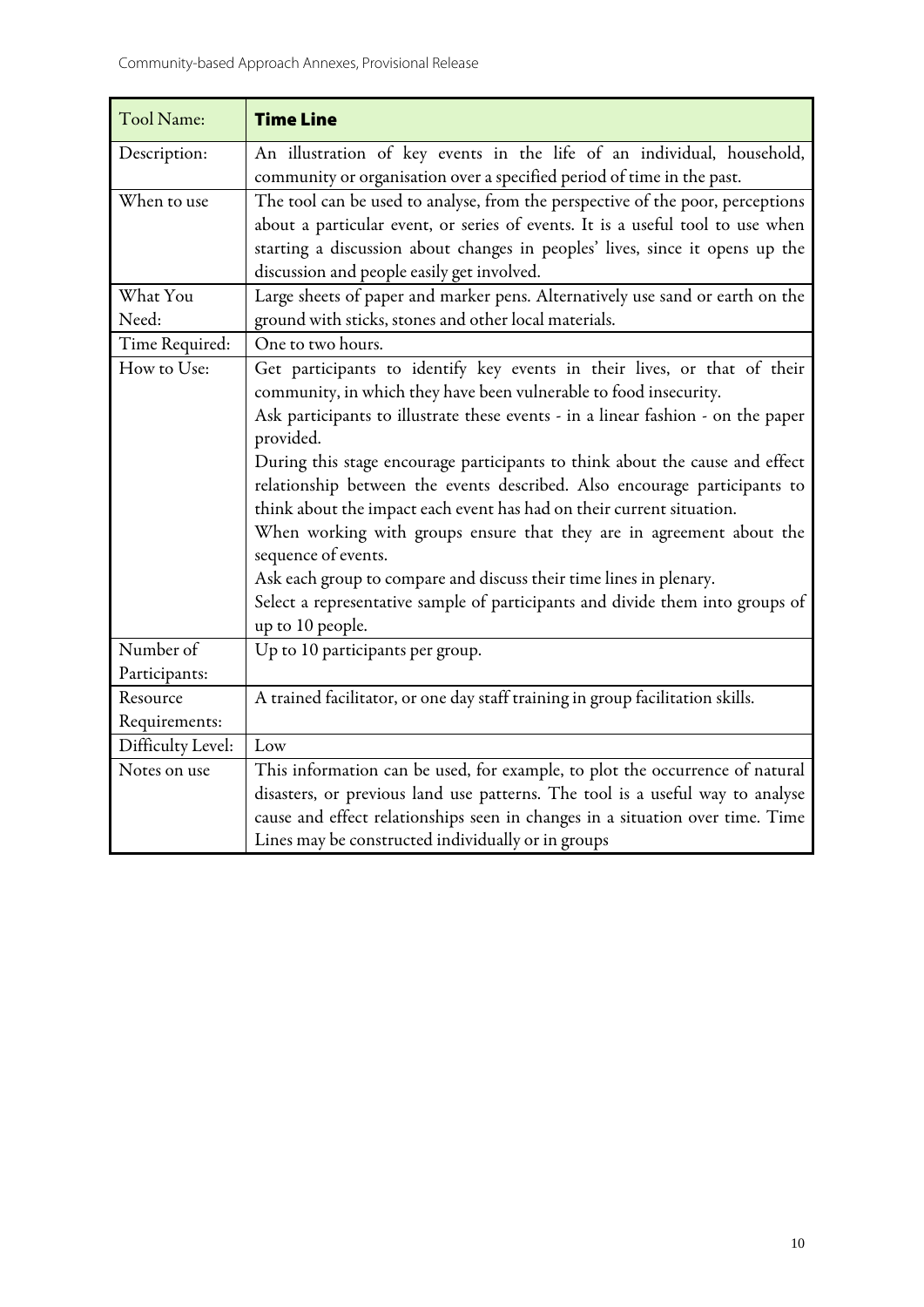| Example: |                   | Participatory appraisal in Central Asia conducted by INTRAC and               |
|----------|-------------------|-------------------------------------------------------------------------------|
|          |                   | Institute for Development Studies. Creation of a time line for the village of |
|          | Nooket, kyzyl-Sai |                                                                               |
|          |                   |                                                                               |
|          | 1930              | Formation of collective farm "Kyzyl-Sai" (tobacco and wheat                   |
|          | $\text{crop}$ )   |                                                                               |
|          | 1965              | School building                                                               |
|          | 1967              | Renaming of collective farm after Frunze                                      |
|          | 1970              | Building of kindergarten                                                      |
|          | 1984              | Giving land for new types of houses                                           |
|          | 1984              | Rejecting of the idea because of wet land (ground water)                      |
|          | 1990              | Beginning of potato growing                                                   |
|          | 1991              | Collapse of the USSR and rejection of tobacco sowing                          |
|          | 1992              | Closure of the kindergarten                                                   |
|          | 1994              | Building the mosque                                                           |
|          | 1994              | Division of the collective farm land to families                              |
|          | 1994              | Renaming the collective farm to "Kyzyl-Sai"                                   |
|          | 1996              | Renewing tobacco sowing with consequences for women and                       |
|          |                   | children.                                                                     |
|          |                   |                                                                               |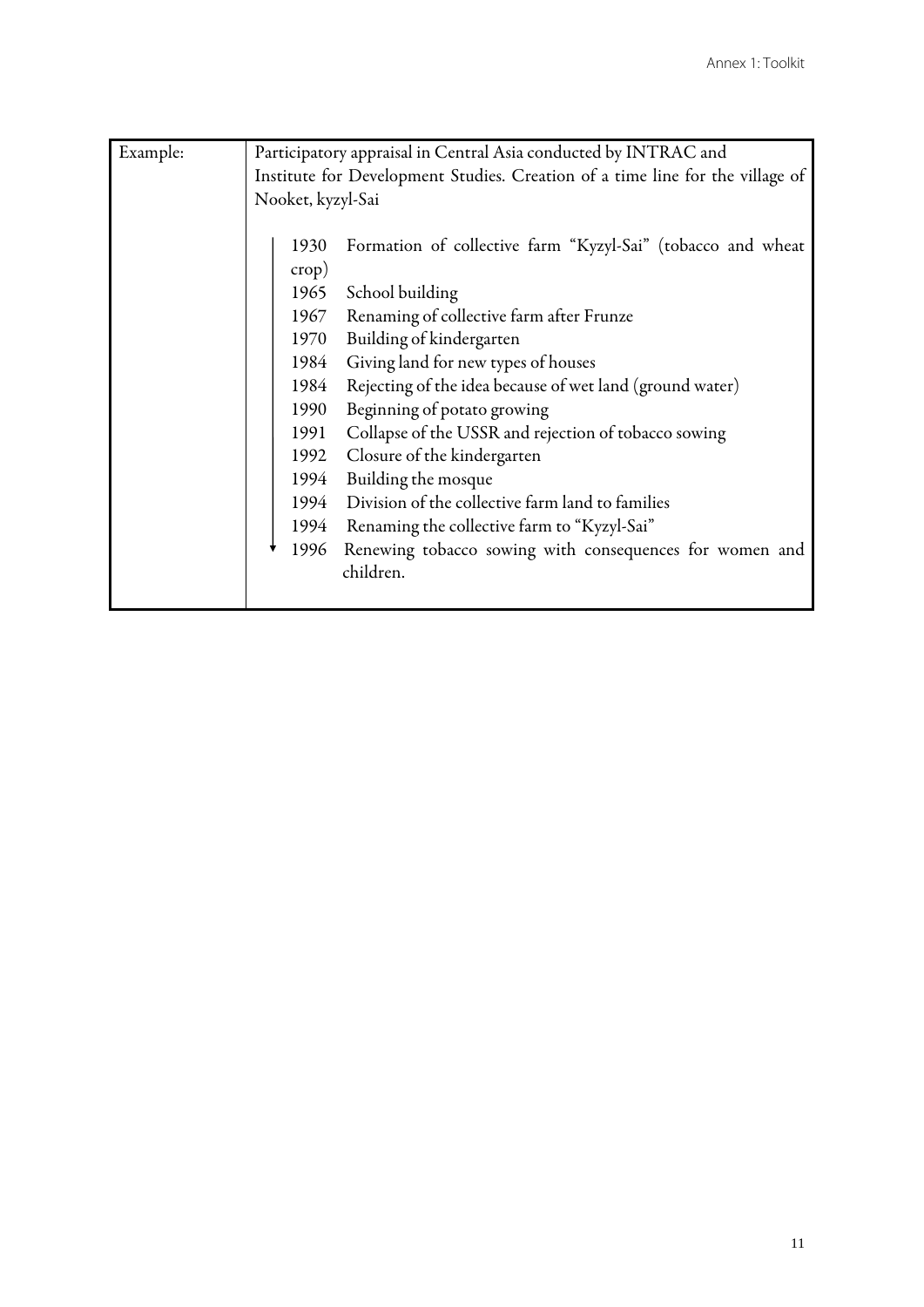| Tool Name:                    | <b>Focus groups</b>                                                                                                                                                                                                                                                                                                                                                                                                                                                                                                                                                                                                                                                                                                                                                                                                                                                                                                                                                                                                                                                                                                                                                                                                                                                                                                                                                                                                                                                                                                                                                                                                                                                                                                                                                                                                                                                                                                                                                                                                                                                                                                                                                                                                                                                                                                                    |
|-------------------------------|----------------------------------------------------------------------------------------------------------------------------------------------------------------------------------------------------------------------------------------------------------------------------------------------------------------------------------------------------------------------------------------------------------------------------------------------------------------------------------------------------------------------------------------------------------------------------------------------------------------------------------------------------------------------------------------------------------------------------------------------------------------------------------------------------------------------------------------------------------------------------------------------------------------------------------------------------------------------------------------------------------------------------------------------------------------------------------------------------------------------------------------------------------------------------------------------------------------------------------------------------------------------------------------------------------------------------------------------------------------------------------------------------------------------------------------------------------------------------------------------------------------------------------------------------------------------------------------------------------------------------------------------------------------------------------------------------------------------------------------------------------------------------------------------------------------------------------------------------------------------------------------------------------------------------------------------------------------------------------------------------------------------------------------------------------------------------------------------------------------------------------------------------------------------------------------------------------------------------------------------------------------------------------------------------------------------------------------|
| Description:                  | A focus group is an organised discussion with a selected group of individuals to<br>gain information about their views and experiences of a topic.                                                                                                                                                                                                                                                                                                                                                                                                                                                                                                                                                                                                                                                                                                                                                                                                                                                                                                                                                                                                                                                                                                                                                                                                                                                                                                                                                                                                                                                                                                                                                                                                                                                                                                                                                                                                                                                                                                                                                                                                                                                                                                                                                                                     |
| When to use                   | Focus groups are a good way to get information and a range of perspectives<br>from people with similar backgrounds or experiences. They can be used at any<br>stage of the information gathering process when it is important to understand<br>the range of views within a particular group. They can also be used at the<br>beginning of a planning process, in order to involve a particular group. And<br>they can be used as part of a participatory monitoring and evaluation process.                                                                                                                                                                                                                                                                                                                                                                                                                                                                                                                                                                                                                                                                                                                                                                                                                                                                                                                                                                                                                                                                                                                                                                                                                                                                                                                                                                                                                                                                                                                                                                                                                                                                                                                                                                                                                                            |
| What You                      | Space for a group to meet - a room or quiet area away from noise or intrusion.                                                                                                                                                                                                                                                                                                                                                                                                                                                                                                                                                                                                                                                                                                                                                                                                                                                                                                                                                                                                                                                                                                                                                                                                                                                                                                                                                                                                                                                                                                                                                                                                                                                                                                                                                                                                                                                                                                                                                                                                                                                                                                                                                                                                                                                         |
| Need:                         | Places for people to sit, refreshments if appropriate.                                                                                                                                                                                                                                                                                                                                                                                                                                                                                                                                                                                                                                                                                                                                                                                                                                                                                                                                                                                                                                                                                                                                                                                                                                                                                                                                                                                                                                                                                                                                                                                                                                                                                                                                                                                                                                                                                                                                                                                                                                                                                                                                                                                                                                                                                 |
|                               | List of questions to guide discussion, paper, pen                                                                                                                                                                                                                                                                                                                                                                                                                                                                                                                                                                                                                                                                                                                                                                                                                                                                                                                                                                                                                                                                                                                                                                                                                                                                                                                                                                                                                                                                                                                                                                                                                                                                                                                                                                                                                                                                                                                                                                                                                                                                                                                                                                                                                                                                                      |
| Time Required:<br>How to Use: | 1.5 - 2 hours for the actual focus group discussion<br>Although focus groups sound easy to organise, they require a great deal of<br>preparation and skilled facilitation. (See also the detailed instructions in<br>the Tools for Participatory Analysis Guide for the Situational Analysis).<br>The discussion topic needs to be well defined, and a 5-6 key questions<br>prepared. Open questions are better, to encourage discussion.<br>Decide which groups of the population need to be involved. This will<br>depend on which groups' perspectives you need to understand more fully.<br>Or which group you hope to involve more fully in some aspect of<br>community activities. For instance, you may be particularly interested in<br>single mothers, or elderly women.<br>Select people from a group whose views you wish to explore in more depth.<br>It is sometimes better to select people who do not know each other in order<br>to get a good discussion. However, some people may only feel comfortable<br>in a group where they do know some other participants.<br>Choose the place for the meeting with care - will people be comfortable?<br>Is the place private?<br>Choose how to record the session. Sometimes it is possible to use a tape<br>recorder. If not, you need to have some one whose job it is to take notes.<br>The facilitator will not be able to take notes as well as facilitate.<br>At the beginning of the meeting, introduce the facilitator, note taker etc.<br>$\bullet$<br>Explain why the meeting has been called and how the information will be<br>used.<br>Get every one to introduce themselves and agree on the time available.<br>Then the discussion can begin. The facilitator can ask the first question,<br>$\bullet$<br>which should be a general question. State that you are interested in<br>knowing the different opinions in the room, and you hope people will<br>express their own opinions even when they do not agree with others. Tell<br>people that this is not intended to be an exercise where people are<br>persuading others to agree with them and that we do not expect people to<br>reach agreement.<br>You can either take it in turns to allow every one to respond to the<br>question, or you can ask for people to volunteer their opinions.<br>The |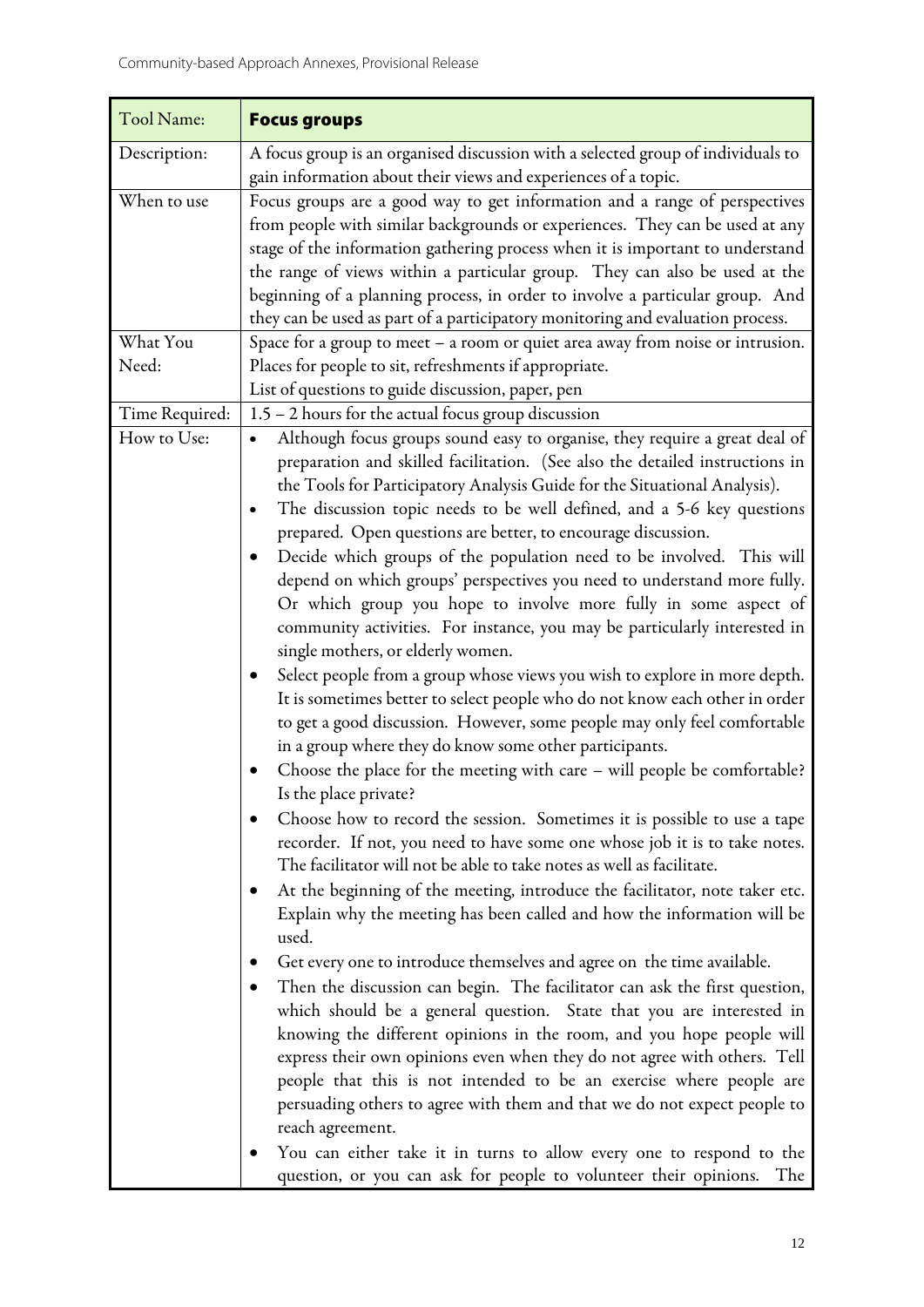|               | advantage of the former is to allow every one to talk. The advantage of the                                                                                                                                                                                                                                                                                                                                                                                                                                                                                                                       |
|---------------|---------------------------------------------------------------------------------------------------------------------------------------------------------------------------------------------------------------------------------------------------------------------------------------------------------------------------------------------------------------------------------------------------------------------------------------------------------------------------------------------------------------------------------------------------------------------------------------------------|
|               | latter is that it is more likely to lead to a general discussion around the                                                                                                                                                                                                                                                                                                                                                                                                                                                                                                                       |
|               | topic. As the discussion proceeds, ensure every one feels at ease. Encourage                                                                                                                                                                                                                                                                                                                                                                                                                                                                                                                      |
|               | the contributions from less confident participants.                                                                                                                                                                                                                                                                                                                                                                                                                                                                                                                                               |
|               | Allow the discussion to proceed for as long as it is useful - keep it focussed                                                                                                                                                                                                                                                                                                                                                                                                                                                                                                                    |
|               | on the question and keep the momentum going.                                                                                                                                                                                                                                                                                                                                                                                                                                                                                                                                                      |
|               | Introduce the next questions as appropriate, remembering the time.                                                                                                                                                                                                                                                                                                                                                                                                                                                                                                                                |
|               | Use probing questions, (what, why, where, who, how, when), to deepen the                                                                                                                                                                                                                                                                                                                                                                                                                                                                                                                          |
|               | discussion                                                                                                                                                                                                                                                                                                                                                                                                                                                                                                                                                                                        |
|               | Towards end of the focus group discussion, make a summary of the main                                                                                                                                                                                                                                                                                                                                                                                                                                                                                                                             |
|               | points raised, to see whether all agree.                                                                                                                                                                                                                                                                                                                                                                                                                                                                                                                                                          |
|               | At the end, thank the participants for their time                                                                                                                                                                                                                                                                                                                                                                                                                                                                                                                                                 |
| Number of     | Between 6 to 12 people - it is difficult to facilitate a good discussion with a                                                                                                                                                                                                                                                                                                                                                                                                                                                                                                                   |
| Participants: | group that is large than this.                                                                                                                                                                                                                                                                                                                                                                                                                                                                                                                                                                    |
| Resource      | Facilitator and note taker as a minimum, plus translators where necessary                                                                                                                                                                                                                                                                                                                                                                                                                                                                                                                         |
| Requirements: |                                                                                                                                                                                                                                                                                                                                                                                                                                                                                                                                                                                                   |
| Difficulty    | Difficult                                                                                                                                                                                                                                                                                                                                                                                                                                                                                                                                                                                         |
| Level:        |                                                                                                                                                                                                                                                                                                                                                                                                                                                                                                                                                                                                   |
|               | Good planning is essential. If the topic is difficult or controversial, start<br>with questions that are the least controversial. Sometimes it is useful to<br>allow people to meet informally at the beginning of a session - for instance<br>by inviting them to have some refreshments together at the start.<br>Sometimes it can be useful to start the session with a participatory tool,<br>such as a time-line or a diagram.<br>The facilitator is there to facilitate rather than control. Facilitators should<br>not give their own personal views. Facilitators need to create an open, |
|               | tolerant and non-judgemental atmosphere so that people are comfortable<br>expressing their ideas. They should allow divergent opinions to emerge and<br>encourage the group's acceptance of divergent opinions. Focus groups can<br>be empowering for the participants who may value the fact that people<br>want to listen to their points of view.<br>This is an effective way for an outsider to gather information quickly from                                                                                                                                                               |
|               | a particular group, and can provide in depth information as the discussion<br>proceeds. For the group itself, this method can create a feeling of rapport<br>and lead to effective ways of working together. It can provide an<br>opportunity for participants to actively take part in gathering information,<br>planning, reviewing situations.<br>You need to beware of people who want to use the group discussion for<br>٠                                                                                                                                                                   |
|               | own ends or who dominate the discussion too much.                                                                                                                                                                                                                                                                                                                                                                                                                                                                                                                                                 |
| Example:      |                                                                                                                                                                                                                                                                                                                                                                                                                                                                                                                                                                                                   |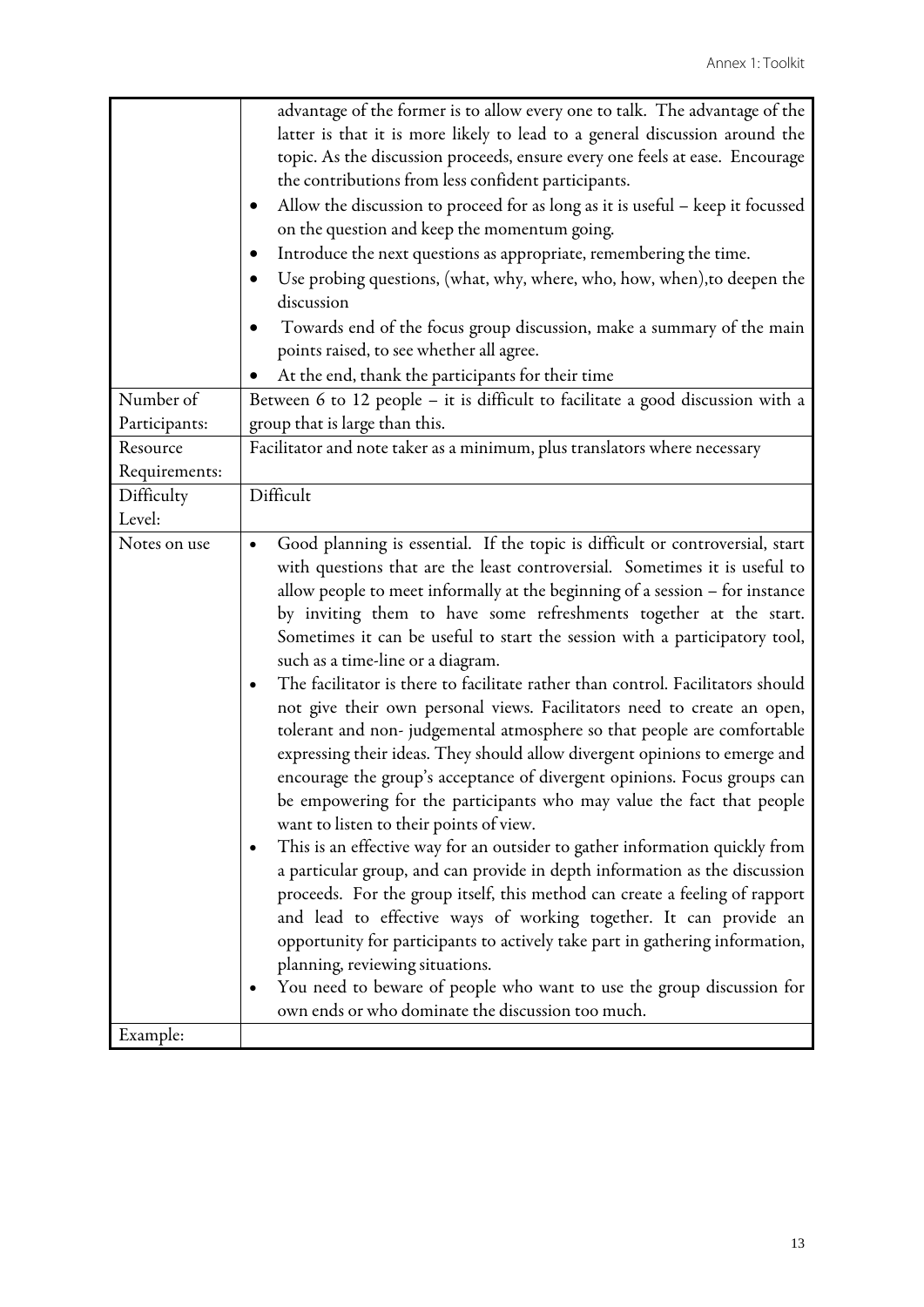| This tool focuses on drawing a map of the community<br>Description:<br>This is a useful tool to use at the beginning of a participatory workshop. It is a<br>When to use<br>method that many people can participate in, so it gets more people involved at<br>the start. It generates a lot of information which can be used in planning the<br>rest of the workshop. Maps can focus on one specific type of information or<br>they can be used to gather many different types of information at once e.g.<br>An informal census of how many people/ households there are in the<br>community<br>Provide a list of households to sample for in-depth interviews<br>Identify specific characteristics of community members - eg the number of<br>children in each household; the location of traditional birth attendants;<br>skills of community members; people with disability; single mother<br>households; elderly households etc.<br>Learn about community problems<br>Identify the presence and location of community resources<br>Identify which resources are important to different groups within the<br>٠<br>community<br>Establish dialogue between different community groups<br>Can be used for planning purposes - where to locate the market or a water<br>point<br>Can be used for monitoring purposes - eg number of households with<br>access to safe sanitation facilities. Encourage the community to use and<br>update their maps in monitoring progress<br>What You<br>Large sheets of paper and marker pens. Alternatively use sand or earth on the<br>ground with sticks, stones and other local materials.<br>Need:<br>Half a day at least<br>Time Required:<br>How to Use:<br>Maps can be drawn on the ground with a stick, and using other objects<br>$\bullet$<br>(stones etc) to represent different facilities. Or maps can be drawn on flip<br>chart paper. It is often a good idea to start out by using the ground, since<br>this fosters participation and enthusiasm.<br>Start by indicating with a stone, or a leaf, on the ground, where the meeting<br>is taking place. Then add other features which are nearby - a tree, a water<br>point<br>Discuss how each household will be represented on the map. If using the<br>ground, you can use seeds, sticks, stones. Discuss how to represent<br>households with particular characteristics - eg single mother households<br>Hand over the stick to community members, asking them to represent each<br>household and their relevant characteristics. Let them get on with drawing<br>the map – their discussion about the different households and the relevant<br>characteristics will be useful and informative.<br>Take notes as the discussion progresses. | Tool Name: | <b>Mapping</b> |  |  |  |
|-------------------------------------------------------------------------------------------------------------------------------------------------------------------------------------------------------------------------------------------------------------------------------------------------------------------------------------------------------------------------------------------------------------------------------------------------------------------------------------------------------------------------------------------------------------------------------------------------------------------------------------------------------------------------------------------------------------------------------------------------------------------------------------------------------------------------------------------------------------------------------------------------------------------------------------------------------------------------------------------------------------------------------------------------------------------------------------------------------------------------------------------------------------------------------------------------------------------------------------------------------------------------------------------------------------------------------------------------------------------------------------------------------------------------------------------------------------------------------------------------------------------------------------------------------------------------------------------------------------------------------------------------------------------------------------------------------------------------------------------------------------------------------------------------------------------------------------------------------------------------------------------------------------------------------------------------------------------------------------------------------------------------------------------------------------------------------------------------------------------------------------------------------------------------------------------------------------------------------------------------------------------------------------------------------------------------------------------------------------------------------------------------------------------------------------------------------------------------------------------------------------------------------------------------------------------------------------------------------------------------------------------------------------------------------------------------------------------------------------------------------|------------|----------------|--|--|--|
|                                                                                                                                                                                                                                                                                                                                                                                                                                                                                                                                                                                                                                                                                                                                                                                                                                                                                                                                                                                                                                                                                                                                                                                                                                                                                                                                                                                                                                                                                                                                                                                                                                                                                                                                                                                                                                                                                                                                                                                                                                                                                                                                                                                                                                                                                                                                                                                                                                                                                                                                                                                                                                                                                                                                                       |            |                |  |  |  |
|                                                                                                                                                                                                                                                                                                                                                                                                                                                                                                                                                                                                                                                                                                                                                                                                                                                                                                                                                                                                                                                                                                                                                                                                                                                                                                                                                                                                                                                                                                                                                                                                                                                                                                                                                                                                                                                                                                                                                                                                                                                                                                                                                                                                                                                                                                                                                                                                                                                                                                                                                                                                                                                                                                                                                       |            |                |  |  |  |
|                                                                                                                                                                                                                                                                                                                                                                                                                                                                                                                                                                                                                                                                                                                                                                                                                                                                                                                                                                                                                                                                                                                                                                                                                                                                                                                                                                                                                                                                                                                                                                                                                                                                                                                                                                                                                                                                                                                                                                                                                                                                                                                                                                                                                                                                                                                                                                                                                                                                                                                                                                                                                                                                                                                                                       |            |                |  |  |  |
|                                                                                                                                                                                                                                                                                                                                                                                                                                                                                                                                                                                                                                                                                                                                                                                                                                                                                                                                                                                                                                                                                                                                                                                                                                                                                                                                                                                                                                                                                                                                                                                                                                                                                                                                                                                                                                                                                                                                                                                                                                                                                                                                                                                                                                                                                                                                                                                                                                                                                                                                                                                                                                                                                                                                                       |            |                |  |  |  |
|                                                                                                                                                                                                                                                                                                                                                                                                                                                                                                                                                                                                                                                                                                                                                                                                                                                                                                                                                                                                                                                                                                                                                                                                                                                                                                                                                                                                                                                                                                                                                                                                                                                                                                                                                                                                                                                                                                                                                                                                                                                                                                                                                                                                                                                                                                                                                                                                                                                                                                                                                                                                                                                                                                                                                       |            |                |  |  |  |
|                                                                                                                                                                                                                                                                                                                                                                                                                                                                                                                                                                                                                                                                                                                                                                                                                                                                                                                                                                                                                                                                                                                                                                                                                                                                                                                                                                                                                                                                                                                                                                                                                                                                                                                                                                                                                                                                                                                                                                                                                                                                                                                                                                                                                                                                                                                                                                                                                                                                                                                                                                                                                                                                                                                                                       |            |                |  |  |  |
|                                                                                                                                                                                                                                                                                                                                                                                                                                                                                                                                                                                                                                                                                                                                                                                                                                                                                                                                                                                                                                                                                                                                                                                                                                                                                                                                                                                                                                                                                                                                                                                                                                                                                                                                                                                                                                                                                                                                                                                                                                                                                                                                                                                                                                                                                                                                                                                                                                                                                                                                                                                                                                                                                                                                                       |            |                |  |  |  |
|                                                                                                                                                                                                                                                                                                                                                                                                                                                                                                                                                                                                                                                                                                                                                                                                                                                                                                                                                                                                                                                                                                                                                                                                                                                                                                                                                                                                                                                                                                                                                                                                                                                                                                                                                                                                                                                                                                                                                                                                                                                                                                                                                                                                                                                                                                                                                                                                                                                                                                                                                                                                                                                                                                                                                       |            |                |  |  |  |
|                                                                                                                                                                                                                                                                                                                                                                                                                                                                                                                                                                                                                                                                                                                                                                                                                                                                                                                                                                                                                                                                                                                                                                                                                                                                                                                                                                                                                                                                                                                                                                                                                                                                                                                                                                                                                                                                                                                                                                                                                                                                                                                                                                                                                                                                                                                                                                                                                                                                                                                                                                                                                                                                                                                                                       |            |                |  |  |  |
|                                                                                                                                                                                                                                                                                                                                                                                                                                                                                                                                                                                                                                                                                                                                                                                                                                                                                                                                                                                                                                                                                                                                                                                                                                                                                                                                                                                                                                                                                                                                                                                                                                                                                                                                                                                                                                                                                                                                                                                                                                                                                                                                                                                                                                                                                                                                                                                                                                                                                                                                                                                                                                                                                                                                                       |            |                |  |  |  |
|                                                                                                                                                                                                                                                                                                                                                                                                                                                                                                                                                                                                                                                                                                                                                                                                                                                                                                                                                                                                                                                                                                                                                                                                                                                                                                                                                                                                                                                                                                                                                                                                                                                                                                                                                                                                                                                                                                                                                                                                                                                                                                                                                                                                                                                                                                                                                                                                                                                                                                                                                                                                                                                                                                                                                       |            |                |  |  |  |
|                                                                                                                                                                                                                                                                                                                                                                                                                                                                                                                                                                                                                                                                                                                                                                                                                                                                                                                                                                                                                                                                                                                                                                                                                                                                                                                                                                                                                                                                                                                                                                                                                                                                                                                                                                                                                                                                                                                                                                                                                                                                                                                                                                                                                                                                                                                                                                                                                                                                                                                                                                                                                                                                                                                                                       |            |                |  |  |  |
|                                                                                                                                                                                                                                                                                                                                                                                                                                                                                                                                                                                                                                                                                                                                                                                                                                                                                                                                                                                                                                                                                                                                                                                                                                                                                                                                                                                                                                                                                                                                                                                                                                                                                                                                                                                                                                                                                                                                                                                                                                                                                                                                                                                                                                                                                                                                                                                                                                                                                                                                                                                                                                                                                                                                                       |            |                |  |  |  |
|                                                                                                                                                                                                                                                                                                                                                                                                                                                                                                                                                                                                                                                                                                                                                                                                                                                                                                                                                                                                                                                                                                                                                                                                                                                                                                                                                                                                                                                                                                                                                                                                                                                                                                                                                                                                                                                                                                                                                                                                                                                                                                                                                                                                                                                                                                                                                                                                                                                                                                                                                                                                                                                                                                                                                       |            |                |  |  |  |
|                                                                                                                                                                                                                                                                                                                                                                                                                                                                                                                                                                                                                                                                                                                                                                                                                                                                                                                                                                                                                                                                                                                                                                                                                                                                                                                                                                                                                                                                                                                                                                                                                                                                                                                                                                                                                                                                                                                                                                                                                                                                                                                                                                                                                                                                                                                                                                                                                                                                                                                                                                                                                                                                                                                                                       |            |                |  |  |  |
|                                                                                                                                                                                                                                                                                                                                                                                                                                                                                                                                                                                                                                                                                                                                                                                                                                                                                                                                                                                                                                                                                                                                                                                                                                                                                                                                                                                                                                                                                                                                                                                                                                                                                                                                                                                                                                                                                                                                                                                                                                                                                                                                                                                                                                                                                                                                                                                                                                                                                                                                                                                                                                                                                                                                                       |            |                |  |  |  |
|                                                                                                                                                                                                                                                                                                                                                                                                                                                                                                                                                                                                                                                                                                                                                                                                                                                                                                                                                                                                                                                                                                                                                                                                                                                                                                                                                                                                                                                                                                                                                                                                                                                                                                                                                                                                                                                                                                                                                                                                                                                                                                                                                                                                                                                                                                                                                                                                                                                                                                                                                                                                                                                                                                                                                       |            |                |  |  |  |
| Encourage less confident community members to get involved in the<br>development of the map by indicating where they live themselves.<br>Ask questions as the map develops - but do not ask the community                                                                                                                                                                                                                                                                                                                                                                                                                                                                                                                                                                                                                                                                                                                                                                                                                                                                                                                                                                                                                                                                                                                                                                                                                                                                                                                                                                                                                                                                                                                                                                                                                                                                                                                                                                                                                                                                                                                                                                                                                                                                                                                                                                                                                                                                                                                                                                                                                                                                                                                                             |            |                |  |  |  |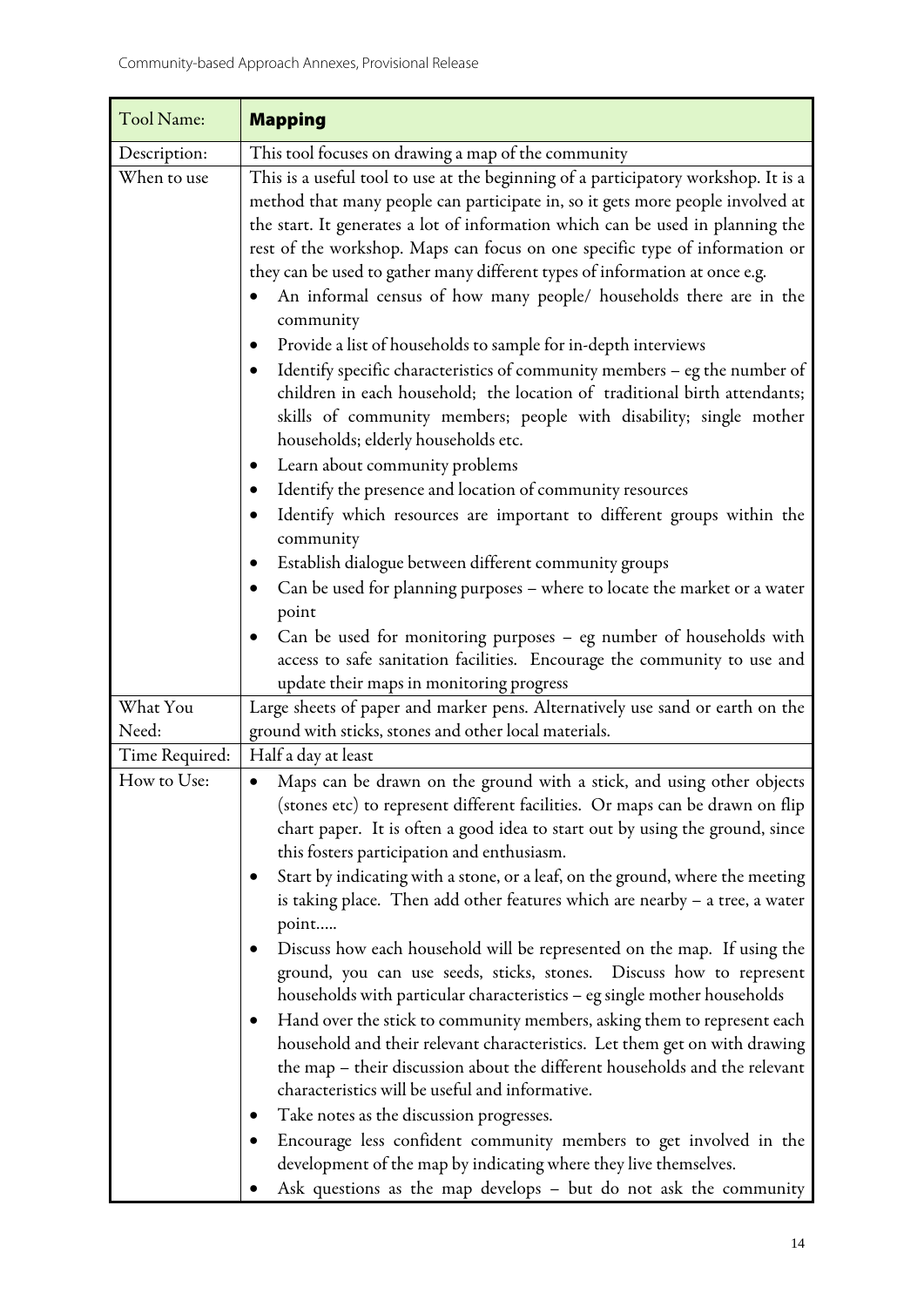|               | members directly – address the questions to the map that is being drawn                                                                                                                 |  |  |  |  |
|---------------|-----------------------------------------------------------------------------------------------------------------------------------------------------------------------------------------|--|--|--|--|
|               | Make copies of the map/s on paper for future use. Make sure the                                                                                                                         |  |  |  |  |
|               | community has a copy of the map for their own use.                                                                                                                                      |  |  |  |  |
|               | If the community is large, get several groups to make their own maps of<br>$\bullet$<br>smaller areas                                                                                   |  |  |  |  |
|               | It can be useful to get different groups to draw maps from their own<br>perspective - e.g. a map drawn by men may highlight different issues from<br>one drawn by women                 |  |  |  |  |
|               | Ensure you make copies of the maps at the end of the day, especially if they                                                                                                            |  |  |  |  |
|               | have been drawn on the ground. One copy for the community, one for                                                                                                                      |  |  |  |  |
|               | <b>UNHCR.</b>                                                                                                                                                                           |  |  |  |  |
| Number of     | About 6 people can draw a map together. With larger numbers, you can divide                                                                                                             |  |  |  |  |
| Participants: | the people into groups of around 6, and each group can either do the same task,                                                                                                         |  |  |  |  |
|               | or focus on different aspects of their community                                                                                                                                        |  |  |  |  |
| Resource      | One facilitator per group, note takers/recorders                                                                                                                                        |  |  |  |  |
| Requirements: |                                                                                                                                                                                         |  |  |  |  |
| Difficulty    | Medium                                                                                                                                                                                  |  |  |  |  |
| Level:        |                                                                                                                                                                                         |  |  |  |  |
| Notes on use  | Mapping may be difficult to do with very large groups, so after the initial<br>$\bullet$<br>explanation and illustration, it may be better to get smaller groups to map<br>their areas. |  |  |  |  |
|               | It is important to label things clearly on the paper copy, since drawings may<br>be difficult to interpret later.                                                                       |  |  |  |  |
| Example:      |                                                                                                                                                                                         |  |  |  |  |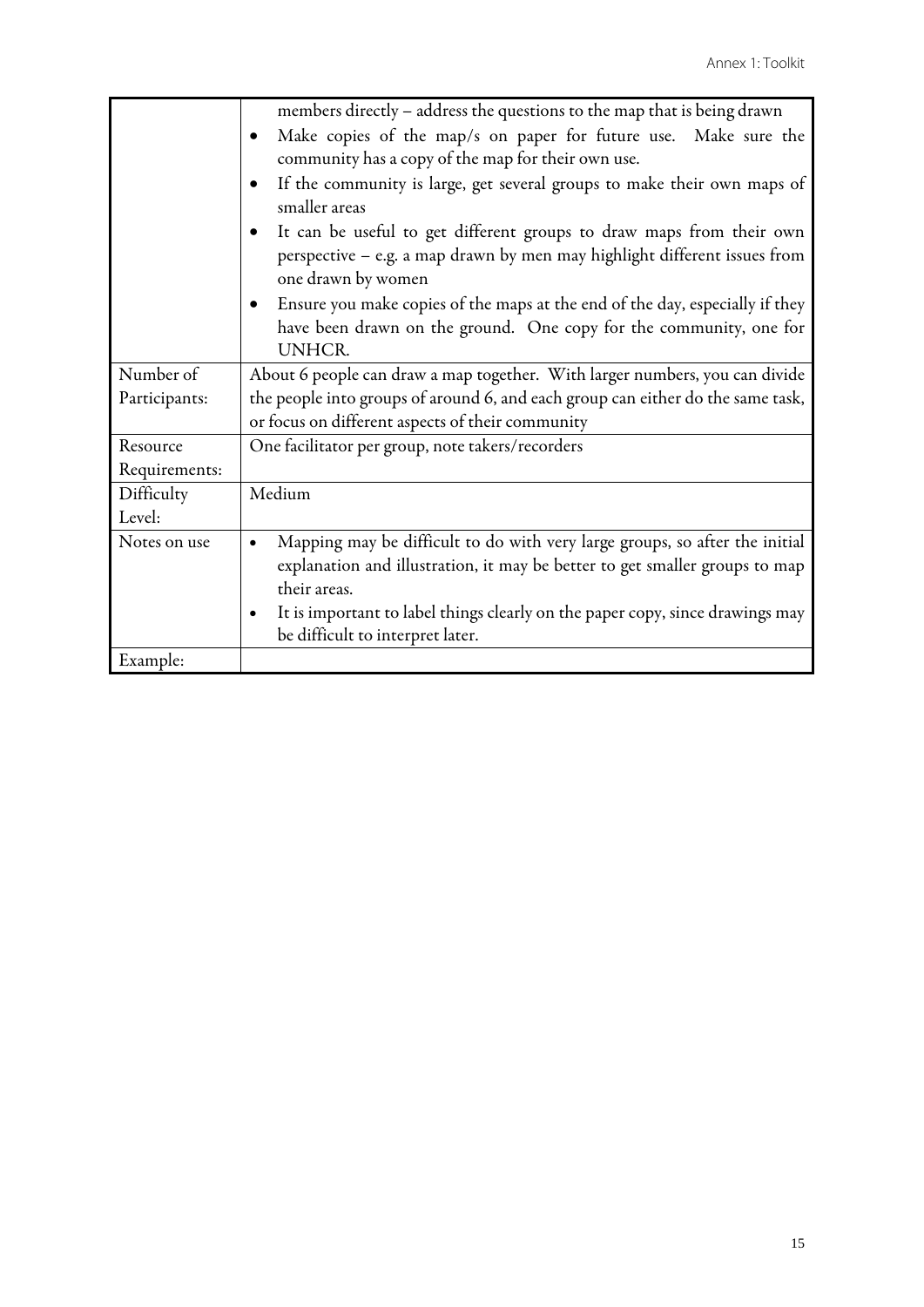| Tool Name:                 | <b>Social network mapping</b>                                                                                                                                                                                                                                                                                                                                                                                                                                                                                                                                                                                                                                                                                                                                                                                                                                                                                                                                                                                                                                                                                                                                                                                                                                                                                                |  |  |  |
|----------------------------|------------------------------------------------------------------------------------------------------------------------------------------------------------------------------------------------------------------------------------------------------------------------------------------------------------------------------------------------------------------------------------------------------------------------------------------------------------------------------------------------------------------------------------------------------------------------------------------------------------------------------------------------------------------------------------------------------------------------------------------------------------------------------------------------------------------------------------------------------------------------------------------------------------------------------------------------------------------------------------------------------------------------------------------------------------------------------------------------------------------------------------------------------------------------------------------------------------------------------------------------------------------------------------------------------------------------------|--|--|--|
| Description:               | A simple map to show the pattern of social and economic linkages, either<br>between communities or within a community, such as those which result from<br>the exchange of materials or services, cultural ties or protection.                                                                                                                                                                                                                                                                                                                                                                                                                                                                                                                                                                                                                                                                                                                                                                                                                                                                                                                                                                                                                                                                                                |  |  |  |
| When to use                | This tools helps to build an understanding of these relationships and the needs<br>of a community. The information concerns the communities' perceptions of<br>these relationships and how different social groups make use of these linkages.<br>It can be useful for understanding how individual households support<br>themselves and how members of the community support each other. Maps<br>may include: the main locations of households and the pattern of resource<br>exchanges, such as labour (people going to work), produce (seeds going to<br>market), credit or information.                                                                                                                                                                                                                                                                                                                                                                                                                                                                                                                                                                                                                                                                                                                                  |  |  |  |
| What You<br>Need:          | A large sheet of paper, coloured marker pens. Alternatively use chalkboard and<br>coloured chalk or sticks and the ground.                                                                                                                                                                                                                                                                                                                                                                                                                                                                                                                                                                                                                                                                                                                                                                                                                                                                                                                                                                                                                                                                                                                                                                                                   |  |  |  |
| Time Required:             | One to two hours.                                                                                                                                                                                                                                                                                                                                                                                                                                                                                                                                                                                                                                                                                                                                                                                                                                                                                                                                                                                                                                                                                                                                                                                                                                                                                                            |  |  |  |
| How to Use:                | The facilitator needs to bring together a representative group of<br>participants.<br>Agree with the group on a definition of the household/family within the<br>local context and on a list of the most important resources exchanged<br>between households (or common protection issues faced).<br>Each group or representative can then draw a map or place objects on the<br>$\bullet$<br>paper/floor that illustrate their view on the resource exchanges.<br>To simplify the drawing, a limited number of households selected by the<br>$\bullet$<br>groups will be represented (max.8). It is easier to place the houses in circle<br>rather than at their precise location.<br>Different colours or types of lines should be used to represent different<br>٠<br>types of relations/exchanges (or protection support). Draw arrows at both<br>ends or one end of lines to show reciprocity or one-way exchange.<br>Once the map is completed, facilitators should ask participants to describe<br>it and discuss the features presented.<br>The method can be repeated with different groups and the maps drawn<br>$\bullet$<br>should be compared to promote discussion. This can reveal different<br>perceptions of the nature and use of the resources exchanged (or<br>protection offered within the community). |  |  |  |
| Number of<br>Participants: | Up to 10 people per group.                                                                                                                                                                                                                                                                                                                                                                                                                                                                                                                                                                                                                                                                                                                                                                                                                                                                                                                                                                                                                                                                                                                                                                                                                                                                                                   |  |  |  |
| Resource<br>Requirements:  | A trained facilitator or one day staff training.                                                                                                                                                                                                                                                                                                                                                                                                                                                                                                                                                                                                                                                                                                                                                                                                                                                                                                                                                                                                                                                                                                                                                                                                                                                                             |  |  |  |
| Difficulty Level:          | Medium                                                                                                                                                                                                                                                                                                                                                                                                                                                                                                                                                                                                                                                                                                                                                                                                                                                                                                                                                                                                                                                                                                                                                                                                                                                                                                                       |  |  |  |
| Notes on use               | At the early stages of working with a community, social network mapping<br>can be useful to spot potential weaknesses in the community support<br>system and highlight issues which need addressing.<br>If used at two different times during project implementation, mapping can<br>provide a good indicator of both the level of achievement of the initial                                                                                                                                                                                                                                                                                                                                                                                                                                                                                                                                                                                                                                                                                                                                                                                                                                                                                                                                                                |  |  |  |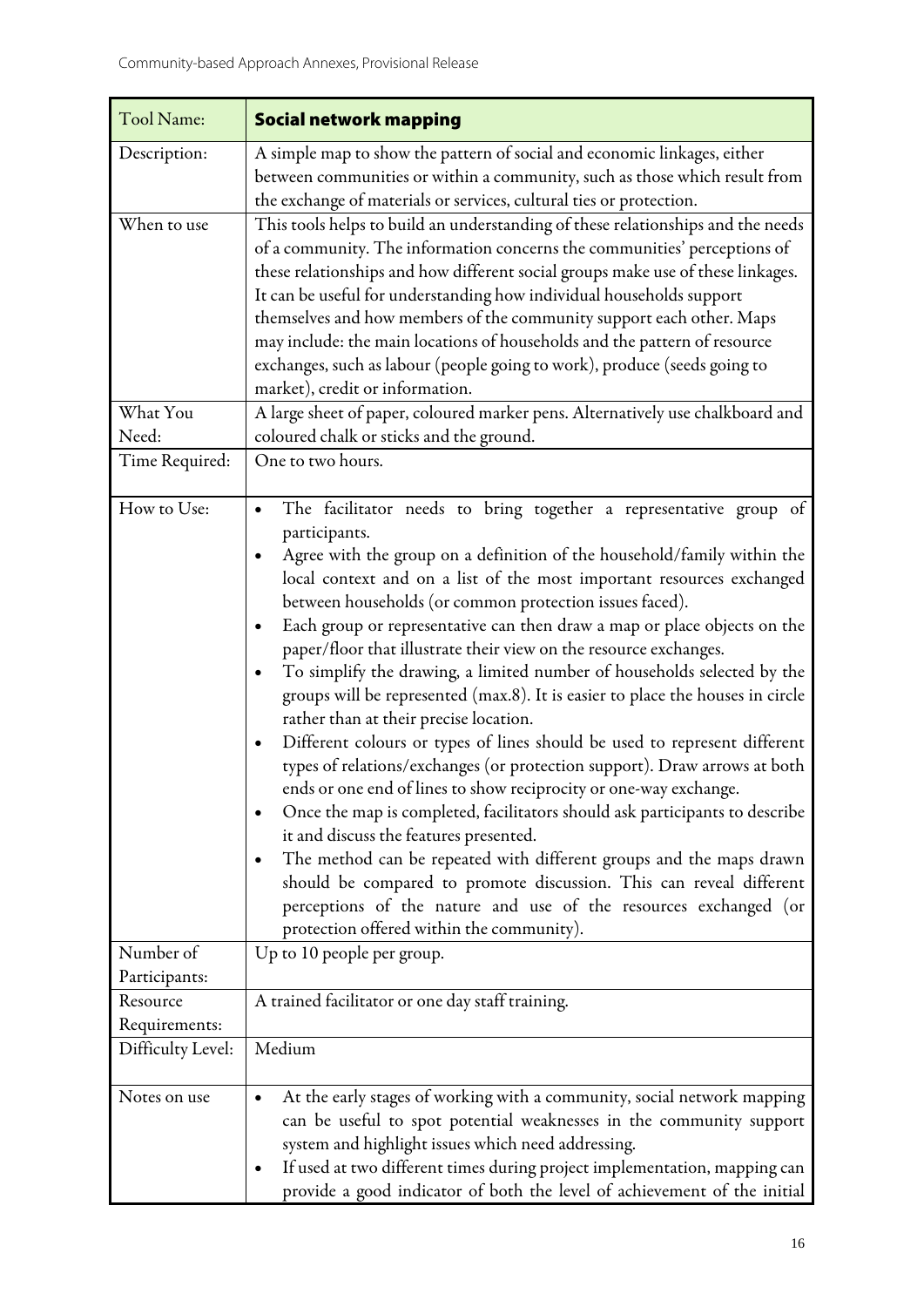|          | objectives and also of the degree of satisfaction of the community or of                                                                                                                                                                                                                                                                                                                                                                                                                                                                                                                                                                                                                                                                                                                                                                                                                                                                                                                                                                                                                                                                                                                                                                                                                                                                                                              |  |  |  |
|----------|---------------------------------------------------------------------------------------------------------------------------------------------------------------------------------------------------------------------------------------------------------------------------------------------------------------------------------------------------------------------------------------------------------------------------------------------------------------------------------------------------------------------------------------------------------------------------------------------------------------------------------------------------------------------------------------------------------------------------------------------------------------------------------------------------------------------------------------------------------------------------------------------------------------------------------------------------------------------------------------------------------------------------------------------------------------------------------------------------------------------------------------------------------------------------------------------------------------------------------------------------------------------------------------------------------------------------------------------------------------------------------------|--|--|--|
|          | certain groups within the community.                                                                                                                                                                                                                                                                                                                                                                                                                                                                                                                                                                                                                                                                                                                                                                                                                                                                                                                                                                                                                                                                                                                                                                                                                                                                                                                                                  |  |  |  |
| Example: | Based on the statement that communication and exchange are typical signs of<br>good relations in the villages of Southern Mali, maps were drawn to show the<br>patterns of interdependence among the different families living in a village so<br>as to look at possible way of improving the organisational capacity of this<br>village.<br>Maps were drawn separately by men and women and both revealed a divided<br>village: it turned out that the isolated group comprised two families were both<br>from different ethnic groups and although they had settled in the village over<br>one hundred years ago, were still perceived as foreigners. On top of this, both<br>these outsider families were rich and, undoubtedly jealousy explained part of<br>the village division.<br>Eventually, both groups accepted to discuss their differences in a meeting<br>facilitated by the staff of the project which aimed to promote of local<br>initiatives.<br>After two years of project intervention, training the community in<br>communication, organisation and management, all households worked<br>together and the separation of the neighbourhoods no longer existed.<br>Example adapted from "Power, Process and Participation, Tools for Change, edited by<br>R.Slocum, L.Wichhart, D.Rocheleau and B. Thomas-Slayter, Intermediate Technology<br>Publications, 1995". |  |  |  |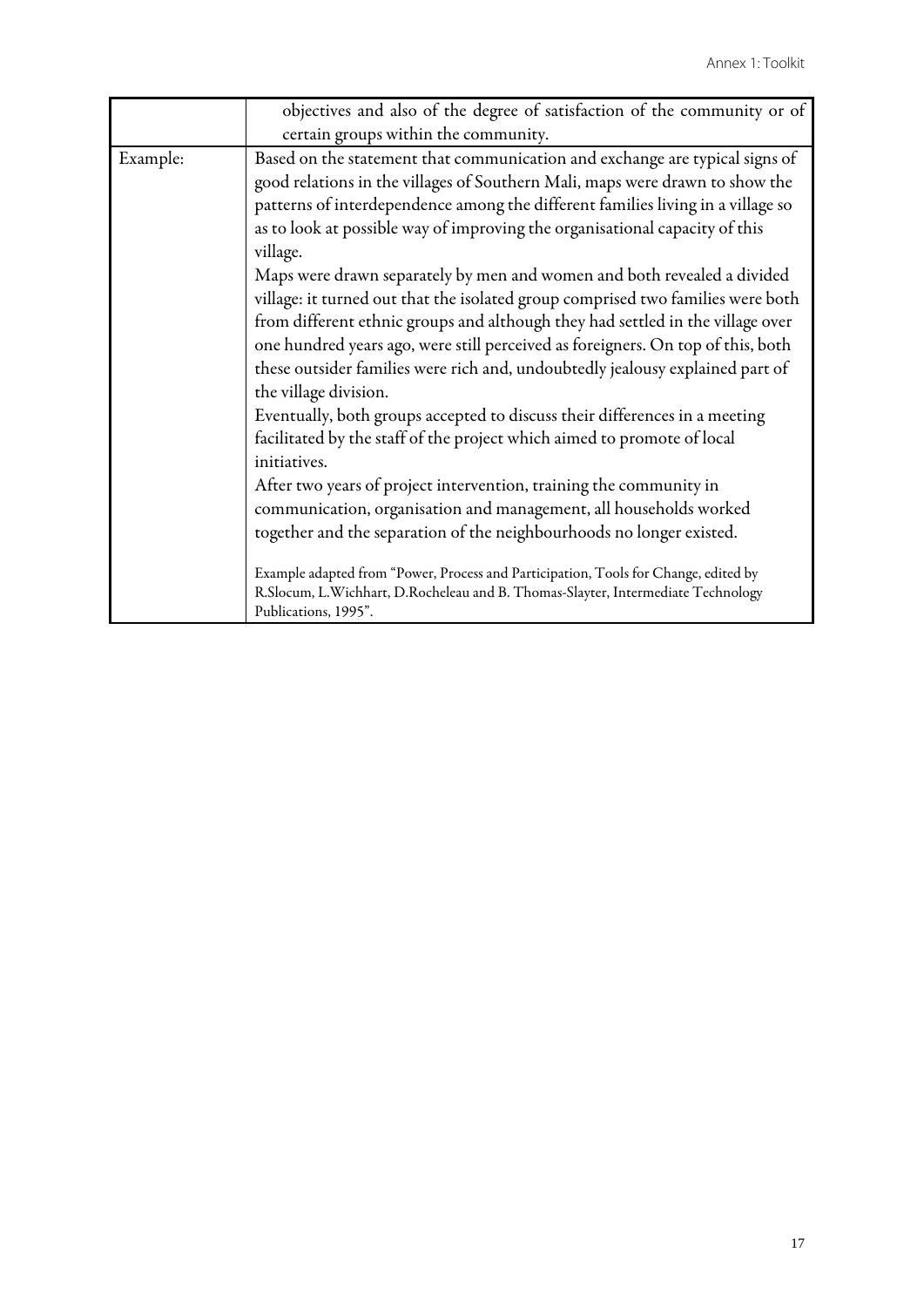| Tool Name:                 | <b>Chapatti diagrams or pie charts:</b>                                                                                                                                                                                                                                                                                                                                                                                                                                                                                                                                                                                                                                                                |  |  |
|----------------------------|--------------------------------------------------------------------------------------------------------------------------------------------------------------------------------------------------------------------------------------------------------------------------------------------------------------------------------------------------------------------------------------------------------------------------------------------------------------------------------------------------------------------------------------------------------------------------------------------------------------------------------------------------------------------------------------------------------|--|--|
| Description:               | This is a tool that can be used to illustrate proportions. They consist of a circle<br>that is divided into different size slices depending on the importance of the<br>element being discussed.                                                                                                                                                                                                                                                                                                                                                                                                                                                                                                       |  |  |
| When to use<br>What You    | These are short exercises which are easy to do and which produce information<br>which can generate more in-depth discussions. They are best used to explore<br>issues which the group has identified, for instance to examine a community's<br>demographics (ethnic or religious composition), main health problems,<br>occupations of community members, types of family planning methods used in<br>the community, distribution of household expenses etc.                                                                                                                                                                                                                                           |  |  |
| Need:                      | Large sheets of paper and marker pens. Alternatively use sand or earth on the<br>ground with sticks, stones and other local materials.                                                                                                                                                                                                                                                                                                                                                                                                                                                                                                                                                                 |  |  |
| Time Required:             | One to two hours                                                                                                                                                                                                                                                                                                                                                                                                                                                                                                                                                                                                                                                                                       |  |  |
| How to Use:                | The diagram can either be drawn on the ground or on flip chart paper.<br>$\bullet$<br>Draw a circle to represent the topic you are talking about, and discuss with<br>$\bullet$<br>participants what are the subdivisions within this topic.<br>Get the participants to discuss the proportions of the different component<br>$\bullet$<br>parts, and illustrate these proportions by drawing segments of the<br>appropriate size within the circle.<br>The advantage of drawing the circle in the ground is that it is easier to<br>make changes to the sizes of the segments as the discussion proceeds.<br>The diagram is finished when every one agrees on the final components<br>and proportions |  |  |
| Number of<br>Participants: | $6 - 10$                                                                                                                                                                                                                                                                                                                                                                                                                                                                                                                                                                                                                                                                                               |  |  |
| Resource<br>Requirements:  | Facilitator, not taker,                                                                                                                                                                                                                                                                                                                                                                                                                                                                                                                                                                                                                                                                                |  |  |
| Difficulty<br>Level:       | Easy                                                                                                                                                                                                                                                                                                                                                                                                                                                                                                                                                                                                                                                                                                   |  |  |
| Notes on use               |                                                                                                                                                                                                                                                                                                                                                                                                                                                                                                                                                                                                                                                                                                        |  |  |
| Example:                   |                                                                                                                                                                                                                                                                                                                                                                                                                                                                                                                                                                                                                                                                                                        |  |  |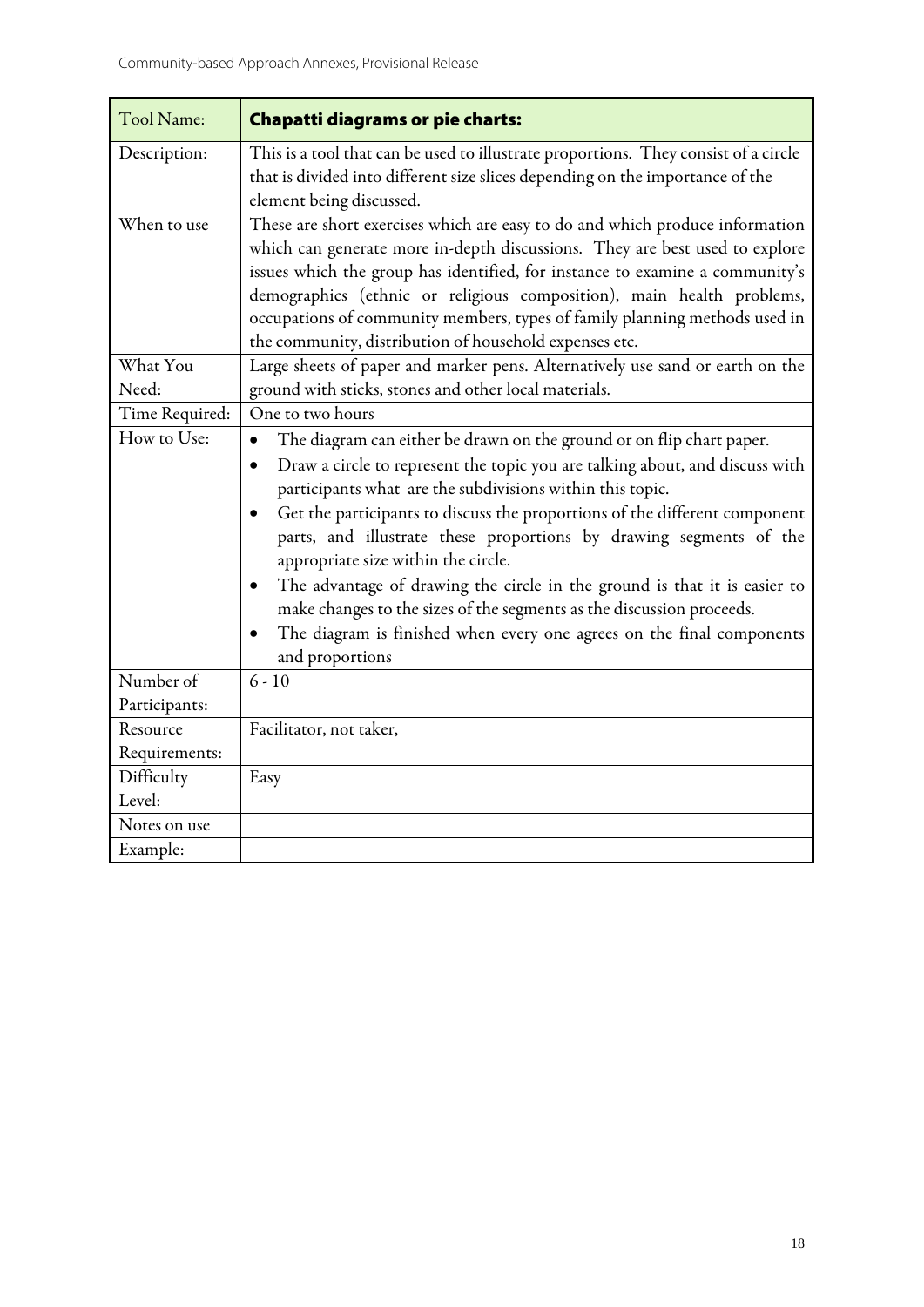| Tool Name:               | <b>Venn diagrams</b>                                                                                                                                                                                                                                                                                                                                                                                                                                                                                                                                                                                                                                                                                                                                                                                                                                                                                                                                                                                                                                                                                                                            |  |  |  |
|--------------------------|-------------------------------------------------------------------------------------------------------------------------------------------------------------------------------------------------------------------------------------------------------------------------------------------------------------------------------------------------------------------------------------------------------------------------------------------------------------------------------------------------------------------------------------------------------------------------------------------------------------------------------------------------------------------------------------------------------------------------------------------------------------------------------------------------------------------------------------------------------------------------------------------------------------------------------------------------------------------------------------------------------------------------------------------------------------------------------------------------------------------------------------------------|--|--|--|
| Description:             | Venn diagrams are a series of circles of different sizes which represent different<br>organisations and institutions that affect peoples' lives. Through discussion,<br>the group can decide what should be included in the diagram (what needs to be<br>represented by a circle), where the circles should be placed on a wider diagram,<br>whether there is any overlapping of circles etc.                                                                                                                                                                                                                                                                                                                                                                                                                                                                                                                                                                                                                                                                                                                                                   |  |  |  |
| When to use              | This tool can help people identify the main groups, organisations and<br>institutions which affect their lives and how these organisations interact. It<br>can be used to represent the sources of services and advice open to a<br>community, which can then lead on to discussions about co-ordination and<br>planning. It can also be used to identify different groups within the<br>community itself, and can help identify issues such as distribution of power,<br>and influence within the community; it can thus help in identifying and<br>discussing conflict within the community in a non-threatening way.                                                                                                                                                                                                                                                                                                                                                                                                                                                                                                                         |  |  |  |
| What You                 | Large sheets of paper and marker pens. Alternatively use sand or earth on the                                                                                                                                                                                                                                                                                                                                                                                                                                                                                                                                                                                                                                                                                                                                                                                                                                                                                                                                                                                                                                                                   |  |  |  |
| Need:                    | ground with sticks, stones and other local materials.                                                                                                                                                                                                                                                                                                                                                                                                                                                                                                                                                                                                                                                                                                                                                                                                                                                                                                                                                                                                                                                                                           |  |  |  |
| Time Required:           | One to two hours                                                                                                                                                                                                                                                                                                                                                                                                                                                                                                                                                                                                                                                                                                                                                                                                                                                                                                                                                                                                                                                                                                                                |  |  |  |
| How to Use:<br>Number of | Explain how the diagram works: the group has to identify circles which<br>will represent a social institution or influential group or individual. The<br>size of the circle will represent the perceived importance of this institution<br>or group/individual. Circles are then placed or draw onto a larger area.<br>The distance between each of the circles can represent the degree of<br>cooperation or lack of it between the organisation, institution, group etc.<br>Circles can overlap to show closer co-operation.<br>Ask the participants to list the organisations or groups etc. that affect their<br>$\bullet$<br>lives.<br>Draw the first circle could which represents the community itself. Other<br>circles will represent each of the organisations/ groups/ individual<br>identified. These other circles can be drawn inside the community, outside<br>or overlapping.<br>Once the facilitator has introduced the method, s/he should allow the<br>participants to develop the diagram themselves. Encourage debate and<br>analysis.<br>Arrange to have diagram copied and leave one copy with the community<br>$6 - 10$ |  |  |  |
| Participants:            |                                                                                                                                                                                                                                                                                                                                                                                                                                                                                                                                                                                                                                                                                                                                                                                                                                                                                                                                                                                                                                                                                                                                                 |  |  |  |
| Resource                 | Facilitator, note taker, translator                                                                                                                                                                                                                                                                                                                                                                                                                                                                                                                                                                                                                                                                                                                                                                                                                                                                                                                                                                                                                                                                                                             |  |  |  |
| Requirements:            |                                                                                                                                                                                                                                                                                                                                                                                                                                                                                                                                                                                                                                                                                                                                                                                                                                                                                                                                                                                                                                                                                                                                                 |  |  |  |
| Difficulty<br>Level:     | Medium                                                                                                                                                                                                                                                                                                                                                                                                                                                                                                                                                                                                                                                                                                                                                                                                                                                                                                                                                                                                                                                                                                                                          |  |  |  |
| Notes on use             | This tool can be difficult to facilitate. It is necessary to explain the method very<br>clearly at the beginning. Drawing on the ground will allow for changes.<br>Otherwise, the group can cut circles out of paper and move them around. Let<br>the participants do the exercise themselves, since they will discuss a lot and<br>learn a lot. Let them take their time in the discussion.                                                                                                                                                                                                                                                                                                                                                                                                                                                                                                                                                                                                                                                                                                                                                    |  |  |  |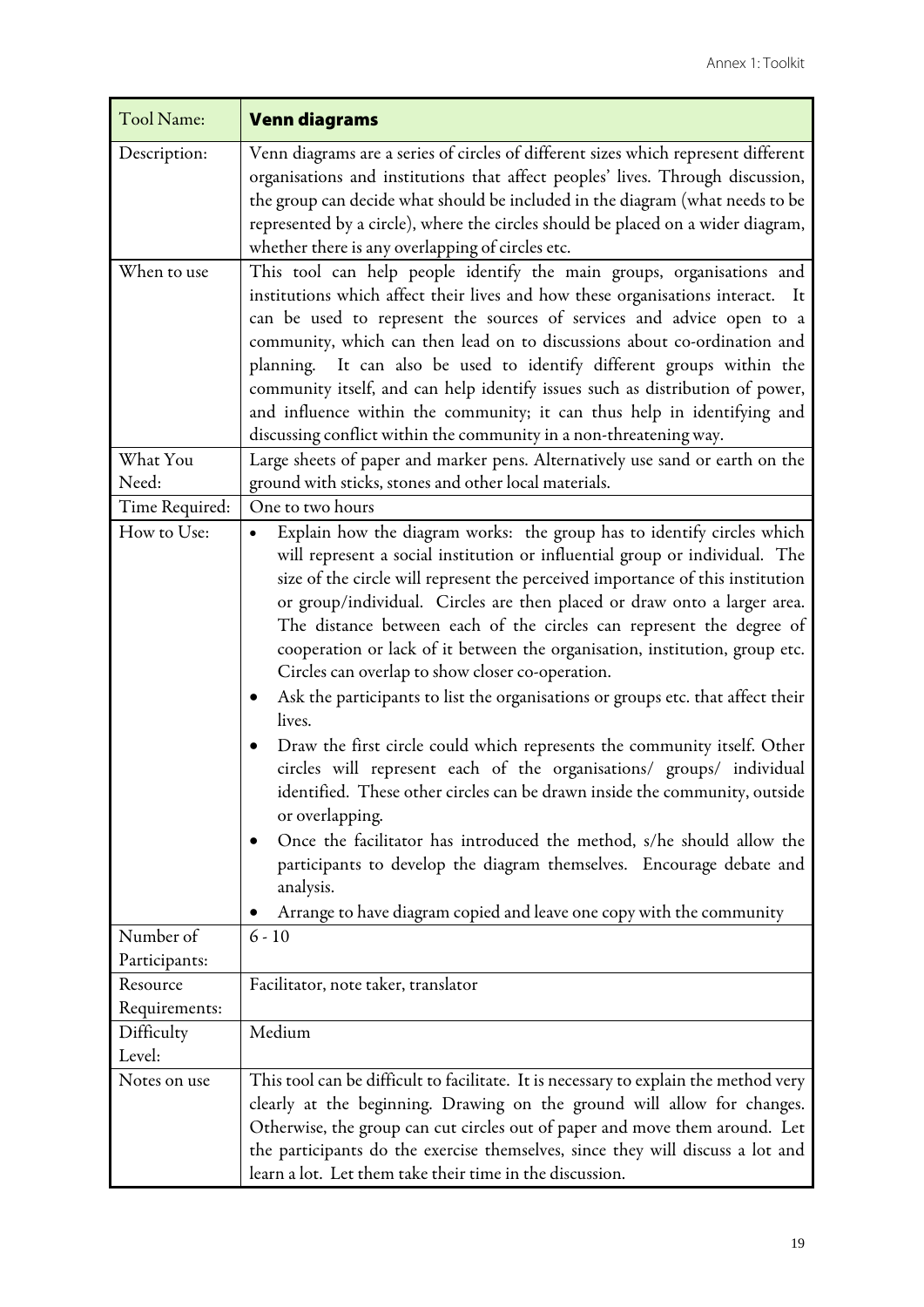Example: Within a community of self-settled refugees and their hosts in Zambia, a group of men and a group of women were each asked: • What are the most significant groups or individuals within the community? • How far does their membership overlap? The results are represented in the diagram below. Men and women highlighted different village institutions. This showed there was a central core of activists involved in more than one group, while the majority of people did not participate in formal associations. This was consistent with the findings from other observations which suggested that the people were very reluctant to work together, largely due to very low levels of trust within the community. Village individuals and groups Men

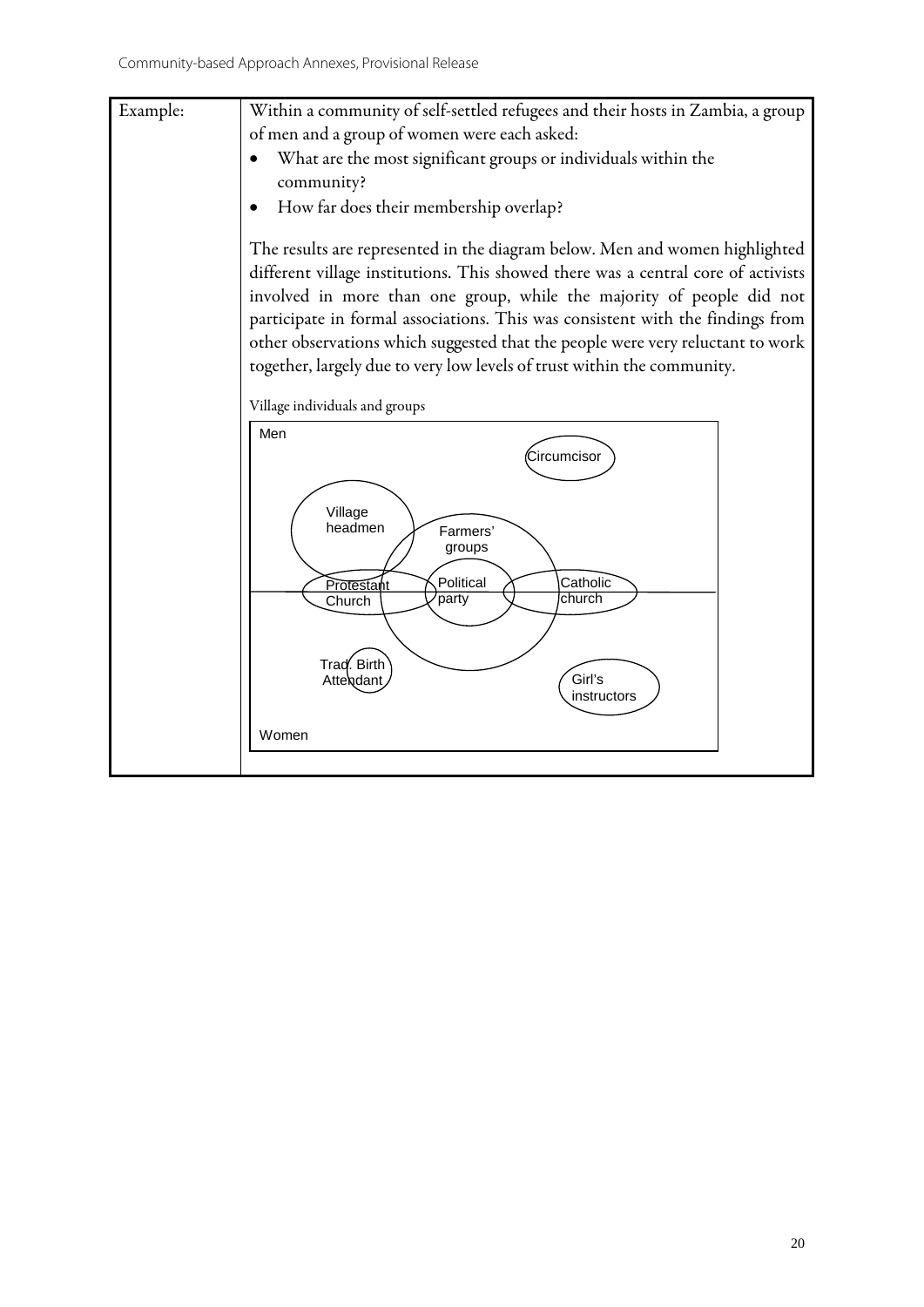| Tool Name:                | <b>Flow diagrams</b>                                                                                                                                                                                                                                                                                                                                                                                                                                                                                                                                                                                                                                                                                                             |  |  |
|---------------------------|----------------------------------------------------------------------------------------------------------------------------------------------------------------------------------------------------------------------------------------------------------------------------------------------------------------------------------------------------------------------------------------------------------------------------------------------------------------------------------------------------------------------------------------------------------------------------------------------------------------------------------------------------------------------------------------------------------------------------------|--|--|
| Description:              | A flow diagram provides a simple way of visually analysing the causes and<br>effects of a particular event or activity.                                                                                                                                                                                                                                                                                                                                                                                                                                                                                                                                                                                                          |  |  |
| When to use<br>What You   | Flow diagrams can help analyse the chronological sequence of past events, or<br>planning and sequencing actions and their likely effects. They can thus be used<br>both for analysing past events (evaluations), and in planning - analysing the<br>likely consequences of future actions or choices. They allow participants to<br>identify and discuss inter-connected factors that relate to a particular event or<br>situation.<br>Flip chart paper, pens                                                                                                                                                                                                                                                                    |  |  |
| Need:                     |                                                                                                                                                                                                                                                                                                                                                                                                                                                                                                                                                                                                                                                                                                                                  |  |  |
| Time Required:            | One to two hours                                                                                                                                                                                                                                                                                                                                                                                                                                                                                                                                                                                                                                                                                                                 |  |  |
| How to Use:<br>Number of  | Explain to the participants how to do the flow chart (see below) and let<br>$\bullet$<br>them do it themselves.<br>Select the event or topic to analyse – they should depict this event by<br>drawing a box or circle<br>Ask participants to identify the key influencing factors in order of<br>importance depict these factors by boxes or circles and place on the<br>drawing<br>Use arrows to draw the direction of the effect<br>Show the difference between a good effect and a bad effect, by signs (-, or<br>$\bullet$<br>+) or by use of colour.<br>The facilitator can ask probing questions to encourage further analysis<br>Once the diagram has been completed, summarise what has been learned.<br>$6 - 10$ people |  |  |
| Participants:             |                                                                                                                                                                                                                                                                                                                                                                                                                                                                                                                                                                                                                                                                                                                                  |  |  |
| Resource<br>Requirements: | Facilitator, note taker, translator                                                                                                                                                                                                                                                                                                                                                                                                                                                                                                                                                                                                                                                                                              |  |  |
| Difficulty<br>Level:      | Easy                                                                                                                                                                                                                                                                                                                                                                                                                                                                                                                                                                                                                                                                                                                             |  |  |
| Notes on use<br>Example:  | Most events are very complex with many causes and effects. Allow enough<br>time to explore these. Use of the ground will enable corrections as the analysis<br>develops. Use of symbols, rather than words, often encourages participation -<br>let the participants choose the symbols themselves, but do check to ensure that<br>every one understands what they mean.                                                                                                                                                                                                                                                                                                                                                         |  |  |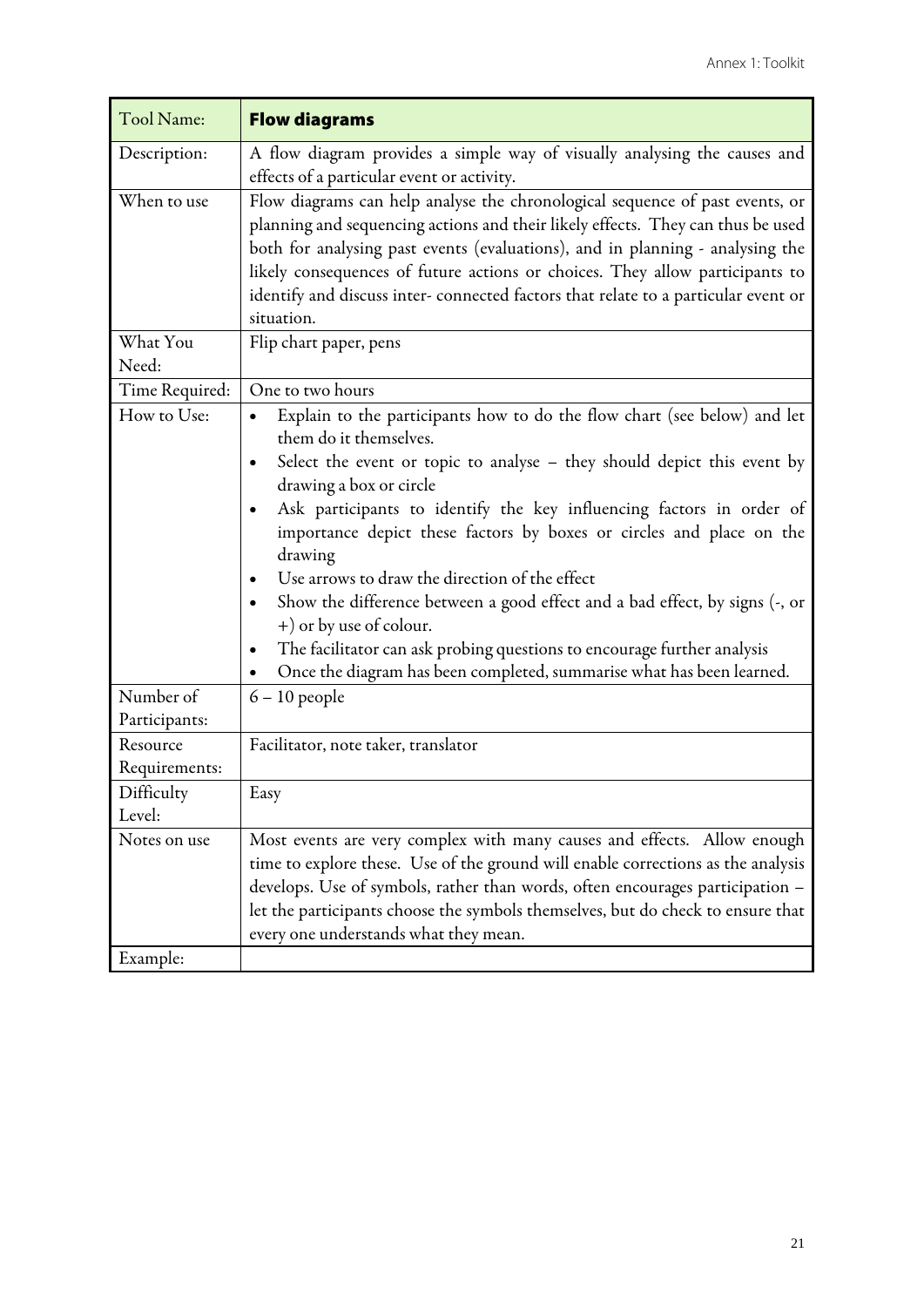| Tool Name:        | <b>Problem Trees</b>                                                                                                                                                                                                                                                                                                                                                                                                                                                                                                                                        |  |  |  |
|-------------------|-------------------------------------------------------------------------------------------------------------------------------------------------------------------------------------------------------------------------------------------------------------------------------------------------------------------------------------------------------------------------------------------------------------------------------------------------------------------------------------------------------------------------------------------------------------|--|--|--|
| Description:      | A problem tree illustrates a problem or issue in terms of a tree, with the effects<br>of the problem as the branches and leaves and the causes of the problem as the<br>roots. This is a tool to help analyse the root causes rather than symptoms of<br>problems.                                                                                                                                                                                                                                                                                          |  |  |  |
| When to use       | The process of drawing a problem tree helps focus attention on root causes,<br>which can then help identify future longer term solutions rather than short<br>term solutions. Group analysis using a problem tree fosters logical reasoning<br>and encourages questioning about how problems arise. It can help a<br>community understand the complexity of a problem and help outsiders<br>understand community perceptions about issues. A problem tree can be<br>reversed to produce an objective tree, as a first step in drawing up a project<br>plan. |  |  |  |
| What You<br>Need: | Flip chart paper, pens                                                                                                                                                                                                                                                                                                                                                                                                                                                                                                                                      |  |  |  |
| Time Required:    | $2 - 3$ hours                                                                                                                                                                                                                                                                                                                                                                                                                                                                                                                                               |  |  |  |
| How to Use:       | Explain the purpose of the exercise and why the image of a tree with its<br>roots is appropriate.<br>Either identify a particular problem and then ask what are the causes and                                                                                                                                                                                                                                                                                                                                                                              |  |  |  |
|                   | effects of that problem, and present in the form of a tree<br>Or, it can be more useful to approach the general problem more broadly.<br>This is because it is often difficult to select, at the outset, what the real core<br>problem is. In this case:                                                                                                                                                                                                                                                                                                    |  |  |  |
|                   | Brainstorm what problems exist around a particular issue, and put each<br>problem of issue on a card                                                                                                                                                                                                                                                                                                                                                                                                                                                        |  |  |  |
|                   | Identify which of these is really the core problem, and then divide the other<br>cards into either effects of the core problem, or the causes of it.                                                                                                                                                                                                                                                                                                                                                                                                        |  |  |  |
|                   | Write a precise definition of the core problem on to a card, and place this<br>on the wall to represent the trunk of the tree.                                                                                                                                                                                                                                                                                                                                                                                                                              |  |  |  |
|                   | Ask how this core problem came about. Some of the other cards will show<br>some of the causes, which can be placed as roots of the tree. Try to place<br>the causes in layers - first layer causes - and then further causes related to<br>these will be the second layer - deeper- causes.                                                                                                                                                                                                                                                                 |  |  |  |
|                   | By continuing to ask why for each of the causes, we can dig deeper to the<br>root causes of problems.                                                                                                                                                                                                                                                                                                                                                                                                                                                       |  |  |  |
|                   | The effects of the core problem represent the branches and leaves of the<br>tree.                                                                                                                                                                                                                                                                                                                                                                                                                                                                           |  |  |  |
|                   | Try to find all the causes and effects and move the cards accordingly.<br>There can be several causes for one effect, or several effects arising from one<br>casue.                                                                                                                                                                                                                                                                                                                                                                                         |  |  |  |
|                   | Review the result at the end of the exercise. Checkt he logic and revise if<br>necessary                                                                                                                                                                                                                                                                                                                                                                                                                                                                    |  |  |  |
|                   | Draw vertical links to show the cause-effect relationships, and horizontal<br>links to show joint causes and combined effects.                                                                                                                                                                                                                                                                                                                                                                                                                              |  |  |  |
|                   | Make a copy, both for leaving with the community and another for taking<br>$\bullet$                                                                                                                                                                                                                                                                                                                                                                                                                                                                        |  |  |  |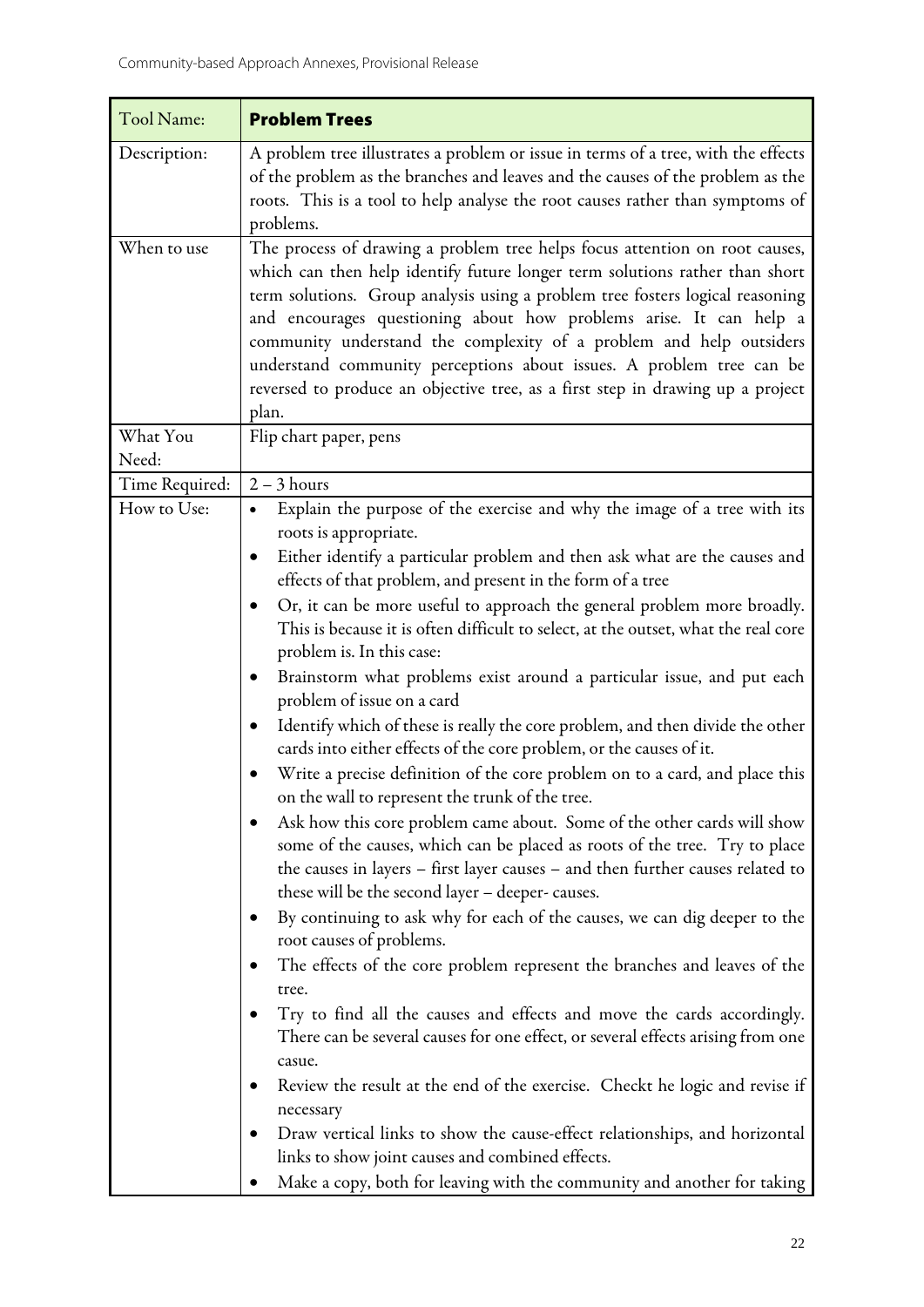|               | to UNHCR office                                                                     |  |  |  |
|---------------|-------------------------------------------------------------------------------------|--|--|--|
| Number of     | $6 - 10$                                                                            |  |  |  |
| Participants: |                                                                                     |  |  |  |
| Resource      | Facilitator, note taker, translator                                                 |  |  |  |
| Requirements: |                                                                                     |  |  |  |
| Difficulty    | Difficult                                                                           |  |  |  |
| Level:        |                                                                                     |  |  |  |
| Notes on use  | Try to focus problems on real experiences rather than abstract problems, the        |  |  |  |
|               | latter will be more difficult to analyse. Cross check the flow of causes and        |  |  |  |
|               | effects at intervals during the session. Ensure that the group doing the exercise   |  |  |  |
|               | is representative of the different interests and groups. Very large problem trees   |  |  |  |
|               | can make analysis difficult and finding solutions may be difficult, so it is better |  |  |  |
|               | to focus on smaller and more manageable problems.                                   |  |  |  |
| Example:      |                                                                                     |  |  |  |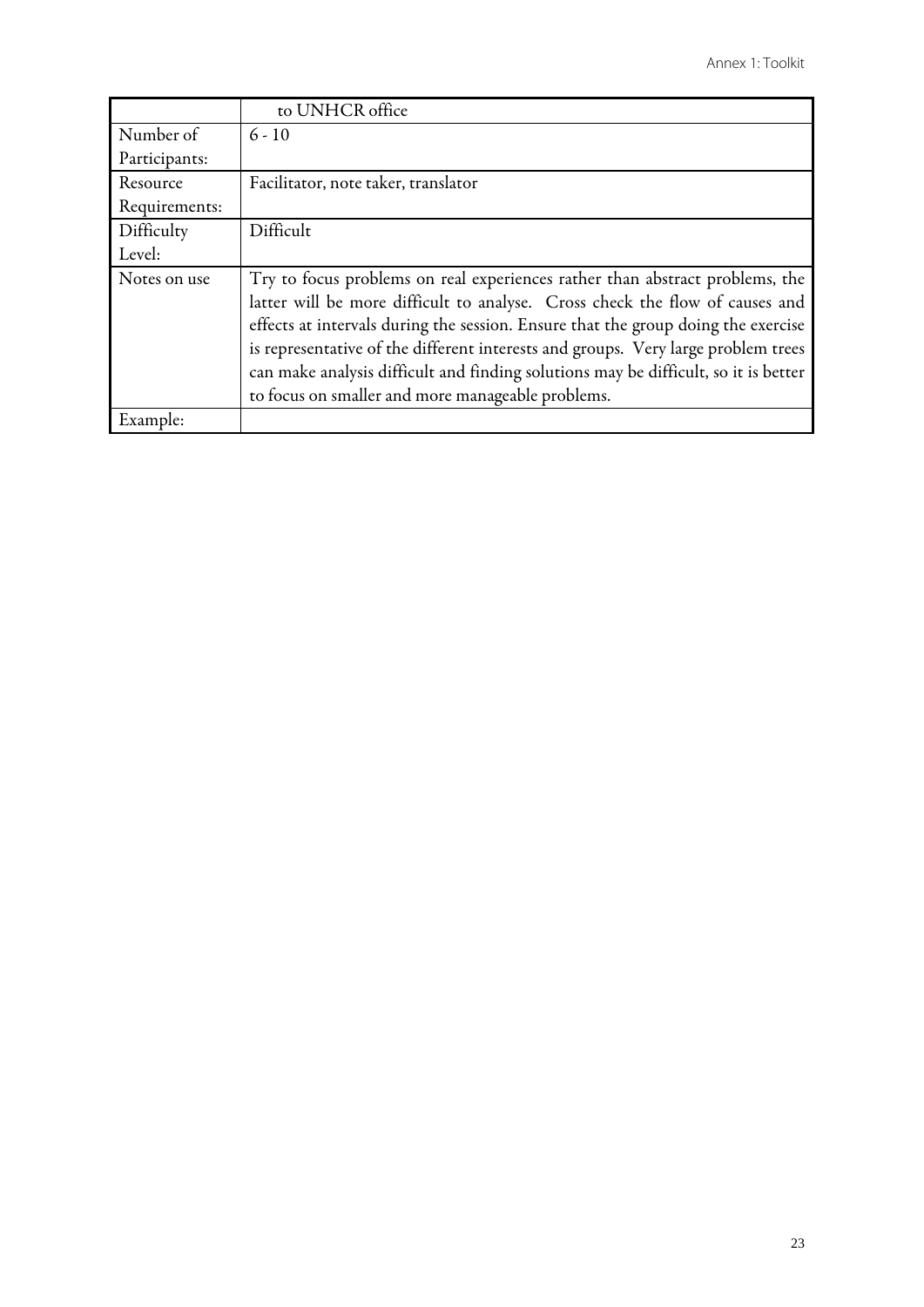| <b>Tool Name:</b>           | <b>Preference ranking</b>                                                                                                                                                                                                                                                                                                                                                                                                                                                                                                                                                                                                                                                                                                                                                                                                                                                                                                                                                                                                                                                                                                                                                                                                                                                                                                                                                                                                                                                                                                       |  |  |  |
|-----------------------------|---------------------------------------------------------------------------------------------------------------------------------------------------------------------------------------------------------------------------------------------------------------------------------------------------------------------------------------------------------------------------------------------------------------------------------------------------------------------------------------------------------------------------------------------------------------------------------------------------------------------------------------------------------------------------------------------------------------------------------------------------------------------------------------------------------------------------------------------------------------------------------------------------------------------------------------------------------------------------------------------------------------------------------------------------------------------------------------------------------------------------------------------------------------------------------------------------------------------------------------------------------------------------------------------------------------------------------------------------------------------------------------------------------------------------------------------------------------------------------------------------------------------------------|--|--|--|
| Description:                | Preference ranking is a quick method for a group to prioritise between<br>different problems, opportunities or options.<br>It allows each member of the<br>group to 'vote' for her/his highest priority and for the results to be aggregated<br>for the whole group.                                                                                                                                                                                                                                                                                                                                                                                                                                                                                                                                                                                                                                                                                                                                                                                                                                                                                                                                                                                                                                                                                                                                                                                                                                                            |  |  |  |
| When to use                 | This tool can be used with different groups to help highlight the different<br>perceptions or priorities that different groups have. It can also be used as a<br>quick way to build consensus within the group or community by establishing a<br>collective position on given options.                                                                                                                                                                                                                                                                                                                                                                                                                                                                                                                                                                                                                                                                                                                                                                                                                                                                                                                                                                                                                                                                                                                                                                                                                                          |  |  |  |
| What You<br>Need:           | Use sand or earth on the ground with sticks, stones and other local materials.<br>Or you can use flip chart paper and pens                                                                                                                                                                                                                                                                                                                                                                                                                                                                                                                                                                                                                                                                                                                                                                                                                                                                                                                                                                                                                                                                                                                                                                                                                                                                                                                                                                                                      |  |  |  |
| Time Required:              | Up to one hour                                                                                                                                                                                                                                                                                                                                                                                                                                                                                                                                                                                                                                                                                                                                                                                                                                                                                                                                                                                                                                                                                                                                                                                                                                                                                                                                                                                                                                                                                                                  |  |  |  |
| How to Use:                 | Explain the purpose of the exercise to the participants, i.e. to help the<br>$\bullet$<br>group prioritise between different problems which face them, or different<br>opportunities they have for future activities.<br>Ask participants to list the problems, options or alternatives that they want<br>$\bullet$<br>to discuss.<br>Represent each option on the ground with a symbol, and arrange them in a<br>line.<br>Each person now has to vote for each of the options in order of priority for<br>them. (E.g. the most serious problem, followed by the next most serious<br>problem etc. Or the most important activity they would like to get started,<br>followed by the next most important activity, etc.) Provide each<br>participant with the same number of markers (seeds, stones) to vote<br>against each of the symbols. Each participant then has to distribute their<br>markers according to their own preference, giving the most markers to the<br>most important problem or activity.<br>Once every one has voted, the total votes for each option can be counted<br>and the final preference ranking for this group identified.<br>The facilitator can then guide discussion, probing the reasons for the<br>$\bullet$<br>preferences, and the implications for the community.<br>Where different groups have worked separately, the different results cans<br>be compared.<br>On completion, it is good practice to draw the diagram on a piece of paper<br>for their use and for further reference. |  |  |  |
| Number of                   | Up to 20 people                                                                                                                                                                                                                                                                                                                                                                                                                                                                                                                                                                                                                                                                                                                                                                                                                                                                                                                                                                                                                                                                                                                                                                                                                                                                                                                                                                                                                                                                                                                 |  |  |  |
| Participants:               |                                                                                                                                                                                                                                                                                                                                                                                                                                                                                                                                                                                                                                                                                                                                                                                                                                                                                                                                                                                                                                                                                                                                                                                                                                                                                                                                                                                                                                                                                                                                 |  |  |  |
| Resource                    | Facilitator, note taker                                                                                                                                                                                                                                                                                                                                                                                                                                                                                                                                                                                                                                                                                                                                                                                                                                                                                                                                                                                                                                                                                                                                                                                                                                                                                                                                                                                                                                                                                                         |  |  |  |
| Requirements:<br>Difficulty |                                                                                                                                                                                                                                                                                                                                                                                                                                                                                                                                                                                                                                                                                                                                                                                                                                                                                                                                                                                                                                                                                                                                                                                                                                                                                                                                                                                                                                                                                                                                 |  |  |  |
| Level:                      |                                                                                                                                                                                                                                                                                                                                                                                                                                                                                                                                                                                                                                                                                                                                                                                                                                                                                                                                                                                                                                                                                                                                                                                                                                                                                                                                                                                                                                                                                                                                 |  |  |  |
| Notes on use                |                                                                                                                                                                                                                                                                                                                                                                                                                                                                                                                                                                                                                                                                                                                                                                                                                                                                                                                                                                                                                                                                                                                                                                                                                                                                                                                                                                                                                                                                                                                                 |  |  |  |
| Example:                    |                                                                                                                                                                                                                                                                                                                                                                                                                                                                                                                                                                                                                                                                                                                                                                                                                                                                                                                                                                                                                                                                                                                                                                                                                                                                                                                                                                                                                                                                                                                                 |  |  |  |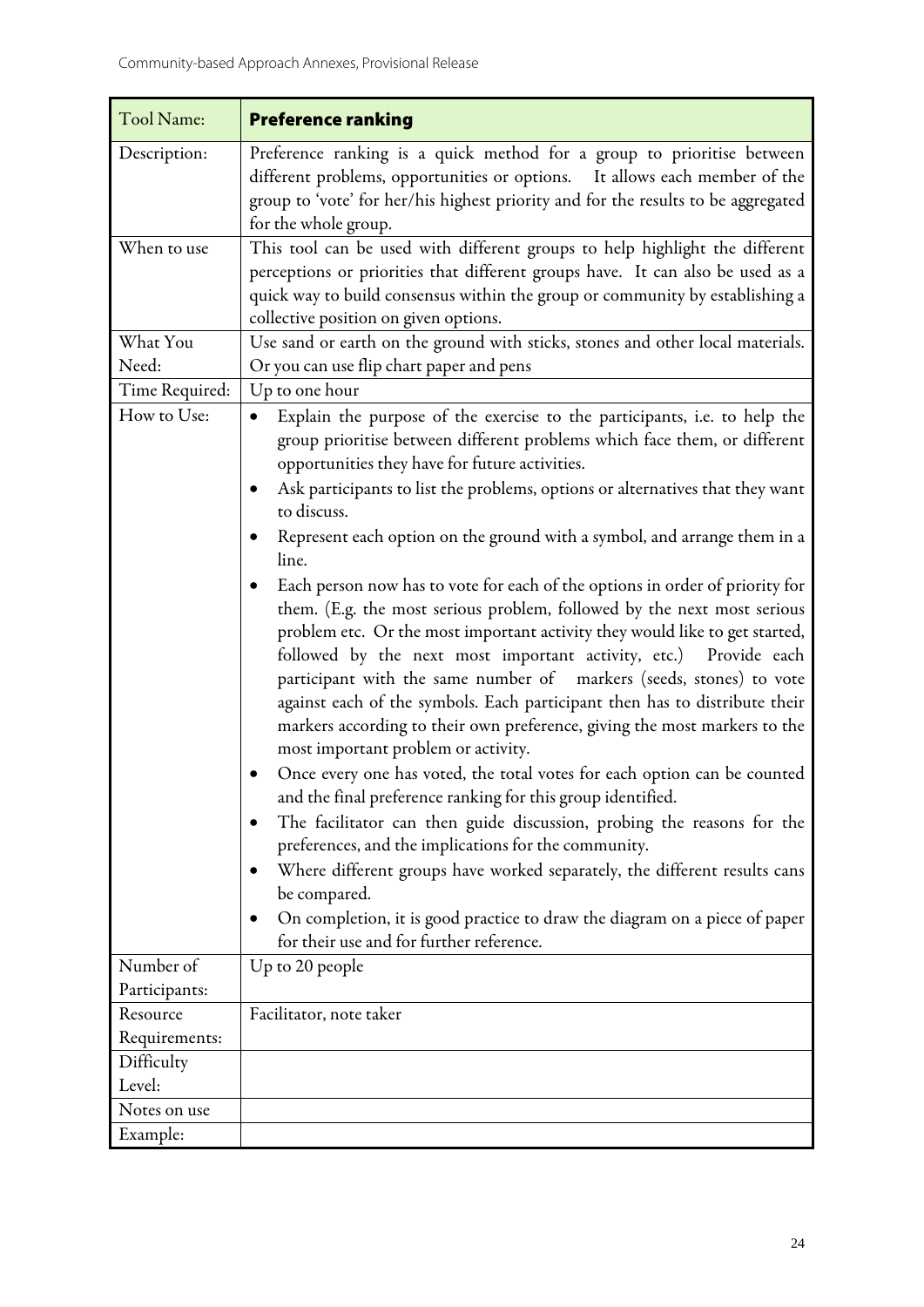| Tool Name:           | <b>Pair wise ranking</b>                                                                                                                                                                                                                                                                                                                                                                                                                                                                                                                                                                                                                                                                                                                                                                                                                               |  |  |
|----------------------|--------------------------------------------------------------------------------------------------------------------------------------------------------------------------------------------------------------------------------------------------------------------------------------------------------------------------------------------------------------------------------------------------------------------------------------------------------------------------------------------------------------------------------------------------------------------------------------------------------------------------------------------------------------------------------------------------------------------------------------------------------------------------------------------------------------------------------------------------------|--|--|
| Description:         | This method of preference ranking allows for more detailed consideration<br>between alternative problems, situations or options. At any one time,<br>participants are choosing between just two options                                                                                                                                                                                                                                                                                                                                                                                                                                                                                                                                                                                                                                                |  |  |
| When to use          | This method of preference ranking helps participants discuss the merits of a<br>particular option, and carefully consider the advantages and disadvantages of<br>each option. It is useful to help highlight the reasons for and against option and<br>is useful in facilitating difficult choices; e.g. for use in considering project<br>alternatives. People feel able to share their point of view without feeling<br>threatened.                                                                                                                                                                                                                                                                                                                                                                                                                  |  |  |
| What You<br>Need:    | Use sand or earth on the ground with sticks, stones and other local materials.<br>Or you can use flip chart paper and pens                                                                                                                                                                                                                                                                                                                                                                                                                                                                                                                                                                                                                                                                                                                             |  |  |
| Time Required:       | Up to one hour                                                                                                                                                                                                                                                                                                                                                                                                                                                                                                                                                                                                                                                                                                                                                                                                                                         |  |  |
| How to Use:          | Explain the purpose of the exercise and the expected outcome<br>$\bullet$<br>Ask participants to list what choices need to be made - the issues to be<br>$\bullet$<br>discussed or the alternative activities to be selected. For instance, the group<br>may want to discuss alternative ways of food distribution or alternative<br>project possibilities. Limit the choice to 6 or 7 options.<br>Present these alternatives, using a card with an appropriate picture for each<br>$\bullet$<br>alternative<br>Select one pair at random – using the relevant two cards<br>Ask the group to discuss their preferred choice between two options.<br>Record the choice on the matrix.<br>Continue until each option has been compared with each other option,<br>two at a time<br>The preferred option is the one which has been chosen most frequently |  |  |
| Number of            | $10 - 15$                                                                                                                                                                                                                                                                                                                                                                                                                                                                                                                                                                                                                                                                                                                                                                                                                                              |  |  |
| Participants:        |                                                                                                                                                                                                                                                                                                                                                                                                                                                                                                                                                                                                                                                                                                                                                                                                                                                        |  |  |
| Resource             | Facilitator                                                                                                                                                                                                                                                                                                                                                                                                                                                                                                                                                                                                                                                                                                                                                                                                                                            |  |  |
| Requirements:        |                                                                                                                                                                                                                                                                                                                                                                                                                                                                                                                                                                                                                                                                                                                                                                                                                                                        |  |  |
| Difficulty<br>Level: | Low                                                                                                                                                                                                                                                                                                                                                                                                                                                                                                                                                                                                                                                                                                                                                                                                                                                    |  |  |
| Notes on use         | This method enables groups to discuss their preferred option, yet simplifies the<br>process by only considering two options at a time. It is necessary to enable all<br>groups affected by the choice to participate - including groups of women,<br>youth, young people, the elderly, the disabled etc as appropriate. Allow enough<br>time for proper discussion and do not impose your own views. This method is<br>difficult to use if more than five or six items or options are to be compared.                                                                                                                                                                                                                                                                                                                                                  |  |  |
| Example:             | Anticipated problems in repatriation - This exercise was to find out what self-<br>settled refugees felt were the priority areas where they would need external<br>assistance on return to Angola. Two meetings, one for women, one for men,<br>were held in three villages with self-settled refugees considering return to<br>Angola. During these meetings, people were asked:<br>What problems do you anticipate in going to Angola?<br>Which particular problems do you think will require external assistance?                                                                                                                                                                                                                                                                                                                                   |  |  |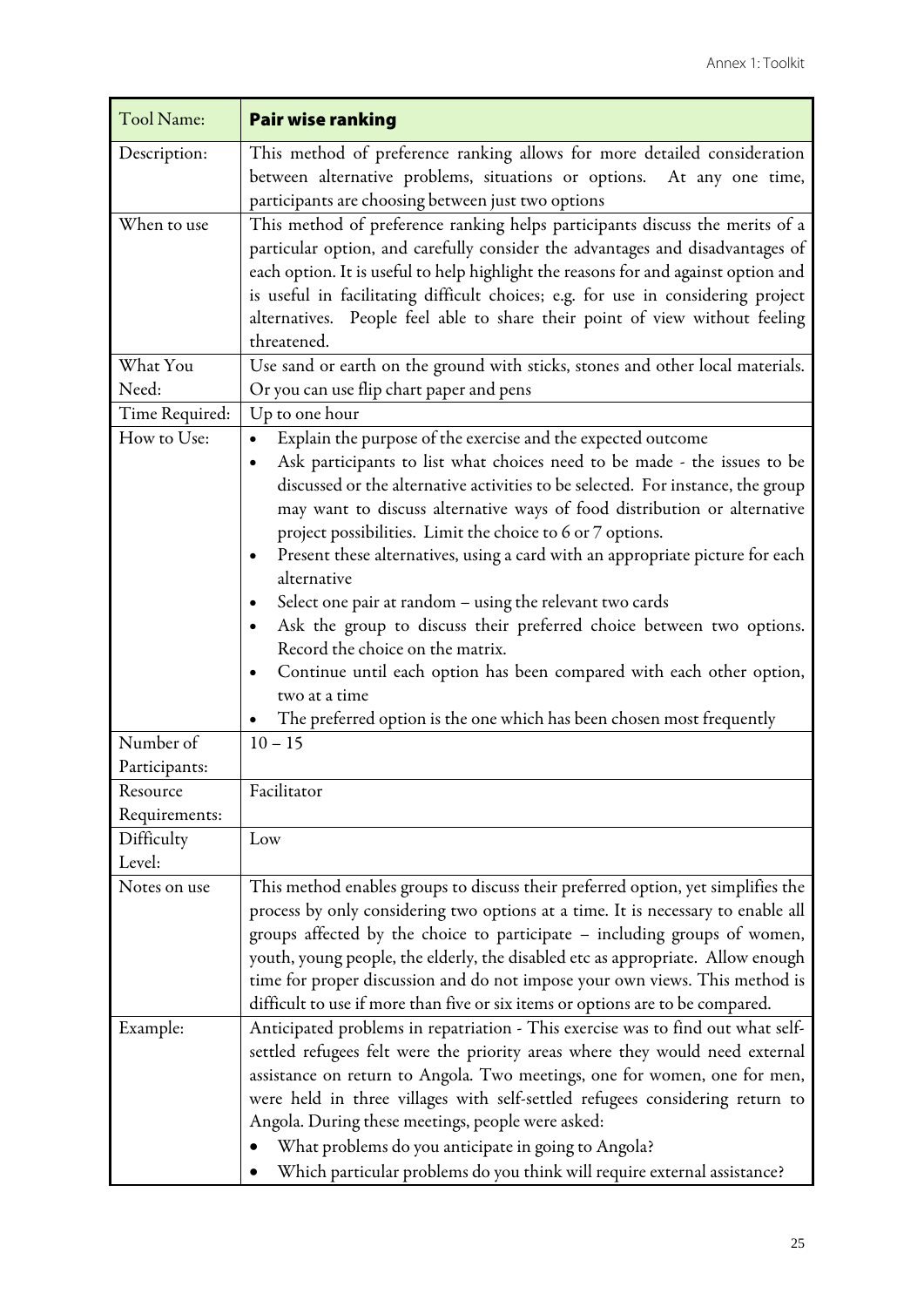As expected this initially resulted in a long list of requirements. Some were then excluded by the group as they did not require outside assistance – for example, there was great concern about increased witchcraft in Angola and jealously from current residents, but the people felt this was something they would have to deal with for themselves.

It was then explained that any assistance was bound to be limited and therefore they should establish which issues were the most important to them. This was done by pair-wise ranking. For each pair of issues, if they could only have assistance with one, they had to reach consensus on which would they choose.

Through this process people's concerns about shelter were soon relegated towards the bottom as they can build their own houses. The top priority in all but one list was assistance in clearing landmines, which they could not do themselves. The table below shows a list of the issues raised in the meetings and the sum of the scores the received from the different villages. It is interesting to note the different priorities of women and men.

It showed that people were not just interested in aid distributions to households but were also keen to see the infrastructure re-established. In particular, assistance with clinics, schools and transport came well above any distribution of non-food items. Even food did not come at the top of the list as people reckoned that they could more easily find their own food, by drawing on their fields and trading links, rather than provide their own health care. The concern about transport seemed to be particularly with a view to how they can re-establish their livelihoods by getting goods to market.

|                     | Women's scores | Men's scores   | <b>Overall scores</b> |
|---------------------|----------------|----------------|-----------------------|
| Landmines           | 25             | 32             | 57                    |
| Clinics             | 27             | 28             | 55                    |
| Food                | 24             | 24             | 48                    |
| Transport           | 18             | 23             | 41                    |
| Schools             | 26             | 14             | 40                    |
| Grinding mills      | 11             | 9              | 20                    |
| Kitchen utensils    | 10             | 9              | 19                    |
| Churches            | 5              | 10             | 15                    |
| Clothes             | 6              | 9              | 15                    |
| Agricultural inputs | $\theta$       | 16             | 16                    |
| Security            | $\overline{4}$ | 8              | 12                    |
| Tools               | 7              | $\overline{4}$ | 11                    |
| Water               | $\overline{2}$ | 5              | 7                     |
| Market              | 6              | $\theta$       | 6                     |
| Govt buildings      | $\mathbf{0}$   | $\overline{4}$ | 4                     |
| Shelter             | 3              | $\theta$       | 3                     |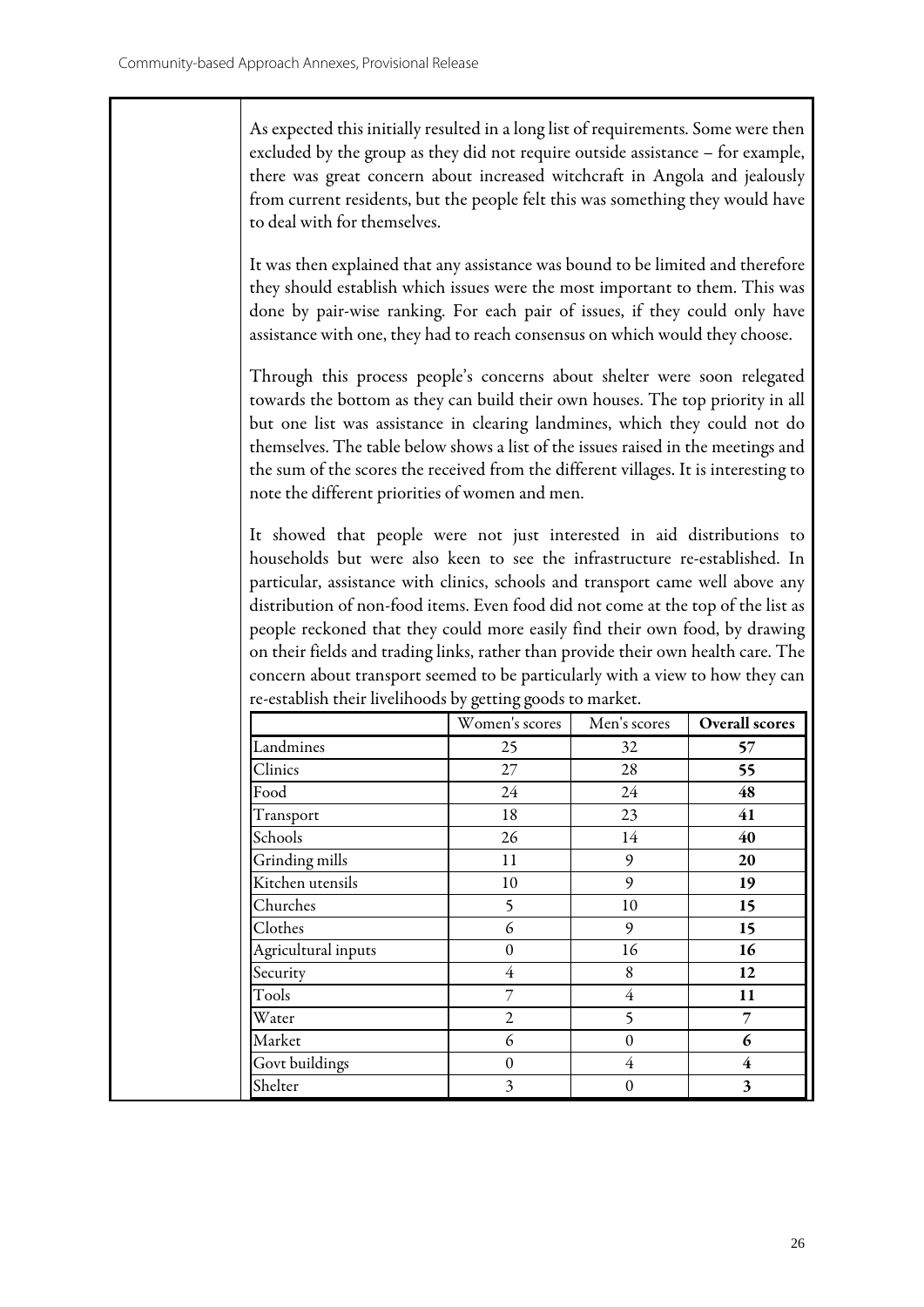| Tool Name:                 | <b>Matrix ranking</b>                                                                                                                                                                                                                                                                                                                                                                                                                                                                                                                                                                                                                                                                                                                                                                                                                                                                                                                                                                                                                                                                                                                                                                                                                                                                                                                                                                                                                                                                                                                                                                                                                                                                                                                                                                                                           |
|----------------------------|---------------------------------------------------------------------------------------------------------------------------------------------------------------------------------------------------------------------------------------------------------------------------------------------------------------------------------------------------------------------------------------------------------------------------------------------------------------------------------------------------------------------------------------------------------------------------------------------------------------------------------------------------------------------------------------------------------------------------------------------------------------------------------------------------------------------------------------------------------------------------------------------------------------------------------------------------------------------------------------------------------------------------------------------------------------------------------------------------------------------------------------------------------------------------------------------------------------------------------------------------------------------------------------------------------------------------------------------------------------------------------------------------------------------------------------------------------------------------------------------------------------------------------------------------------------------------------------------------------------------------------------------------------------------------------------------------------------------------------------------------------------------------------------------------------------------------------|
| Description:               | This method of preference ranking allows choices between options to be made<br>according to identified criteria. The matrix (a large square divided into rows<br>and columns) is a useful way of presenting choices ranked according to<br>identified criteria                                                                                                                                                                                                                                                                                                                                                                                                                                                                                                                                                                                                                                                                                                                                                                                                                                                                                                                                                                                                                                                                                                                                                                                                                                                                                                                                                                                                                                                                                                                                                                  |
| When to use<br>What You    | This more detailed way of selecting preferences or prioritising between<br>problems/options is useful to help participants look more critically at the<br>various options they may be facing. Identifying the criteria against which<br>choices are to be made helps the understanding of the complexities of local<br>situations. This tool, which is visually very attractive, has the power to draw<br>many people into the process of analysis and decision making.<br>By making the reasons for particular choices evident, a matrix ranking exercise<br>can help build consensus around a particular option.                                                                                                                                                                                                                                                                                                                                                                                                                                                                                                                                                                                                                                                                                                                                                                                                                                                                                                                                                                                                                                                                                                                                                                                                              |
| Need:                      |                                                                                                                                                                                                                                                                                                                                                                                                                                                                                                                                                                                                                                                                                                                                                                                                                                                                                                                                                                                                                                                                                                                                                                                                                                                                                                                                                                                                                                                                                                                                                                                                                                                                                                                                                                                                                                 |
| Time Required:             | $2 - 3$ hours                                                                                                                                                                                                                                                                                                                                                                                                                                                                                                                                                                                                                                                                                                                                                                                                                                                                                                                                                                                                                                                                                                                                                                                                                                                                                                                                                                                                                                                                                                                                                                                                                                                                                                                                                                                                                   |
| How to Use:                | Explain the purpose and use of exercise<br>٠<br>Ask the participants to select the alternative options or problems which<br>they want to consider. Allow enough time for discussion about the<br>options, and encourage all groups to contribute ideas.<br>Draw a matrix, on the ground or on a large chart. Each problem or option<br>$\bullet$<br>is allocated a column in the matrix. Use an appropriate symbol to represent<br>the option.<br>Then guide the participants to identify the various criteria that will be used<br>in comparing the options which will help them in choosing between them.<br>It is useful to ask them the advantages and disadvantages of each option -<br>this will help identify the criteria.<br>Make sure that all the criteria are either all positive, or all negative. Mixing<br>positive and negative criteria will lead to confusion.<br>Each of the criteria is then allocated a row.<br>Now complete the table by asking questions: which option scores highest<br>according to each criterion. Take one row (criterion) at a time, and rank<br>the options according to which option scores highest, and next highest etc.<br>At the end of the exercise, you will have each option ranked according to<br>the various criteria. This can lead to further discussion and analysis.<br>It is useful to ask probing questions, for example by asking which of the<br>criteria are the most important to the group, or to different sub groups.<br>Then ask what conclusions can be drawn from the exercise. Does it help us<br>make choices? Are other possibilities emerging? Are action points being<br>identified?<br>Draw the matrix onto paper for future use. Leave one copy for the<br>community group itself, and make another copy if UNHCR staff wants<br>their own copy. |
| Number of<br>Participants: | Around 10                                                                                                                                                                                                                                                                                                                                                                                                                                                                                                                                                                                                                                                                                                                                                                                                                                                                                                                                                                                                                                                                                                                                                                                                                                                                                                                                                                                                                                                                                                                                                                                                                                                                                                                                                                                                                       |
| Resource                   | Facilitator, note taker, translator                                                                                                                                                                                                                                                                                                                                                                                                                                                                                                                                                                                                                                                                                                                                                                                                                                                                                                                                                                                                                                                                                                                                                                                                                                                                                                                                                                                                                                                                                                                                                                                                                                                                                                                                                                                             |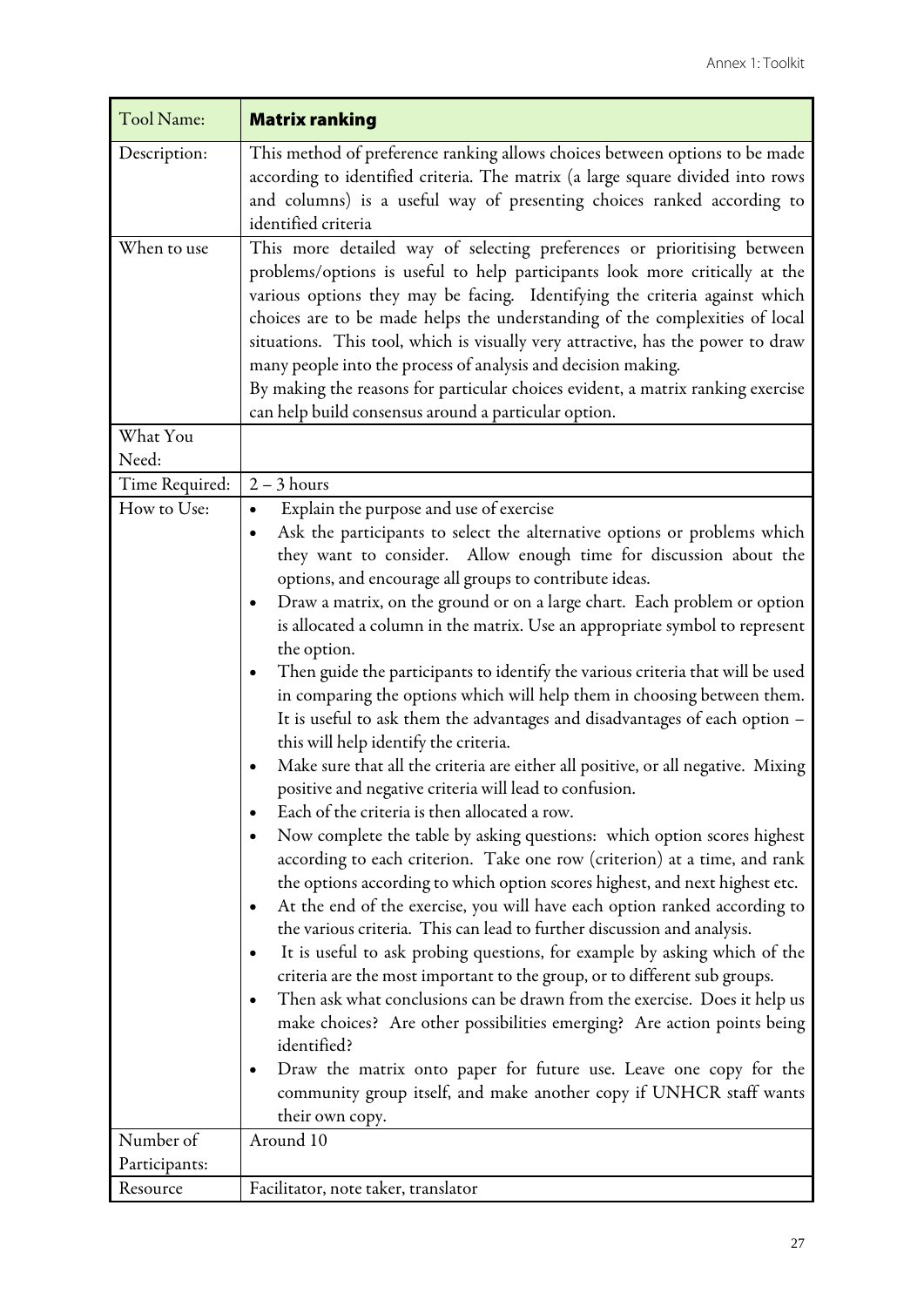| Requirements: |                                                                                                                                                                                                                                                                                                                                                          |
|---------------|----------------------------------------------------------------------------------------------------------------------------------------------------------------------------------------------------------------------------------------------------------------------------------------------------------------------------------------------------------|
| Difficulty    | Difficult                                                                                                                                                                                                                                                                                                                                                |
| Level:        |                                                                                                                                                                                                                                                                                                                                                          |
| Notes on use  | Facilitators can suggest important criteria if they think that some have been<br>missed. Do not be tempted to add up scores at end of the exercise since this<br>will assume that all criteria are equally important, which will rarely be true.<br>Allow for a lot of discussion around each score.                                                     |
|               | This method can also be used to explore the level of knowledge within a<br>community - for instance, which diseases can kill. Also can be used to elicit<br>from the group which criteria they use in choosing one option over another -<br>you can ask people to rank things first, and then ask what criteria they used in<br>developing this ranking. |
| Example:      |                                                                                                                                                                                                                                                                                                                                                          |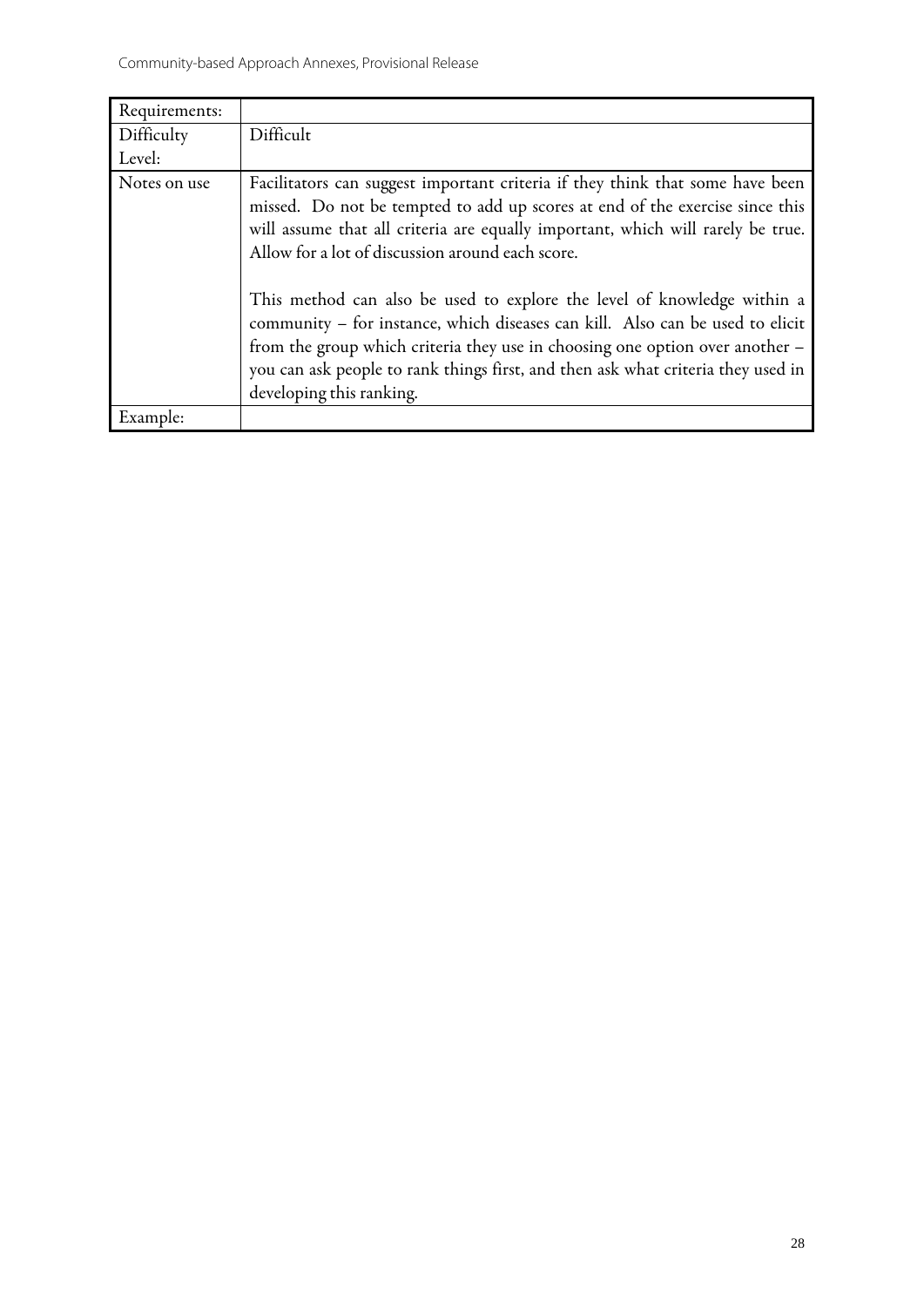| Tool Name:                              | <b>Action Planning</b>                                                                                                                                                                                                                                                                                                                                                                                                                                                                                                                                                                                                             |
|-----------------------------------------|------------------------------------------------------------------------------------------------------------------------------------------------------------------------------------------------------------------------------------------------------------------------------------------------------------------------------------------------------------------------------------------------------------------------------------------------------------------------------------------------------------------------------------------------------------------------------------------------------------------------------------|
| Description:                            | Action planning is a process which develops a table listing tasks or projects<br>identified, resources required, people responsible for initiating<br>and<br>implementation and dates by which activities will be started/completed.                                                                                                                                                                                                                                                                                                                                                                                               |
| When to use                             | This tool is for use with a Community Planning Committee, or groups who<br>have undertaken to implement a particular project. This tool should be used<br>after the community group has prioritized those issues which are most<br>important for them. Action plans can then be drawn up for the priority<br>projects or tasks.                                                                                                                                                                                                                                                                                                    |
| What You<br>Need:                       | Prepared chart for the Action Plan, cards, pens                                                                                                                                                                                                                                                                                                                                                                                                                                                                                                                                                                                    |
| Time Required:                          | Half a day minimum                                                                                                                                                                                                                                                                                                                                                                                                                                                                                                                                                                                                                 |
| How to Use:                             | Identify projects, or tasks within a larger project. This will need detailed<br>$\bullet$<br>discussion about the necessary tasks and the chronology of these tasks.<br>Using a flow chart can be useful here.<br>Identify what resources will be needed for the task, and where these<br>$\bullet$<br>resources are going to come from. People may need to negotiate with other<br>organisations, (NGOs, other agencies, local government etc) in order to get<br>resources, and this needs to be taken into account in the planning.<br>Identify who will be responsible for each task and when it needs to be done<br>$\bullet$ |
| Number of<br>Participants:              | Group or Committee members responsible for implementing a project/ series<br>of projects                                                                                                                                                                                                                                                                                                                                                                                                                                                                                                                                           |
| Resource<br>Requirements:<br>Difficulty | Facilitator, note-taker<br>Medium                                                                                                                                                                                                                                                                                                                                                                                                                                                                                                                                                                                                  |
| Level:                                  |                                                                                                                                                                                                                                                                                                                                                                                                                                                                                                                                                                                                                                    |
| Notes on use                            |                                                                                                                                                                                                                                                                                                                                                                                                                                                                                                                                                                                                                                    |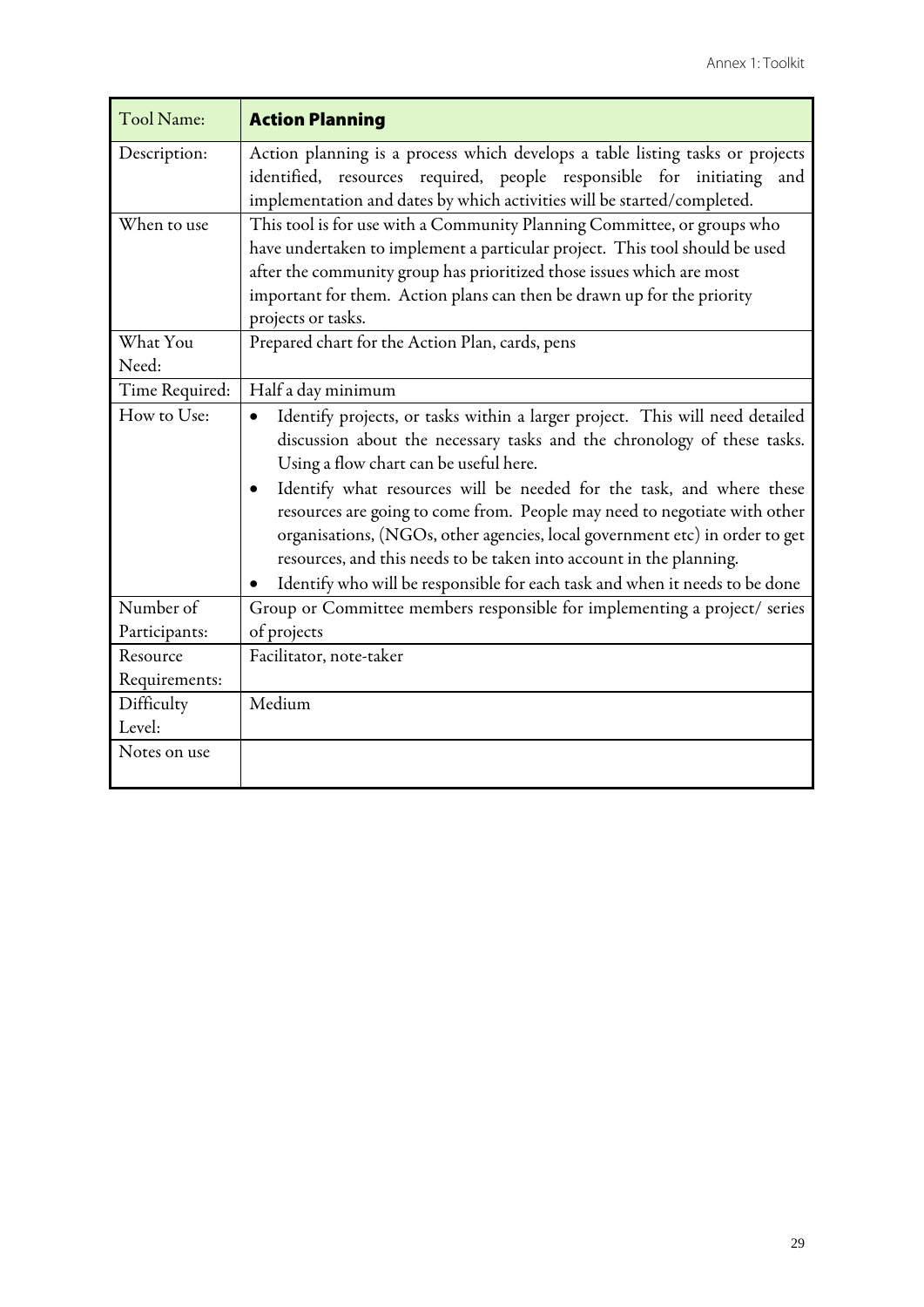|              |                  | PROBLEM - insufficient school places for school age children |              |              |               |
|--------------|------------------|--------------------------------------------------------------|--------------|--------------|---------------|
| Planned      | <b>Resources</b> | Who will                                                     | Who will be  | <b>Start</b> | Other         |
| action       | needed           | provide                                                      | accountable  | date         | comments      |
|              |                  | resources                                                    | for action   |              |               |
| Lobby host   | Transport        | <b>UNHCR?</b>                                                | Community    |              | Case based    |
| government   | to visit         |                                                              | services/    |              | on rights of  |
| education    | ministry         | Community                                                    | education    |              | children to   |
| authority to | Preparation      | and                                                          | officer      |              | education     |
| provide      | of case -        | UNHCR/                                                       | Parent       |              | Need to be    |
| more         | assess           | <b>IPs</b>                                                   | teacher      |              | aware of      |
| teachers or  | existing         |                                                              | associations |              | gender of     |
| train        | number of        |                                                              |              |              | teachers      |
| community    | places and       |                                                              |              |              |               |
| members as   | number of        |                                                              |              |              |               |
| teachers     | children         |                                                              |              |              |               |
|              | by age/sex       |                                                              |              |              |               |
| Build new    | Materials        | UNHCR/                                                       | Education    |              | Only          |
| classrooms   | Labour           | IPs                                                          | officer      |              | proceed if    |
|              |                  | Community                                                    | Community    |              | teachers will |
|              |                  |                                                              |              |              | be available  |
|              |                  |                                                              |              |              | Must ensure   |
|              |                  |                                                              |              |              | there is safe |
|              |                  |                                                              |              |              | environment   |
| Stretch      | Payment          | <b>UNHCR</b>                                                 |              |              | Ensure new    |
| existing     | for              | <b>PTA</b>                                                   |              |              | staff reflect |
| resources -  | assistants       | contributions                                                |              |              | gender, age   |
| Introduce    |                  | Existing                                                     |              |              | and diversity |
| less skilled | Training         | teacher                                                      |              |              |               |
| class room   | for              |                                                              |              |              |               |
| assistants   | assistants       |                                                              |              |              |               |
| Introduce    | Negotiation      | Head                                                         |              |              | Essential to  |
| split shift  | with             | teachers/                                                    |              |              | ensure girls  |
| schooling    | parents          | <b>PTA</b>                                                   |              |              | and boys      |
|              | Possible         | UNHCR/IPs                                                    |              |              | have equal    |
|              | overtime         |                                                              |              |              | access        |
|              | payments         |                                                              |              |              |               |
|              | for teachers     |                                                              |              |              |               |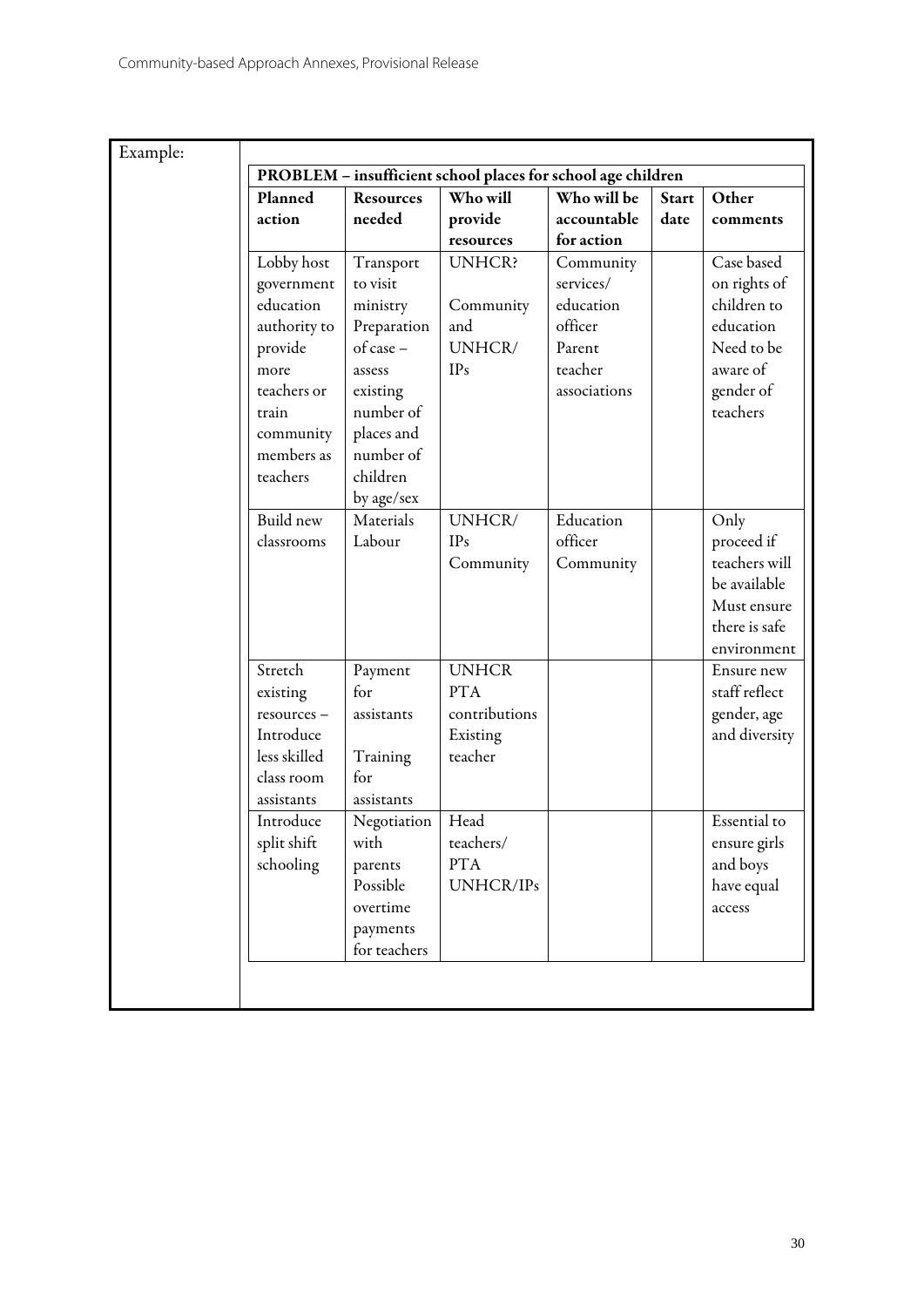| Tool Name:                | <b>Project Record Book</b>                                                                                                                                                                                                                                                                                                                                                                                                                                                                                                                                                                               |
|---------------------------|----------------------------------------------------------------------------------------------------------------------------------------------------------------------------------------------------------------------------------------------------------------------------------------------------------------------------------------------------------------------------------------------------------------------------------------------------------------------------------------------------------------------------------------------------------------------------------------------------------|
| Description:              | The project record book is a tool which enables Community Groups to keep a<br>record of the progress of a project, both for their own information and to<br>ensure accountability to the community.                                                                                                                                                                                                                                                                                                                                                                                                      |
| When to use               | The use of a Project Book can assist communities in tracking the progress of a<br>project and ensuring clarity of responsibility for different elements as well as a<br>clear understanding of the objectives and activities. It can also be used as an<br>audit tool.                                                                                                                                                                                                                                                                                                                                   |
| What You<br>Need:         | A Project Record Book (an exercise book will do)                                                                                                                                                                                                                                                                                                                                                                                                                                                                                                                                                         |
| Time Required:            | Time for training committee members in the use of the book - half a day                                                                                                                                                                                                                                                                                                                                                                                                                                                                                                                                  |
| How to Use:               | A project book is provided to a community committee<br>The committee should be trained in the use and management of the book<br>$\bullet$<br>by a skilled trainer.<br>The committee will keep all descriptions of the project, details of income<br>and expenditure<br>A project record book can include:<br>٠<br>· Names of committee members responsible for the project<br>Roles and responsibilities<br>Minutes of meetings<br>Project Design<br>Detailed cost estimates for the project<br>Income and expenditure details<br>Work done on the project<br>Reviews of the project<br>Progress reports |
|                           | Completion reports.                                                                                                                                                                                                                                                                                                                                                                                                                                                                                                                                                                                      |
| Number of                 | Committee members to be trained                                                                                                                                                                                                                                                                                                                                                                                                                                                                                                                                                                          |
| Participants:             |                                                                                                                                                                                                                                                                                                                                                                                                                                                                                                                                                                                                          |
| Resource<br>Requirements: | Trainer to train committee in use of the book                                                                                                                                                                                                                                                                                                                                                                                                                                                                                                                                                            |
| Difficulty                | Medium                                                                                                                                                                                                                                                                                                                                                                                                                                                                                                                                                                                                   |
| Level:                    |                                                                                                                                                                                                                                                                                                                                                                                                                                                                                                                                                                                                          |
| Notes on use              |                                                                                                                                                                                                                                                                                                                                                                                                                                                                                                                                                                                                          |
| Example:                  |                                                                                                                                                                                                                                                                                                                                                                                                                                                                                                                                                                                                          |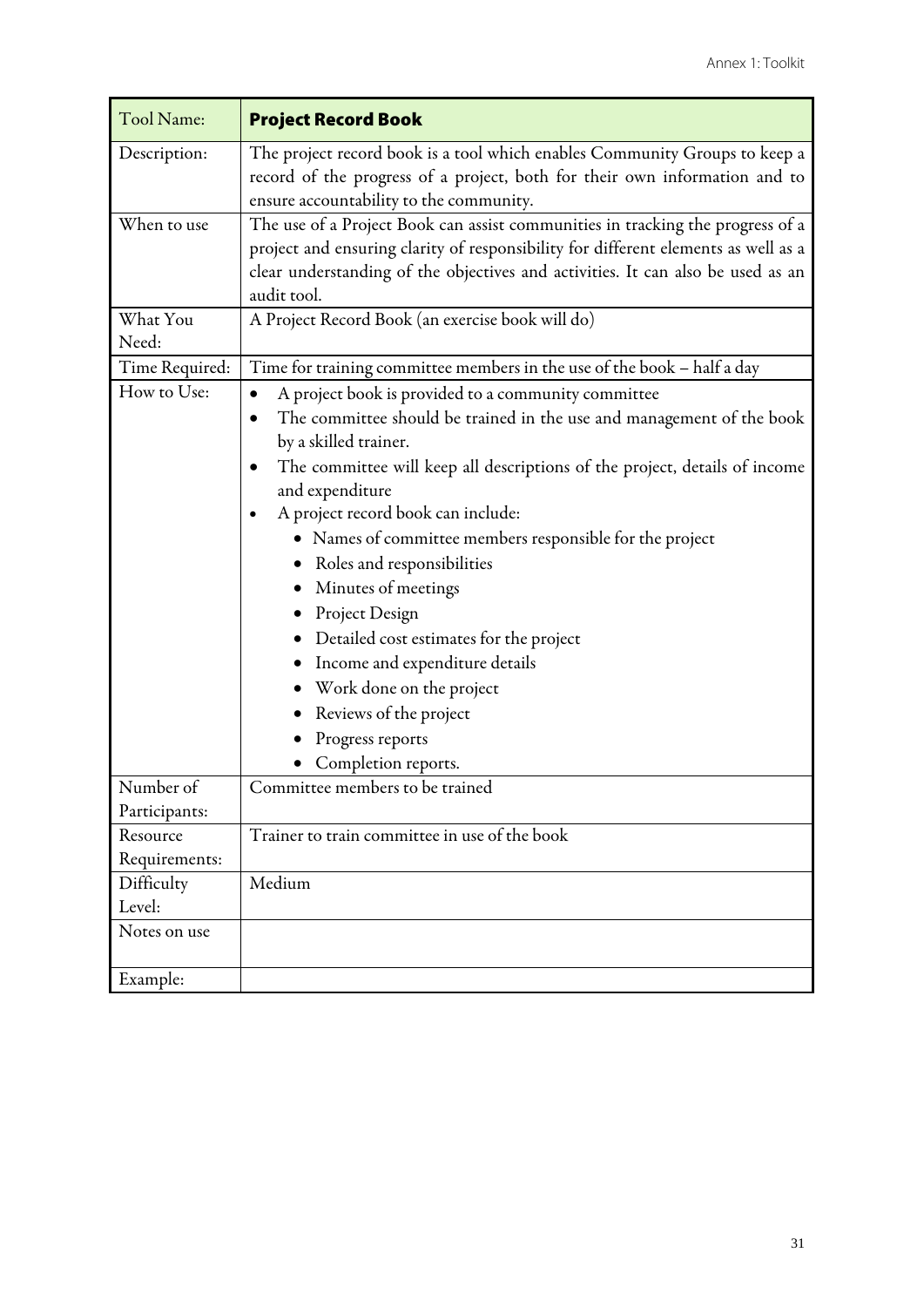#### Steps in data analysis $2$

The process of data analysis includes a number of steps.

- Review the whole range of data from different participatory methods should be brought together and organised to show the range of information available on community priorities, capacities and activities. The review should consider the reliability of each piece of evidence and resolve contradictions where possible. This may reveal gaps in the data which need to be filled before proceeding further.
- **Summarise** using the results of this review the most reliable and important points of evidence should be summarised to give an overview of the community's situation and their priorities for action.
- Interrogate various questions should now be asked and answers put forward. For example: Is the picture given in the summary a realistic one? Do different people agree about the picture presented – is there consensus or conflict? Are there other external factors which should be taken into account? Have appropriate methods for collecting data been used?
- **Learn** the summary of data and answers to questions should highlight what the major priorities of the community are, how they are addressing them and how they need external support.
- Action the analysis should conclude with actions which are to be taken as a result of the lessons learnt.

The first three steps may be repeated until an agreed picture emerges from the data (see below)



<sup>&</sup>lt;u>.</u> 2 Adapted from Bakewell, O. (2003) *Sharpening the Development Process: A Practical Guide to Monitoring and Evaluation*. Praxis Guide No. 1. Oxford: INTRAC. Pages 93-94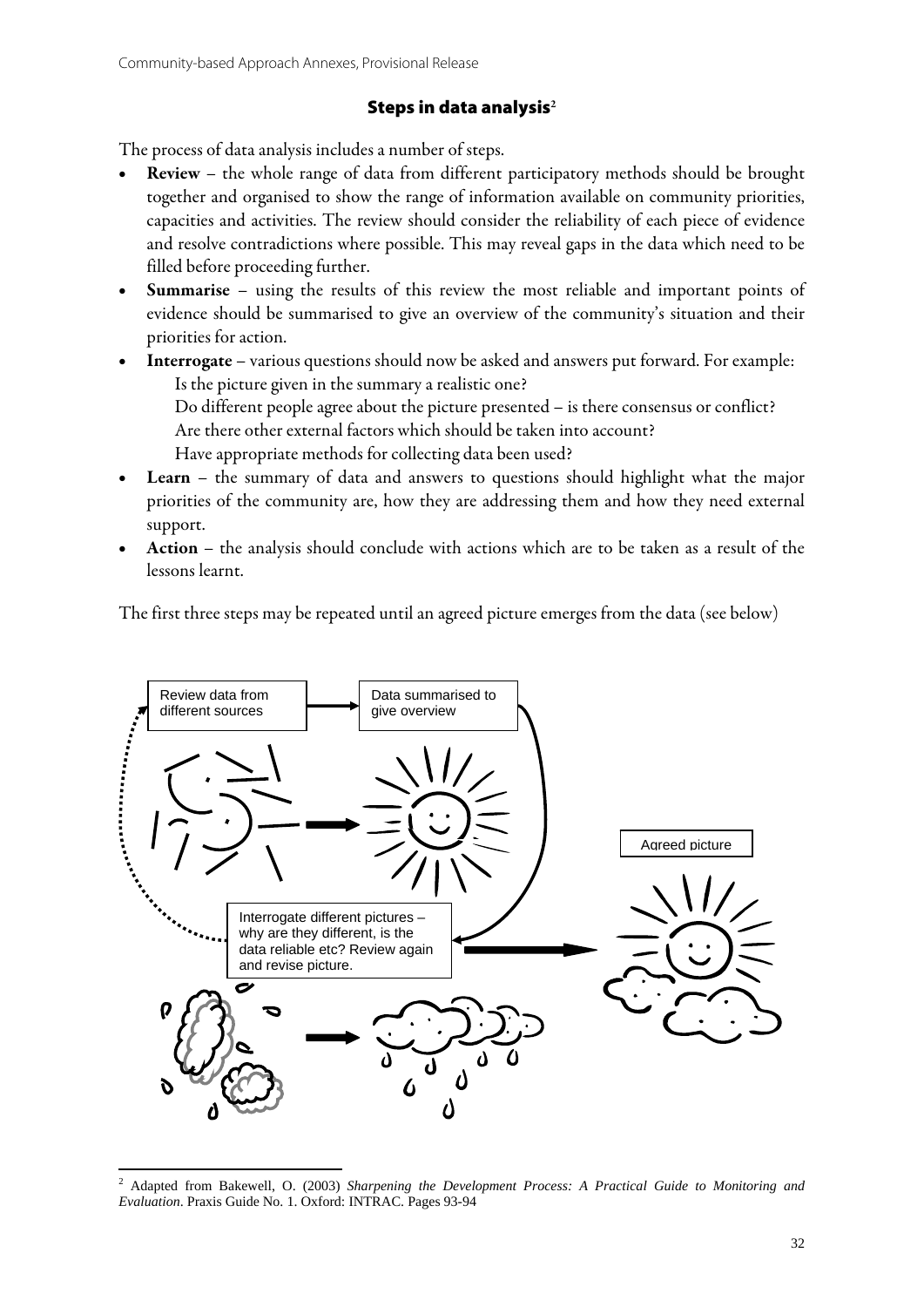## Annex 2: Reference material sources

Institute of Development Studies www.ids.ac.uk/pra/sources.html

Eldis Gateway to Development Information http://www.eldis.org/participation/index.htm and http://www.eldis.org/manuals/toolspart.htm

Participatory Learning and Action (International Institute for Environment and Development) http://www.iied.org/NR/agbioliv/pla\_notes/index.html

Participatory Development Forum http://www.pdforum.org/en/vrc/.

Integrated Approaches to Participatory Development http://www.iapad.org/links\_participation.htm.

Toolkit Citizen Participation (in English, Spanish and French with examples and case studies from around the world) http://www.toolkitparticipation.com/.

Neighbourhood Corners, Austcare: www.austcare.org.au

Save the Children: www.savethechildren.org

Participatory Methods Toolkit: A practitioner's manual: www.viwta.be/files/30890\_ToolkitENGdef.pdf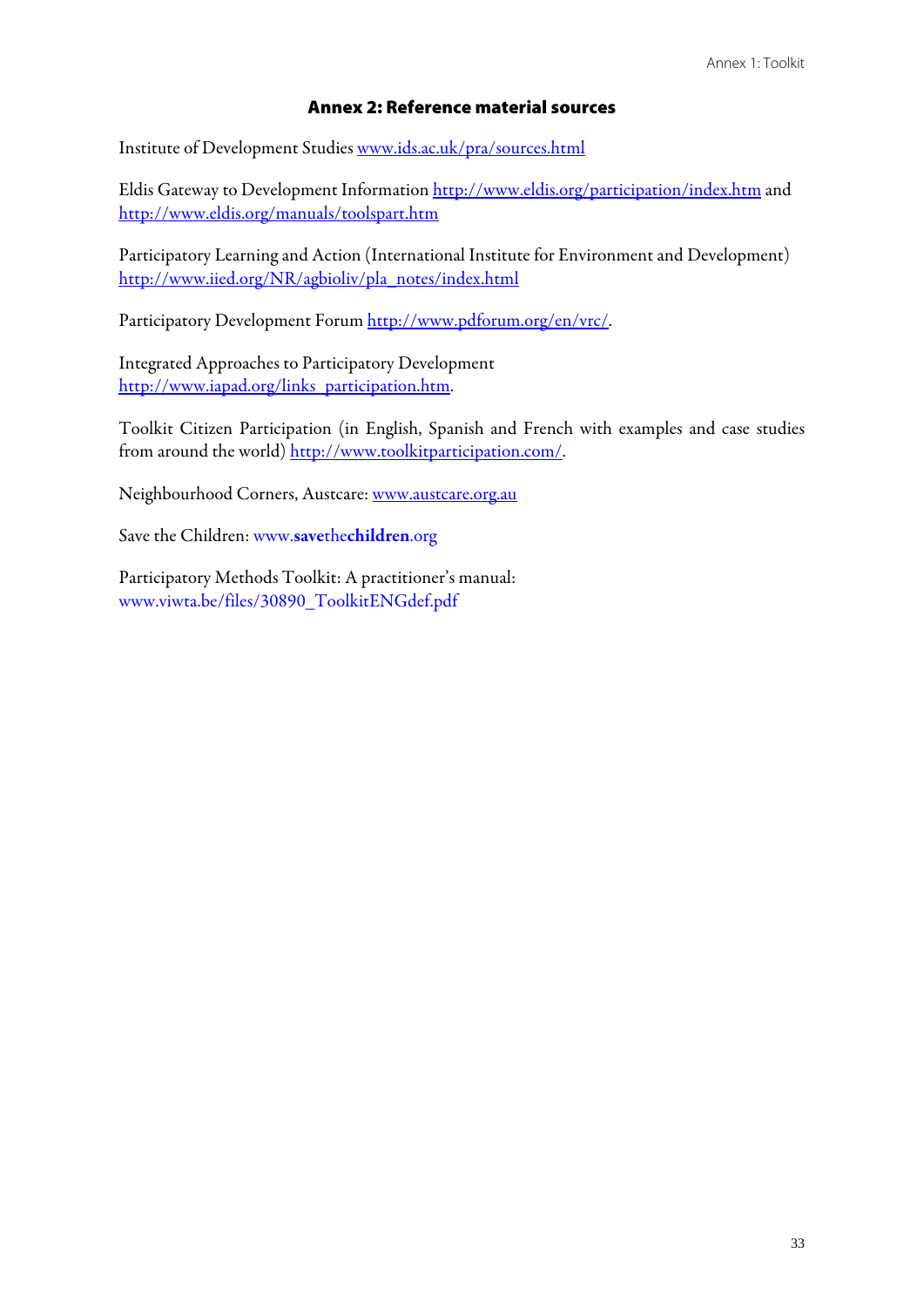## ANNEX 3: TERMS OF REFERENCE FOR COMMUNITY SERVICES OFFICERS

#### Major Duties and Responsibilities

- 1. Provide information and social analysis of the cultural, political and economic context of population of persons of concern and their host communities as well as the community dynamics. Analyse resources and capacities of persons of concern and their host communities including state departments and structures.
- 2. Facilitate the setting up of multifunctional teams to undertake regular dialogue, stimulating reflection and analysis among persons of concern, partners, host government and host communities. Elicit from people of concern their capacities, skills and resources which can be mobilized to address the protection risks and assistance needs they have identified and prioritized.
- 3. Develop mechanisms to mobilize and support meaningful participation of women, girls, boys and men of diverse ages and backgrounds in the assessment, planning, implementation and management of all protection, social and educational services/activities. Establish participatory evaluation processes with multifunctional teams and partners to follow up on projects and service delivery. Devise strategies to increase community participation and strengthen representative community groups.
- 4. Monitor registration processes to ensure that persons with specific protection needs are identified, particularly those at heightened risk. Map out individuals and groups with specific needs, in particular the older persons, persons with disabilities, unaccompanied and separated children, single headed households, survivors of abuse and torture etc. in order to jointly with persons of concern, design appropriate response and solution.
- 5. Establish individual case management committees in coordination with protection and partners to provide regular monitoring, follow up and solutions to all persons at heightened risk and/or with specific urgent needs.
- 6. Mobilize communities to identify unaccompanied and separated children and establish protection systems for caring of children and Best Interest Determination procedures.
- 7. In coordination with protection, mobilize communities and partners for the establishment of standard operating procedures to address sexual and gender-based violence and community support for survivors.
- 8. Map the resources and capacities of all stakeholders, jointly identify areas of complementarity, overlap and gaps in meeting the protection and assistance needs of persons of concern and advise on rights and community-based strategies for judicious use of resources to ensure equal and adequate access.
- 9. Monitor and co-ordinates projects implemented by agencies responsible for legal, social, psycho-social, cultural and educational services. Mentor and train on community development principles and participatory methods that should be increasingly used by all staff and partners. Sample guidelines for a first interaction with a community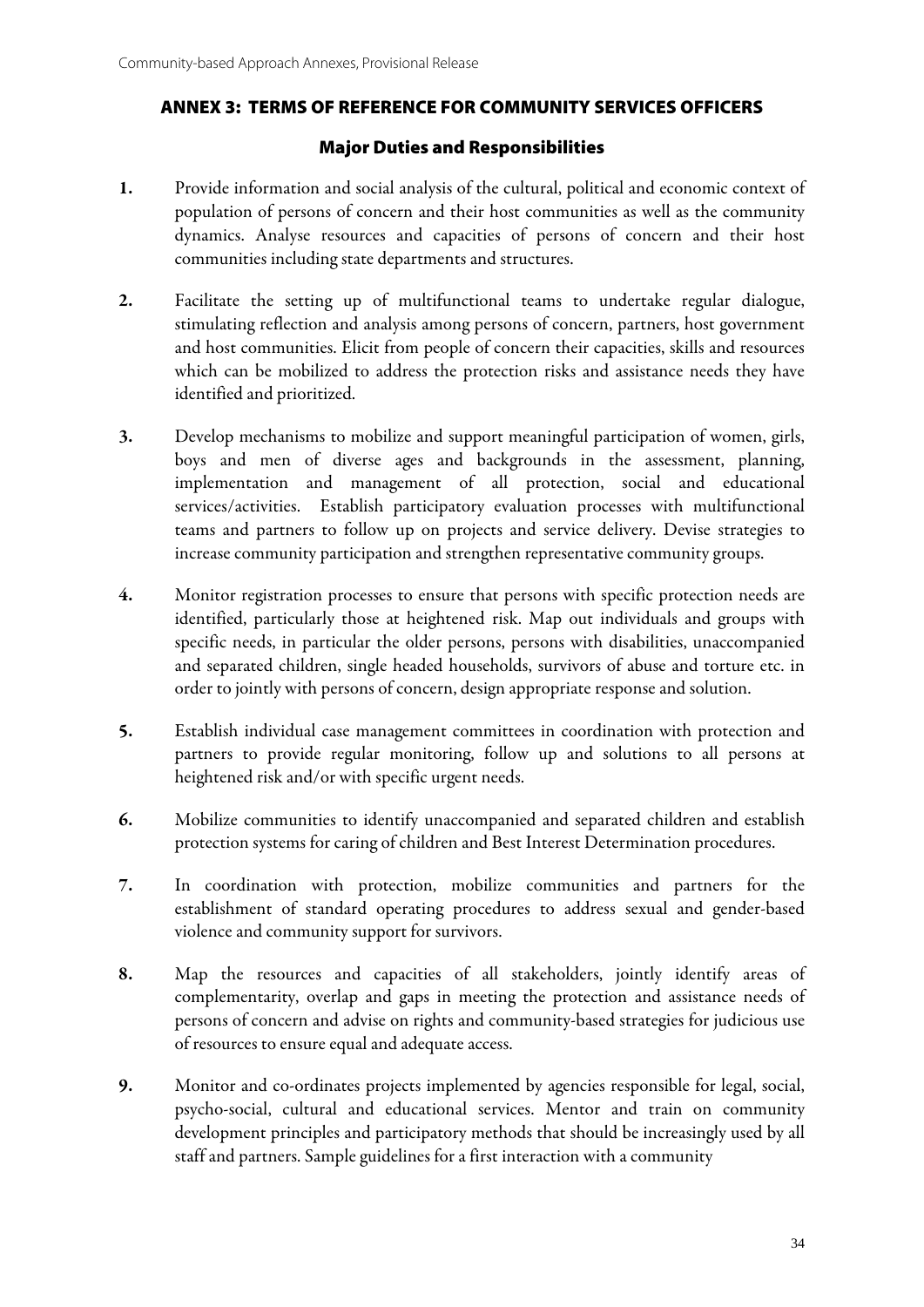# Sample guidelines for a first interaction with a community

The multifunctional team – perhaps two women and two men, including the UNHCR community services officer and partners – can make a preliminary visit to the area where people have settled. They call on the traditional leaders as a delegation – ideally having made an appointment a few days before, if not they first ask if this is a good time to talk.

- 1 Introductions
	- Names of individuals and their organisations with brief introduction.
	- Purpose of visit possible agenda:
		- To introduce work of UNHCR and its partners
		- To start meeting the community and begin to understand people's situation and concerns
		- To learn about the leaders and their work in the community
		- To learn best ways of working together with the people to improve their situation
- 2 To introduce the work of UNHCR and its partners
	- UNHCR mandate
	- Nature of UNHCR operation in situation
		- Partners
		- Details of current activities
	- Principles of UNHCR work
		- Priority on human rights and all work must be consistent with them
		- Working together with all sections of the community, so they are able to take decisions about things that affect them.
	- Limitations of aid operation
		- Limited resources both finance and people
		- Operate within UNHCR global strategic objectives and boundaries agreed with national government
	- Invite people to ask any questions.
- 3 Start meeting the community and focus on listening and understanding people's situation and concerns
	- Where have people come from country/ district, rural/urban areas?
	- When did people come all together, over long period, different cohorts?
	- What different national/ethnic/religious/social groups are in the community?
	- What was/is the main livelihood of population?
	- What community structures have been established schools, religious organisations, community groups?
	- If we want to understand the community better, who else should we be talking to?
- 4 To learn about the leaders and their work in the community

As newcomers to the community here, we do not understand much about how things work. Please forgive these questions if they are not appropriate, but we would appreciate you helping us to understand these things better.

- Please can you explain your role in the community?
- How often do you meet with the people?
- How often do you meet together as a group of leaders?